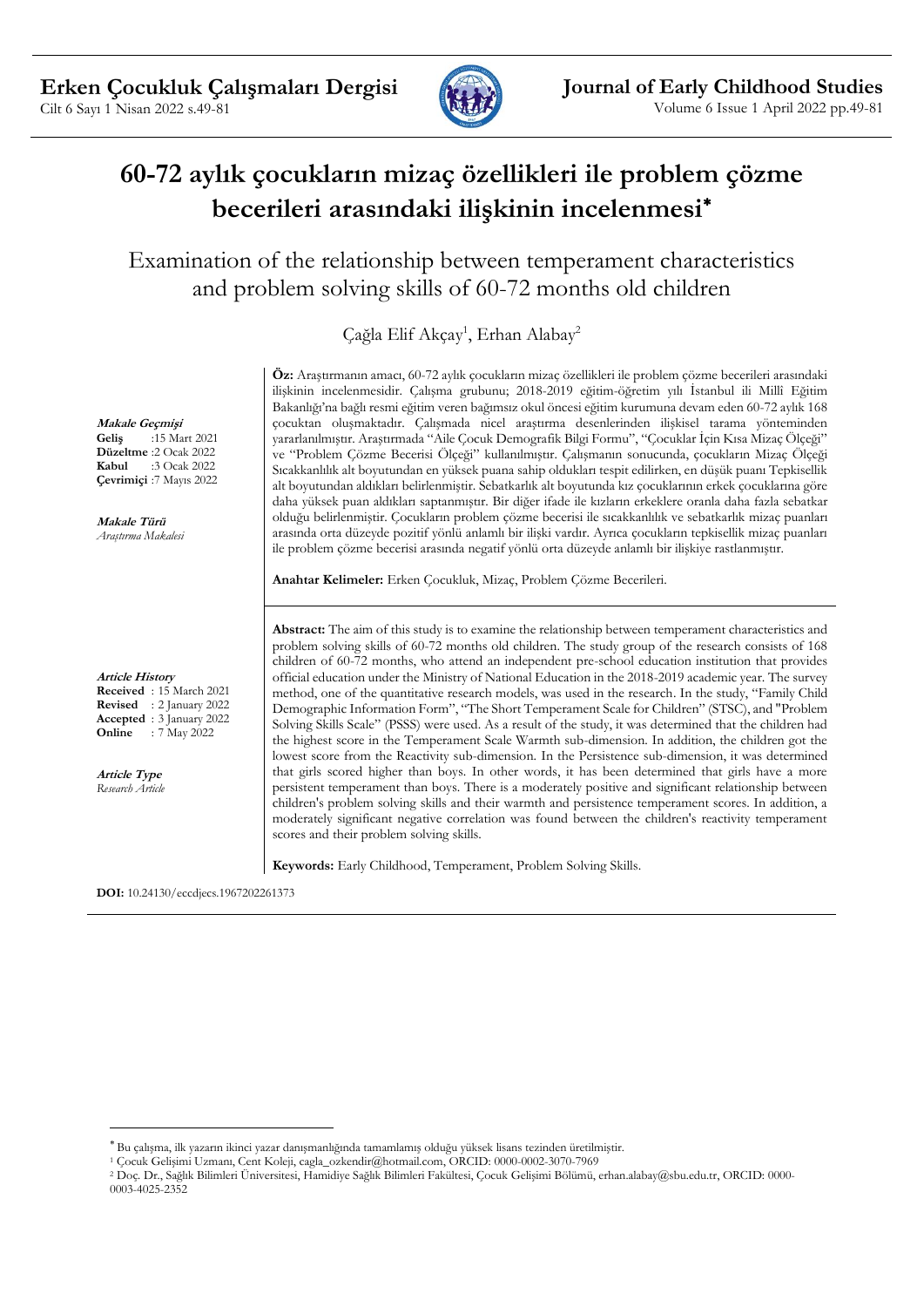#### **SUMMARY**

#### **Introduction**

Temperament is the whole of the individual's unique characteristics, which are innate but can change slightly with environmental conditions, and shape behaviors. Temperament can also be defined as the characteristics that shape the emotional or motor responses of individuals to different events or situations they encounter, and especially determine their social interactions significantly (Akın-Sarı, İşeri, Yalçın, Akın-Aslan ve Şener, 2012; Carrasco, Delgado ve Holgado-Tello, 2020). Problem solving is defined as producing options for solving the problem by reaching a result cognitively and behaviorally in order to overcome this situation in a situation that needs to be dealt with, and choosing and applying one of these options (Güçlü, 2003). In the last 30 years, it has been investigated whether there is a relationship between children's temperament characteristics and problem solving skills. Stewart and Rubin (1995) concluded that children who are more sociable and assertive than their other peers have more successful social problem-solving initiative behaviors. Moas and Henderson (2009) examined preschool children's shyness behaviors, academic achievement levels, and problem-solving behaviors in their study. As a result of the study, it was determined that there was an inverse relationship between the level of shyness and problem solving skills. In other words, it was determined that as the shyness scores of the children increased, their problem solving skills scores decreased.

The aim of this study is to examine the relationship between temperament traits and problem solving skills of 60-72 month-old children. In addition, it was also tested whether there is a significant difference between children's demographic information, temperament characteristics and problem solving skill levels.

#### **Method**

Quantitative research model was used in the research. Correlational survey model was preferred among quantitative research models. The study group of the research consists of 168 children attending preschool education institutions in Istanbul. Convenience sampling was used both in determining the kindergartens and choosing the children. In the study, "Family Child Demographic Information Form", "Problem Solving Skills Scale" to measure the problem solving skills of preschool children, and "The Short Temperament Scale for Children" based on the notification of the parents of the children to measure the temperament characteristics of 60-72 months old children were used.

#### **Results**

The first finding is that the temperament type at which the children participating in the study group get the highest scores is the warmth sub-dimension. It was determined that the temperament sub-dimension with the lowest mean score was reactivity. Another result of the study is that the problem solving skill levels of the children are at a medium level. A significant difference was found between the gender variable of the children and the Persistence scores of the Temperament Scale sub-dimensions. It has been found out that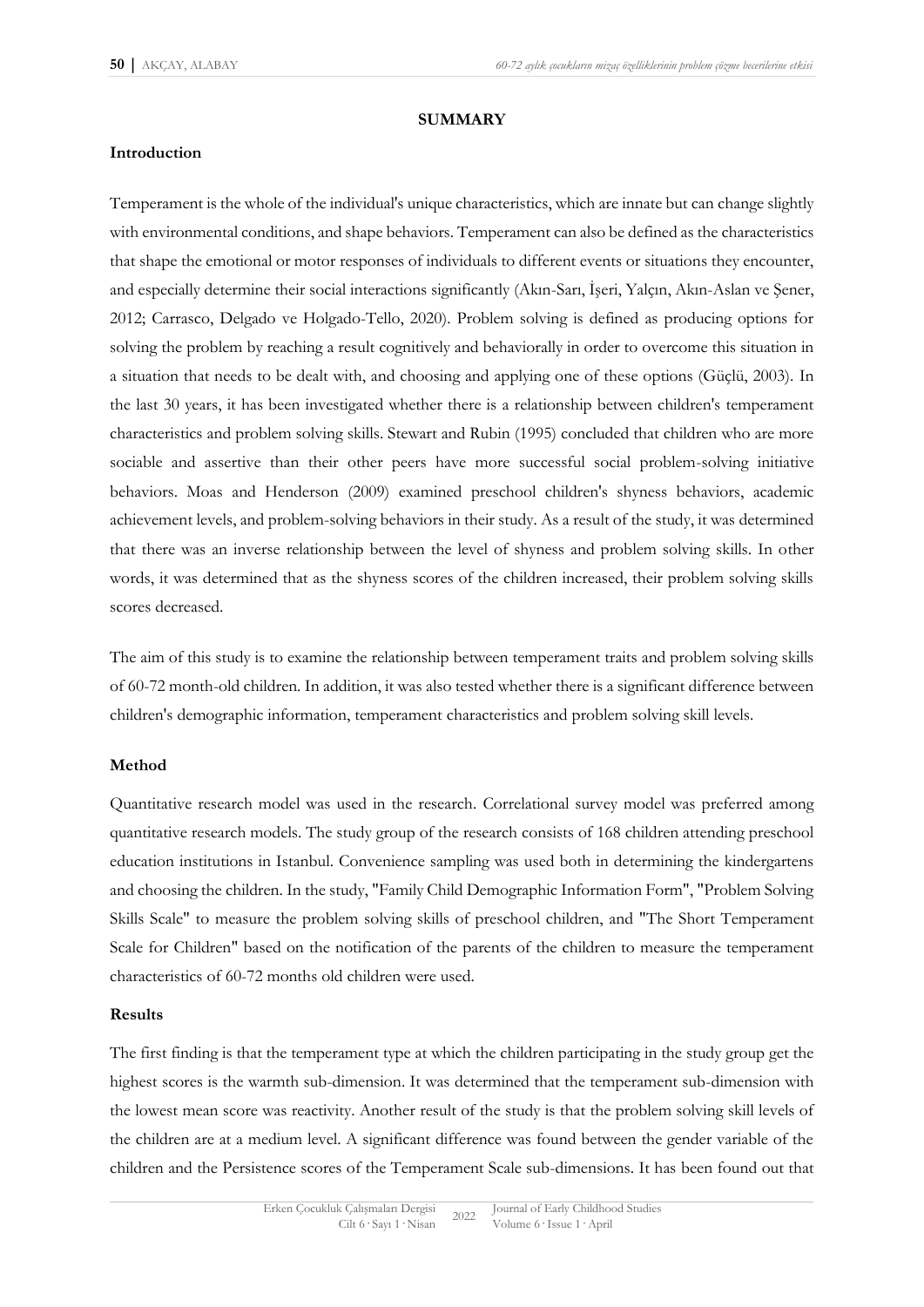girls have more persistent temperaments than boys. In other words, it has been determined that girls concentrate more attention on an activity and can continue that activity than boys.

Another finding of the study was that there were significant differences in favor of the middle child between the birth order of the children and the sub-dimensions of temperament scale, warmth, persistence and rhythmicity. Considering that parents pay more attention to their first child and have more expectations from them, it can be said that the first children also feel more pressured and have less positive temperament characteristics compared to the middle children.

When the differences between mother and father education status and children's temperament characteristics were examined, significant differences were found between both mother and father education status and some Temperament Scale sub-dimensions. When the findings were examined in general, it was found that as the education levels of the mothers and fathers increased, the positive temperament characteristics of the children increased and the reactive temperament feature decreased.

The last finding of the study is that there are significant relationships between children's temperament traits and problem solving skills. It was found that there was a moderately positive relationship between the warmth and persistence temperament sub-dimension scores and the problem solving skills scores, and a low-level positive relationship between the rhythmicity temperament sub-dimension and the problem solving skills scores. On the other hand, it is seen that there is a moderately negative and significant relationship between the temperament sub-dimension of reactivity and problem solving skill score. To summarize the findings, as the positive temperament traits (warmth, persistence, and rhythmicity) of children increase, their problem solving skills also increase, and as their negative (reactivity) temperament increases, their problem solving skills decrease.

#### **Conclusion and Discussion**

When the results of the study were examined, it was found that the children had more warmth temperament traits, but less reactive temperament traits. When the literature is examined, studies reaching similar findings were found (Arslan, 2020; Atayeter & Yaşar Ekici, 2000). When the problem solving skill levels of the children were examined, it was found that they had a medium level problem solving skill. One of the reasons why children's problem-solving skills are at a medium level can be thought to be due to the fact that preschool teachers have medium-level problem-solving skills. When the studies in which the problem skills of both teachers and pre-service teachers were examined, it was found that their problem solving skills were at a medium or low level (Demirtaş & Dönmez, 2008; Erdem & Yazıcıoğlu, 2015; Eyvaz, 2017). A positive moderate and significant relationship was found between temperament traits and problem solving skills in the study. To summarize the findings, as the positive temperament traits (warmth, persistence, and rhythmicity) of children increase, their problem solving skills also increase, and as their negative (reactivity) temperament increases, their problem solving skills decrease.

As a result of the research, the following suggestions can be made. Problem solving skills were found in the middle level in the study. For this reason, it should be ensured that both parents and teachers include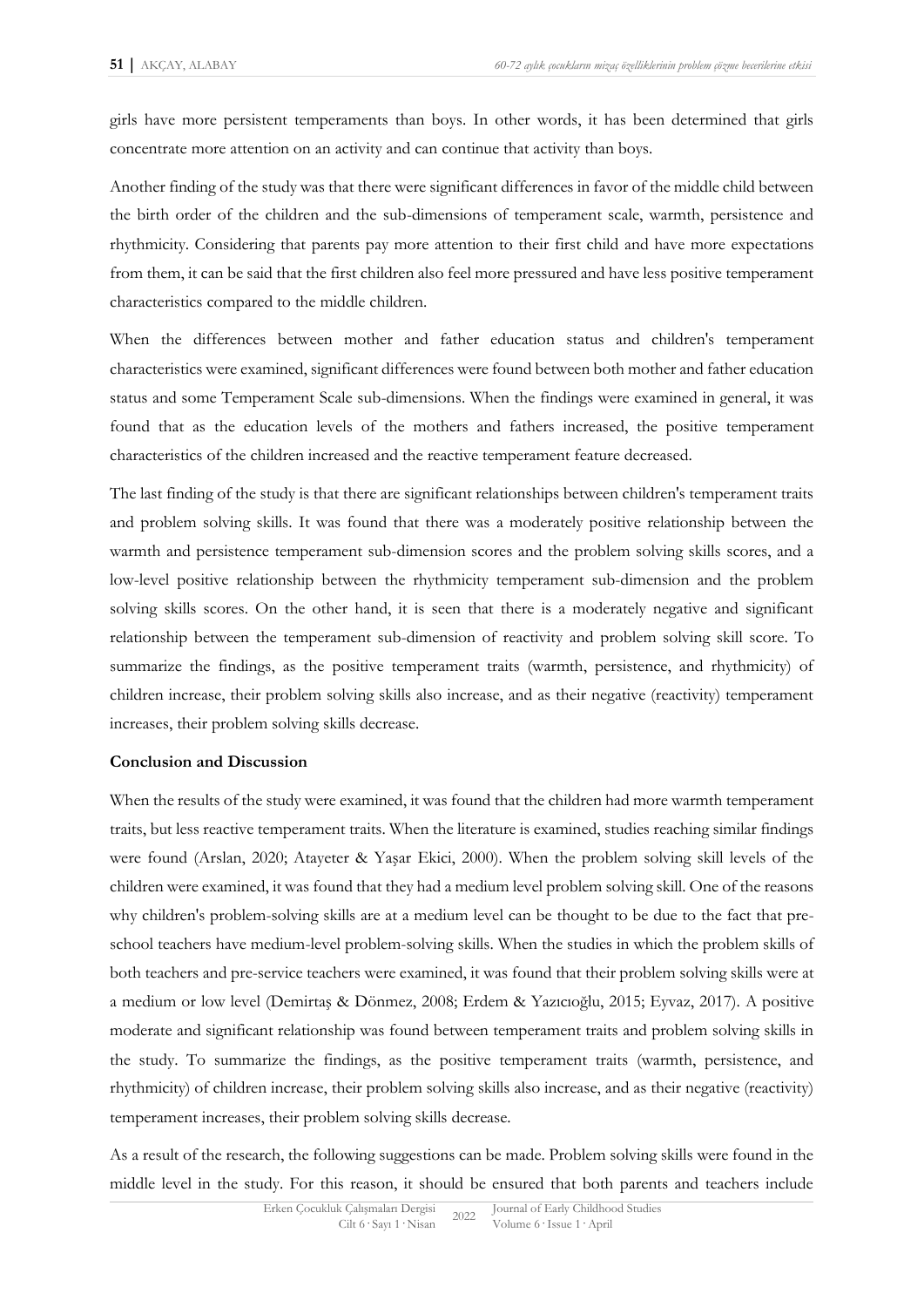activities that will support more problem solving skills with children. The study found that girls are more persistent than boys. In this context, workshops or seminars on how to provide more attention-getting skills in the home environment can be given to parents who have boys. Even in the home environment, it can be provided to give more space to games and toys that will support perseverance. In addition, it is necessary to include group work in educational institutions so that boys can participate in activities with girls. In the formation of groups, attention should be paid to having children of different sexes in the same group. It has been observed that the children of parents with lower education levels are more prone to negative temperaments and their problem solving skills are low. For this reason, it can be recommended to develop and implement early intervention programs for parents with lower education levels and their children. In the study, more positive temperament traits and higher problem solving skills were found in children who started early pre-school education. In this context, it is necessary to develop and implement more effective policies for early initiation of pre-school education. Özmen (2013) investigated the relationship between the problem-solving skills of children aged 60-72 months and their temperament characteristics. As a result of the research, it was determined that the children with the lowest level of problem solving skills showed a shy temperament. Aslan, Aktan, and Kamaraj (1997) conducted a study to examine children's creative problem-solving skills. As a result of the study, it was determined that the problem solving skill scores of the children with perseverance were at a high level. In addition, it was concluded that as the children's perseverance scores increased, their problem solving skill scores also increased. The results support the findings of this study.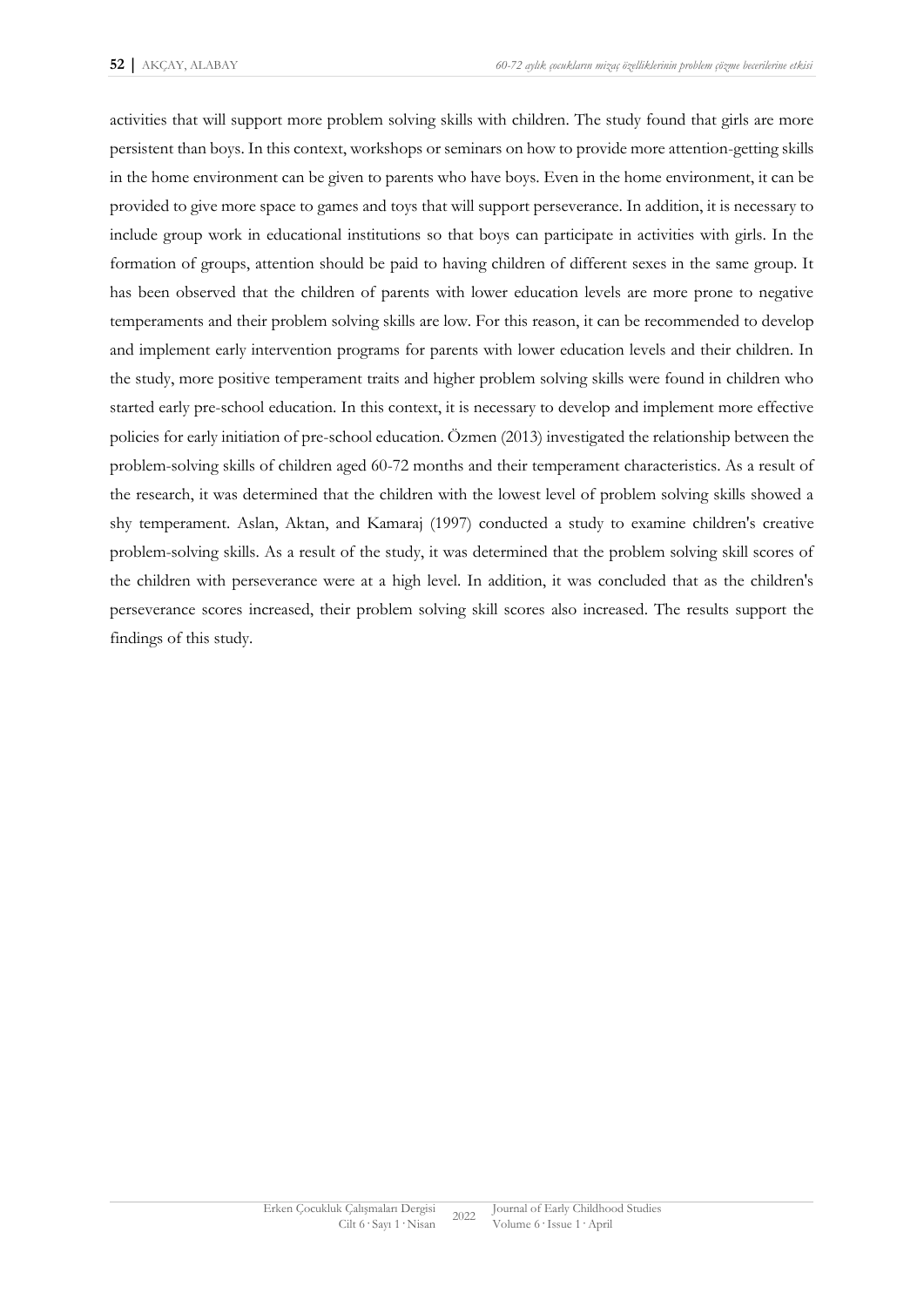### **GİRİŞ**

Mizaç, esasen doğuştan gelen fakat çevre koşullarıyla da bir miktar değişebilen, davranışları biçimlendiren, kişinin kendine özgü özellikler bütünüdür. Mizaç aynı zamanda, bireylerin karşılaştığı farklı olay veya durumlara karşı göstermiş oldukları duygusal veya motor tepkilerini şekillendiren ve özellikle sosyal etkileşimlerini önemli ölçüde belirleyen özellikler olarak da tanımlanabilir (Akın-Sarı, İşeri, Yalçın, Akın-Aslan ve Şener, 2012; Carrasco, Delgado ve Holgado-Tello, 2020). Karakter kavramıyla karıştırılmakta, çoğu zaman da onun yerine kullanılabilmektedir. Bu doğrultuda mizacın bireyin biyolojik ve genetik bir temelinin olduğunu söylememiz mümkündür. Mizacın genetik temelli ve nispeten sabit olduğu düşünüldüğünde bile, yapılan araştırmalar mizacın bağlam, deneyim ve sosyal etkileşimler tarafından şekillendirilebileceğini göstermektedir (Carrasco, Delgado ve Holgado-Tello, 2020; Putnam, Sanson ve Rothbart, 2002; Rothbart ve Bates, 2006). Mizaç tanımıyla ilgili uzun süredir devam eden tartışmalara rağmen, "mizaç" teriminin, çocuğun en erken yıllarında görülebilen davranışsal üslupta yapısal temelli farklılıkları ifade ettiği söylenebilir. Burada bahsi geçen yapısal temelli farklılıklar, duyusal, motor ve davranışsal farklılıklardır (Sanson, Hemphill ve Smart, 2004). Mizaç ile kişilik arasındaki temel fark, mizaçta kalıtımsal özelliklerin baskın olduğu, kişilikte ise deneyimler, öğrenme, çevresel etmenlerle etkilenerek yetişkinlikte ortaya çıkan bir özelliğin olduğudur.

Mizaçla ilgili yapılan çalışmalar incelendiğinde, farklı kategorilerde sınıflandırıldığı görülmektedir. 1950'lerin başlarında Chess ve Thomas (1956) annelerin çocukların uygunsuz davranışları sonucunda kendilerini suçlayan davranışlarını gözlemlemiş ve bu konu üzerinde akademik çalışmalarına başlamışlardır. İlk olarak 1956'da 138 bebek ve annelerini çalışmanın örneklemine dahil etmişlerdir. Bebeklerin mizaçları ile birincil tepkilerini karşılaştırmışlardır. Bu çalışma sonucunda farklı mizaç türlerinin olduğunu belirtmişlerdir. Bunları kolay, zor ve yavaş ısınan olarak sınıflandırmıştır (Akın Sarı, 2018). Mizacı kolay olarak nitelendirilen çocukların çoğunlukla olumlu duygular içinde olduğu ve kazandırılması istenilen birçok beceri ve alışkanlıkların hızlı ve düzenli bir şekilde kazandığı gözlemlenmiştir. Zor çocuk olarak nitelendirilen çocukların ise çoğunlukla olumsuz tepkiler verdiği ve ağlama davranışı sergilediği gözlemlenmiştir. Yavaş ısınan mizacında ise bazı durumlarda olumsuz duygu durumu içerisinde olduğu ve daha az motor faaliyeti gösterdiği tespit edilmiştir. Bu çocuklar sosyal olarak da yavaş uyum gösterir ve yeni bir durumla karşı karşıya kaldığında da hemen alışamazlar. Sosyal olarak insanlardan uzak ve bilmediği ortamlarda ise çekingen davranışlar sergilerler (Craig ve Dunn, 2007; Séguin ve MacDonald, 2016). Chess ve Thomas (1956)'a göre çocukların %10'unun zor mizaca, %40'ı kolay mizaca, %15'i yavaş ısınan mizaca sahip olduğunu öne sürer. Geri kalan %35'lik dilimin mizacında ise bu üç kategorinin bir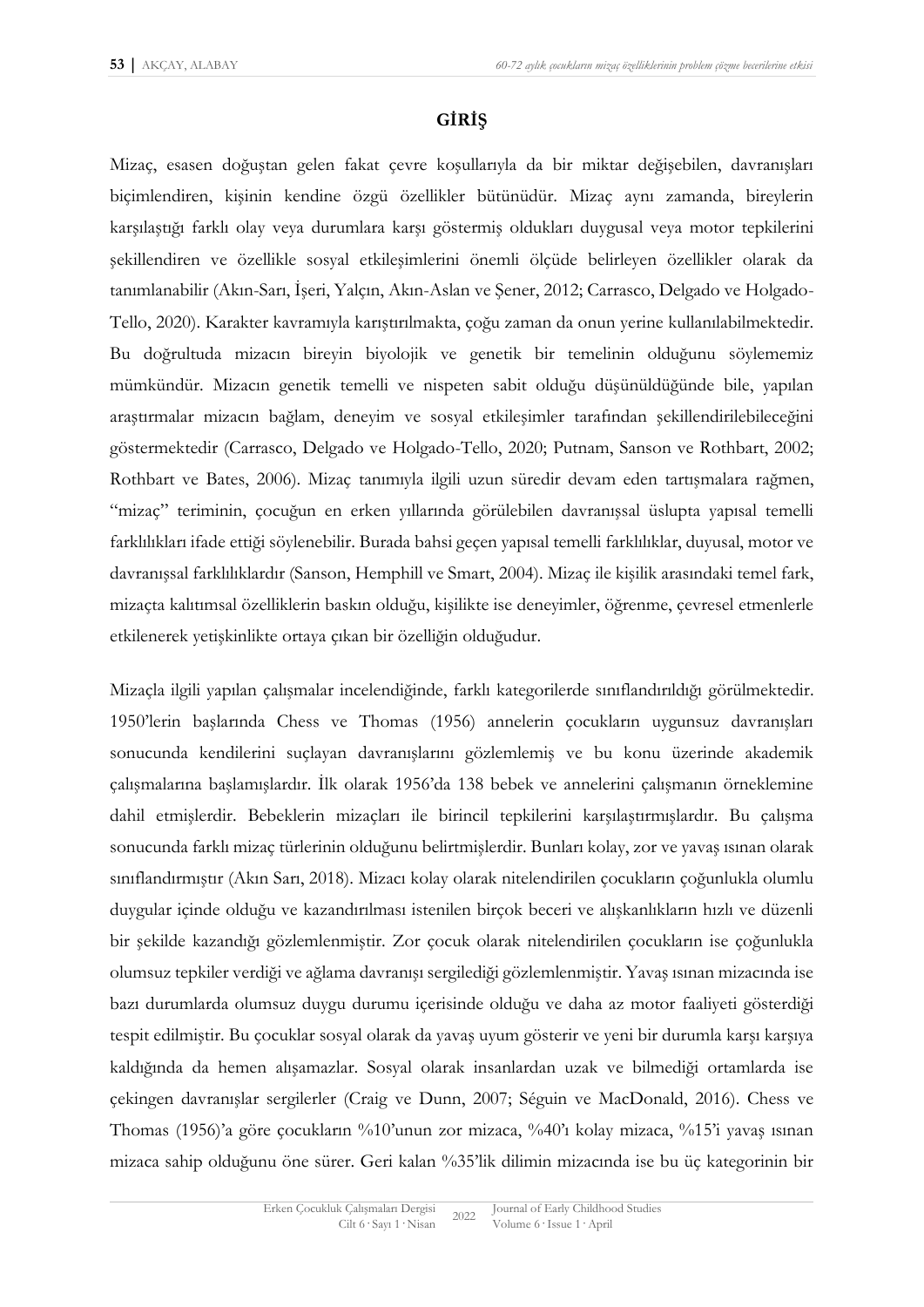kombinasyonu gözleneceğini savunur (MacNeill ve Pérez‐Edgar, 2020; Yoleri, 2014). Günümüze geldikçe mizaç kategorilerinin genişlediğini görmek mümkündür. Örneğin Cloninger (1987)'e göre mizacın 4 boyutu olduğunu ve bunların yenilik arayışı, zarardan kaçınma, ödül bağımlılığı ve sebat etme olduğunu belirtmiştir. Yenilik arayışı mizaç boyutunda kişiler kolay ve çabuk sinirlenen, yeniliğe yatkın, araştırmayı seven, içgüdüsel kararlar veren özellikleri taşır. Zarardan kaçınma boyutunda negatif düşünce, kötümser bakış açısı, belirsizliği sevmeme, yabancılardan utanma, kolay yorulma gibi özellikler hakimdir. Ödül bağlılığında, yüksek duygusallık, sosyal bağlılık, onay bekleme gibi özellikler belirgindir. Sebat etme boyutunda ise engellenme, yorgunluk ve belirli aralıklarla pekiştirme ile davranışlarda devamlılık gösterme gibi özellikler hakimdir (De Fruyt, Van De Wiele ve Van Heeringen, 2000; Erkan, Avcı ve Avcı, 2014). Prior, Sanson ve Oberklaid (1989) ise 3-8 yaş arası çocuklarda mizaç özelliklerin 4 temel başlıkta toplamıştır. Ritmiklik özelliği; çocukta uyku-uyanıklık, açlık-tokluk gibi biyolojik ihtiyaçlarının belirli zaman aralıklarında benzerlik gösterip göstermediği ile alakalı bir durumdur. Örneğin aynı zamanda acıkması veya aynı zamanda uykuya dalması gibi. Sıcakkanlılık özelliği; çocuğun hiç tanımadığı bir ortama girse dahi o ortama kolay alışması ve diğer bireylere yakınlık göstermesi ile ilgilidir. Tepkisellik özelliği; çocuğun karşılaştığı bir etki doğrultusunda hemen karşı tarafa tepki göstermeye hazır olması ile ilgilidir. Örneğin istediği bir durumun gerçekleşmemesinde ağlamaya başlaması veya tekme atması gibi. Sebatkarlık özelliği; çocuğun gerçekleştirdiği bir etkinlik üzerinde dikkatini sürdürebilmesi ile ilgilidir.

Özellikle son 20 yılda yapılan mizaç çalışmalarında, çocukluk çağındaki mizaç özelliklerinin yetişkinlikteki kişilik özelliklerini yordayabildiği belirtilmiştir. Thomas ve arkadaşları tarafından 1963 yılında gerçekleştirilen "New York Longitudinal Study" deneyinde erken çocukluktan itibaren 136 çocuğun davranış gelişimi izlenmiş, bazılarındaki mizaç özelliklerinin çocukların sonraki dönemlerdeki davranışları ile tutarlılık gösterdiği görülmüştür. Abulizi, Pryor, Michel, Melchior ve van der Waerden (2017) erken dönemde mizaç özelliklerinin 5.5 yaşındaki davranışını nasıl etkilediklerini belirlemek üzere yaptıkları çalışma sonucunda, bebeklikte duygusal bir mizacın 5.5 yaşında daha yüksek düzeyde duygusal olması ile ilişkili olduğu bulunmuştur. Ayrıca duygusal bir mizacın ilerleyen çocukluk döneminde daha fazla davranışsal zorluklara neden olduğu tespit edilmiştir. Benzer olarak bazı çalışmaların sonuçlarında da, bebeklikteki belirli mizaç boyutlarının çocukların ilerleyen yaşlarında da belirli davranışsal ve duygusal problemler geliştirmeye yatkın hale getirdiği tespit edilmiştir (Bould, Araya, Pearson, Stapinski, Carnegie ve Joinson, 2014; Mantymaa, Puura, Luoma, Latva, Salmelin ve Tamminen, 2012; Prior, Smart, Sanson ve Oberklaid, 2001). Waddell, Blake, Sternberg, Ruof ve Chassin (2020) yaptıkları çalışmada ailesinde alkol kullanım bozukluğu olan bir grup örneklem üzerinde çocukluk mizacı ile ergen olumsuz aciliyet arasında bir ilişkinin olup olmadığı incelenmiştir. Çocukluk mizacında öfke tepkisi olan çocukların ergenlik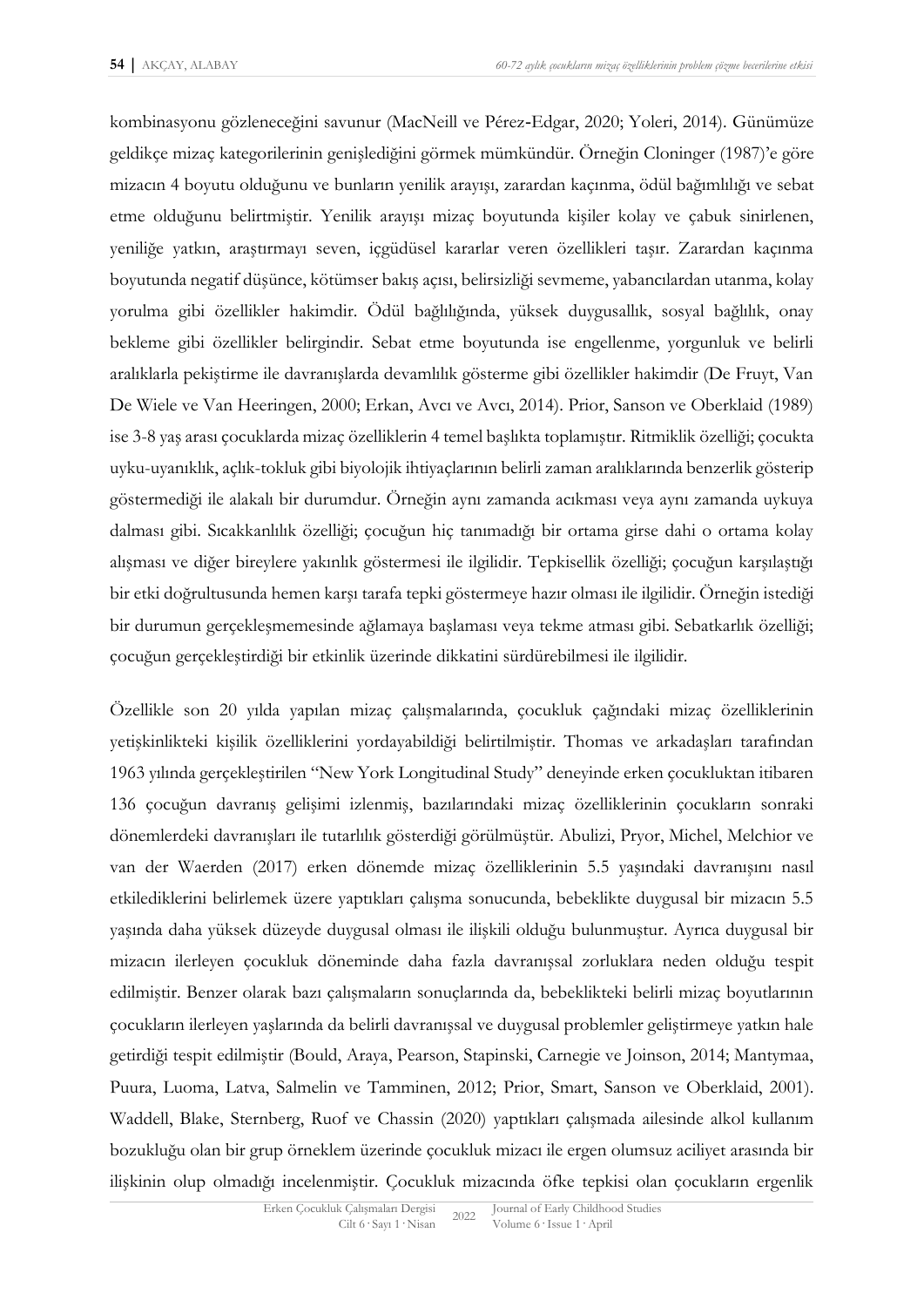döneminde olumsuz aciliyetle yüksek düzeyde ilişkili olduğu tespit edilmiştir. Aynı zamanda Eisenberg ve Spinrad (2014) ve Rothbart, Derryberry ve Hershey'nin (2000) çalışma sonuçlarında, çocukluk dönemindeki öfke ve üzüntü tepkiselliği olarak kabul edilen olumsuz tepkiselliğin yetişkinlikteki nevrotikliği etkilediği sonucuna varılmıştır. Aynı zamanda çocukluktaki engelleyici kontrol, dikkat odaklama ve dikkat değiştirme gibi çabalı kontrollerin ise yetişkin vicdanlılığı ile ilişkili olduğu tespit edilmiştir. Ülkemizde de mizaç üzerine birçok farklı çalışmaya rastlanmaktadır (Aytar, Aksoy ve Kaytez, 2014; Işıkoğlu Erdoğam, Yoleri ve Tetik, 2017; Özdemir ve Budak, 2019).

Yukarıdaki çalışmaların haricinde mizacın çeşitliliği ile bireyin problem çözme becerisi ile ilişkili olduğunu varsayan kısıtlı da olsa çalışmalara rastlanmaktadır (Moas ve Henderson, 2009; Stewart ve Rubin, 1995; Oktaviyanthi ve Supriyani, 2017; Walker ve Handerson, 2012). Fakat henüz mizaç ve problem çözme becerileri arasındaki kesin ilişki belirsizliğini korumaktadır.

Bu araştırmada, 60-72 aylık çocukların mizaç özellikleri ile problem çözme becerileri arasında anlamlı bir ilişkinin olup olmadığını belirlemek amaçlanmıştır. Bu ana amaç altında şu alt amaçlara cevaplar aranmıştır.

- Çocukların "Çocuklar İçin Kısa Mizaç Ölçeği" toplam puan ve alt boyut puanları ve "Problem Çözme Becerisi Ölçeği" toplam puan ortalamaları ne kadardır?
- Çocukların cinsiyet, anne baba öğrenim durumu, okul öncesine başlama yaşı, doğum sırası ve kardeş olma durumu bağımsız değişkeni ile "Çocuklar İçin Kısa Mizaç Ölçeği" alt boyut puan ortalamaları ve "Problem Çözme Becerisi Ölçeği" toplam puan ortalamaları arasında anlamlı bir farklılaşma var mıdır?
- Çocukların "Çocuklar İçin Kısa Mizaç Ölçeği" alt boyut ortalama puanları ile "Problem Çözme Becerisi Ölçeği" toplam puan ortalaması arasında anlamlı bir ilişki var mıdır?

# **YÖNTEM**

# **Araştırmanın Modeli**

Araştırmada nicel araştırma modeli kullanılmıştır. Nicel araştırma modellerinden ise ilişkisel tarama modeli tercih edilmiştir. İlişkisel taramanın amacı en az iki farklı değişkenin kendi aralarında ilişkinin olup olmadığını belirlemektir (Karasar, 2011). Bu araştırmada, çocukların mizaç özellikleri ile problem çözme becerileri birbiri ile karşılaştırılacağı için ilişkisel tarama modeli kullanılmıştır.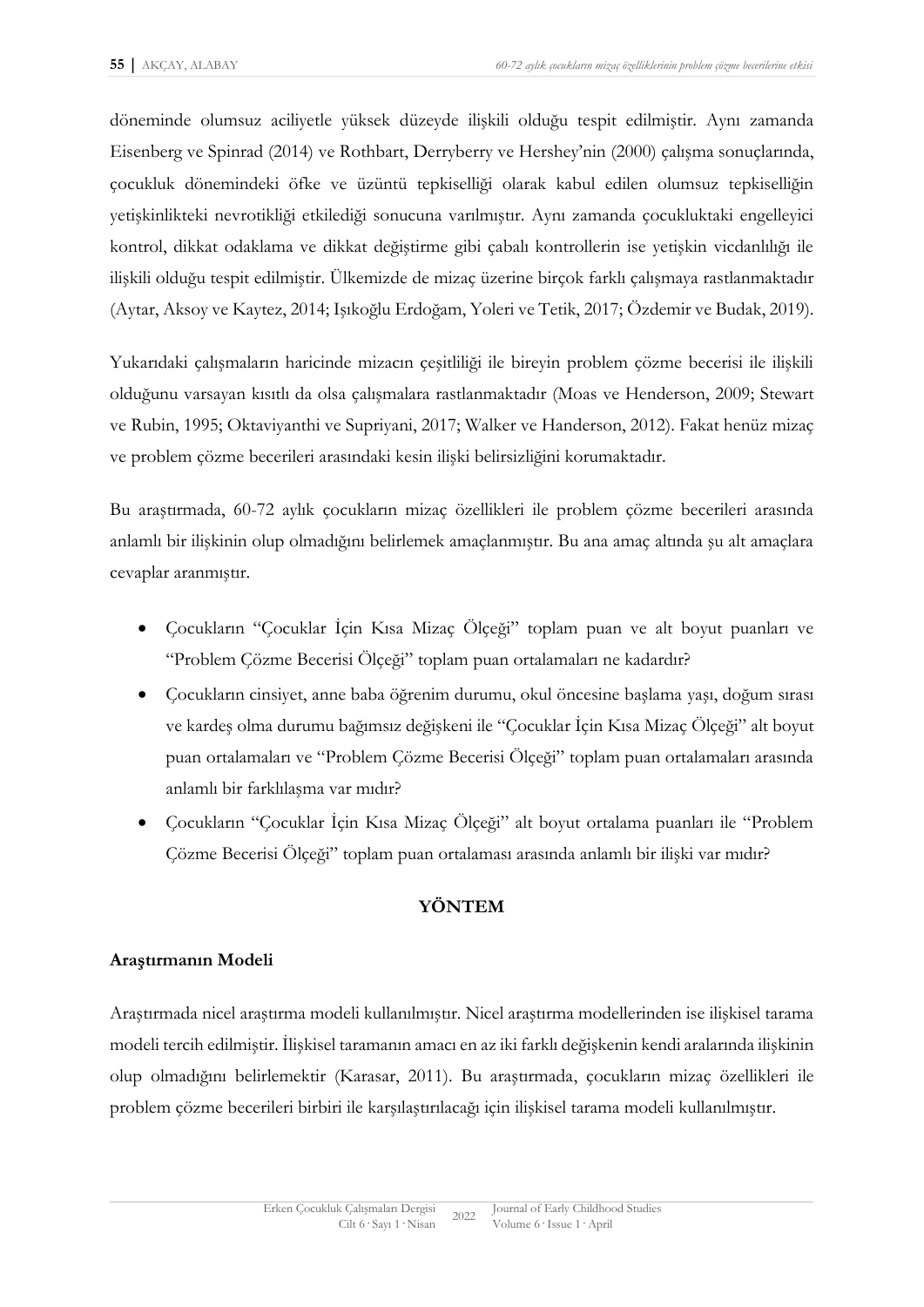# **Çalışma Grubu**

Araştırmanın çalışma grubunu, İstanbul Güngören Milli Eğitim İlçe Müdürlüğü'ne bağlı anaokullarına devam eden toplam 168 çocuk oluşturmaktadır. Hem anaokullarının belirlenmesin de hem de çocukların seçiminde kolay örneklemeye gidilmiştir. Çalışmaya dahil edilen çocukların hepsi 60-72 aylıktır. Çocuklara dair demografik özellikler Tablo 1'de verilmiştir.

| Demografik Bilgiler              |                  | $\mathbf n$ | $\frac{0}{0}$ |
|----------------------------------|------------------|-------------|---------------|
| Cinsiyet                         | $K_{1Z}$         | 72          | 42.9          |
|                                  | Oğlan            | 96          | 57.1          |
| Doğum Sırası                     | İlk Çocuk        | 116         | 69.0          |
|                                  | Ortanca Çocuk    | 17          | 10.2          |
|                                  | Son Cocuk        | 35          | 20.8          |
| Kardeş Durumu                    | Kardeşi Yok      | 79          | 47.0          |
|                                  | Kardeşi Var      | 89          | 53.0          |
| Anne Öğrenim Durumu              | İlkokul ve Altı  | 22          | 13.1          |
|                                  | Lise             | 47          | 28.0          |
|                                  | Ön Lisans        | 37          | 22.0          |
|                                  | Lisans ve Üzeri  | 62          | 36.9          |
| Baba Öğrenim Durumu              | İlkokul ve Altı  | 13          | 7.7           |
|                                  | Lise             | 50          | 29.8          |
|                                  | Ön Lisans        | 23          | 13.7          |
|                                  | Lisans ve Üzeri  | 82          | 48.8          |
| Okul Öncesi Eğitime Başlama Yaşı | 35 Ay ve Altı    | 29          | 17.3          |
|                                  | 36-47 Aylık      | 56          | 33.3          |
|                                  | 48-59 Aylık      | 68          | 40.5          |
|                                  | 60 Aylık ve Üstü | 15          | 8.9           |
|                                  | Toplam           | 168         | 100           |

Tablo 1 incelendiğinde, araştırmaya katılan çocukların %57.1'inin oğlan, %42.9'unun kız çocuğu olduğu sonucuna ulaşılmıştır. Doğum sırası bağımsız değişkeni incelendiğinde ise, tüm çocukların %69.0'ının ilk çocuk, %20.8'inin son çocuk ve %10.2'sinin ortanca çocuk olduğu saptanmıştır. Araştırmaya dahil edilen çocukların %53.0'ının kardeşinin olduğu, %47.0'ının ise tek çocuk olduğu belirlenmiştir. Anne öğrenim durumları incelendiğinde, çocukların %36.9'unun lisans ve üzeri, %28.0'ının lise, %22.0'ının ön lisans, %13.1'inin ise ilkokul ve altı öğrenim düzeyine sahip olduğu saptanırken; babaların ise %48.8'inin lisans ve üzeri, %29.8'inin lise, %13.7'sinin ön lisans ve %7.7'sinin ilkokul ve altı öğrenim düzeyine sahip olduğu sonucuna ulaşılmıştır. Son olarak çocukların okul öncesi eğitime başlama yaşı bağımsız değişkeni incelenmiştir. Araştırmaya katılan okul öncesi dönem çocukların %40.5'inin 48-59 aylık arasında, %33.3'ünün 36-47 aylık arasında, %17.3'ünün 35 aylık ve altı, %8.9'u ise 60 aylık ve üzeri dönemde okul öncesi eğitime başladığı görülmektedir. Çalışmaya dahil edilen çocukların genel yaş ortalaması 65.44 aylıktır.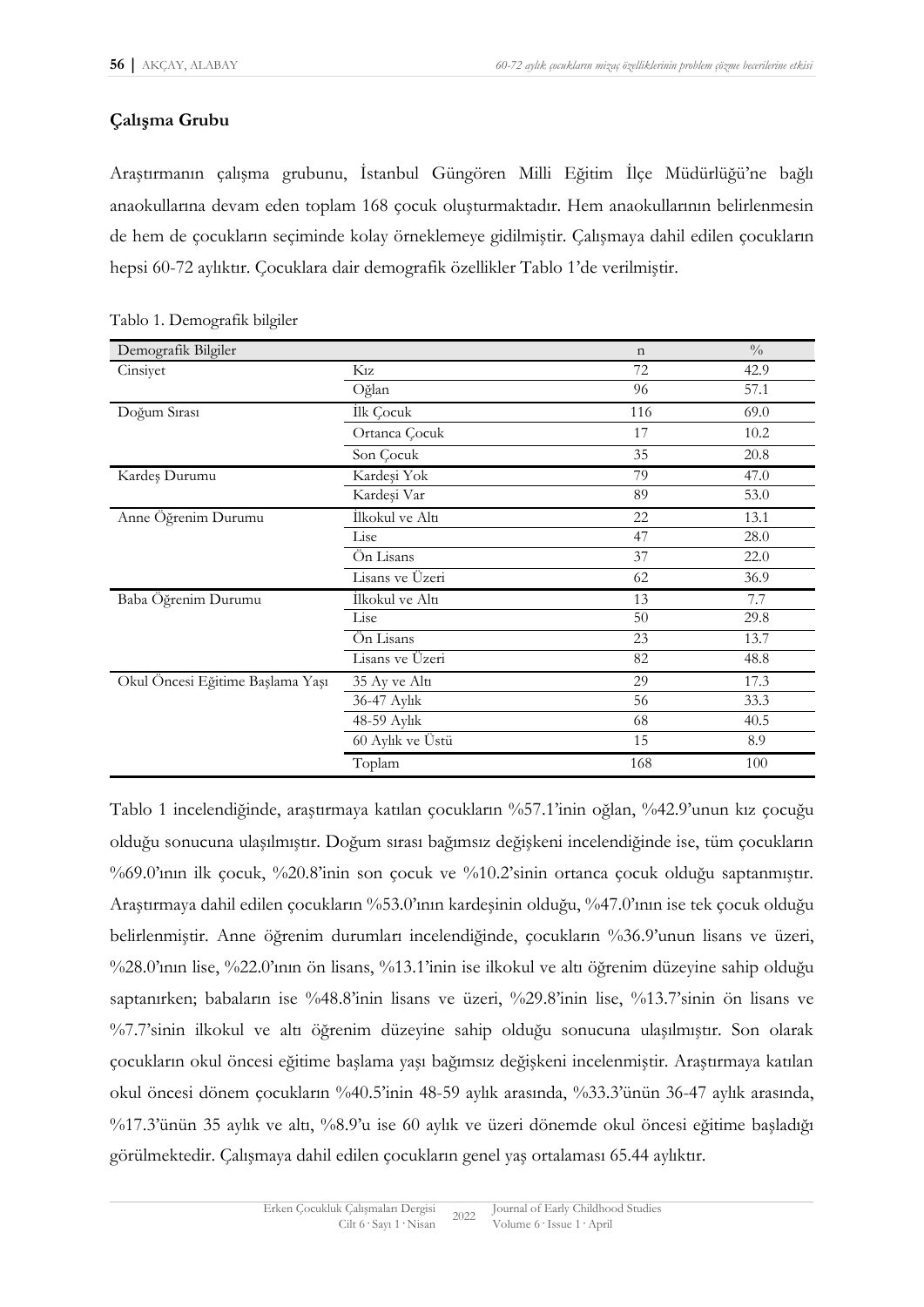### **Veri Toplama Araçları**

Araştırmada "Aile Çocuk Demografik Bilgi Formu", okul öncesi çocuklarının problem çözme becerilerini ölçmek amacıyla "Problem Çözme Becerisi Ölçeği (PÇBÖ)" ve 60- 72 aylık çocukların mizaç özelliklerini ölçme amacıyla çocukların ebeveynlerinin bildirimine dayanan "Çocuklar İçin Kısa Mizaç Ölçeği (ÇİKMÖ)" kullanılmıştır.

### **Aile Çocuk Demografik Bilgi Formu**

Araştırmacılar tarafından hazırlanan Aile Çocuk Demografik Bilgi Formunda, 60- 72 aylık çocuğun ve ebeveynin (çocuğun yaşı, çocuğun cinsiyeti, çocuğun doğum sırası, ailenin sahip olduğu çocuk sayısı, anne öğrenim durumu, baba öğrenim durumu, çocuğun daha önce okul öncesi eğitime başlama yaşı) özelliklerini saptamak amacıyla sorulara yer verilmiştir.

# **Problem Çözme Becerisi Ölçeği**

Problem Çözme Becerisi Ölçeği, çocukların problem çözme becerilerinin değerlendirmesine yönelik hazırlanmıştır. Ölçeğin geçerlilik ve güvenilirlik çalışması Oğuz ve Köksal Akyol (2015) tarafından 60-72 aylık çocukların problem çözme beceri seviyelerini incelemeye yönelik geliştirilmiştir. Ölçek problem durumlarını içeren grafiker ve ressamlar tarafından oluşturulan, uzman görüşleri doğrultusunda uygunluğuna karar verilen çeşitli problem durumlarının resimlerine ait toplamda 18 maddeden oluşmaktadır. Ölçeğe başlarken çocuklara "*Şimdi sana bazı çocukların karşılaştıkları sorunları anlatacağım. Anlatacağım sorunlar her çocuğun karşılaşabileceği sorunlara benziyor. Ve senin onlara yardım etmen gerek*" diyerek ölçeğin yönergesi verilir. Çocuklara problem durumlarına ilişkin resimler gösterilerek problem durumu anlatılmıştır ve çocuklar problemlerin çözümü için cesaretlendirilmiştir. Çocuğun her bir problem durumundaki resme odaklanması sağlanmıştır. Problem durumlarına ilişkin çocukların çözüm önerileri sunmaları için örneğin "Bu çocuğun elleri boya olduğu için ne yapabilir? Başka neler söyleyebilirsin? Başka neler olabilir? Başka?" gibi her probleme ait ölçekte yer alan sorular çocuklara sorulmuştur. Çocuklara yanıt vermeleri için zaman tanınmış ve uygulamaya katılmak istemeyen çocuklar araştırmaya dahil edilmemiştir. Ölçeğin puanlanmasında çocuğun 18 adet problem durumlarına ilişkin verdiği cevaplar değerlendirilmiştir. Her bir problem durumuna ilişkin çocuğun verdiği çözüm yanıtları 0-4 puan arasında değerlendirilir. Çocuk problemin çözümüne dair öneri vermediyse '0'puan, bir öneri var ise "1", iki öneri var ise "2", üç öneri var ise "3", dört öneri var ise "4" puana sahip olmaktadır. Çocuğun her bir problem durumuna dair çözüm önerileri birbirlerinden farklı olduğu durumda puan alabilir. Çocuklar problem çözme becerisi ölçeğinden 0-72 arasında puan alabilmektedir. Ölçek puanı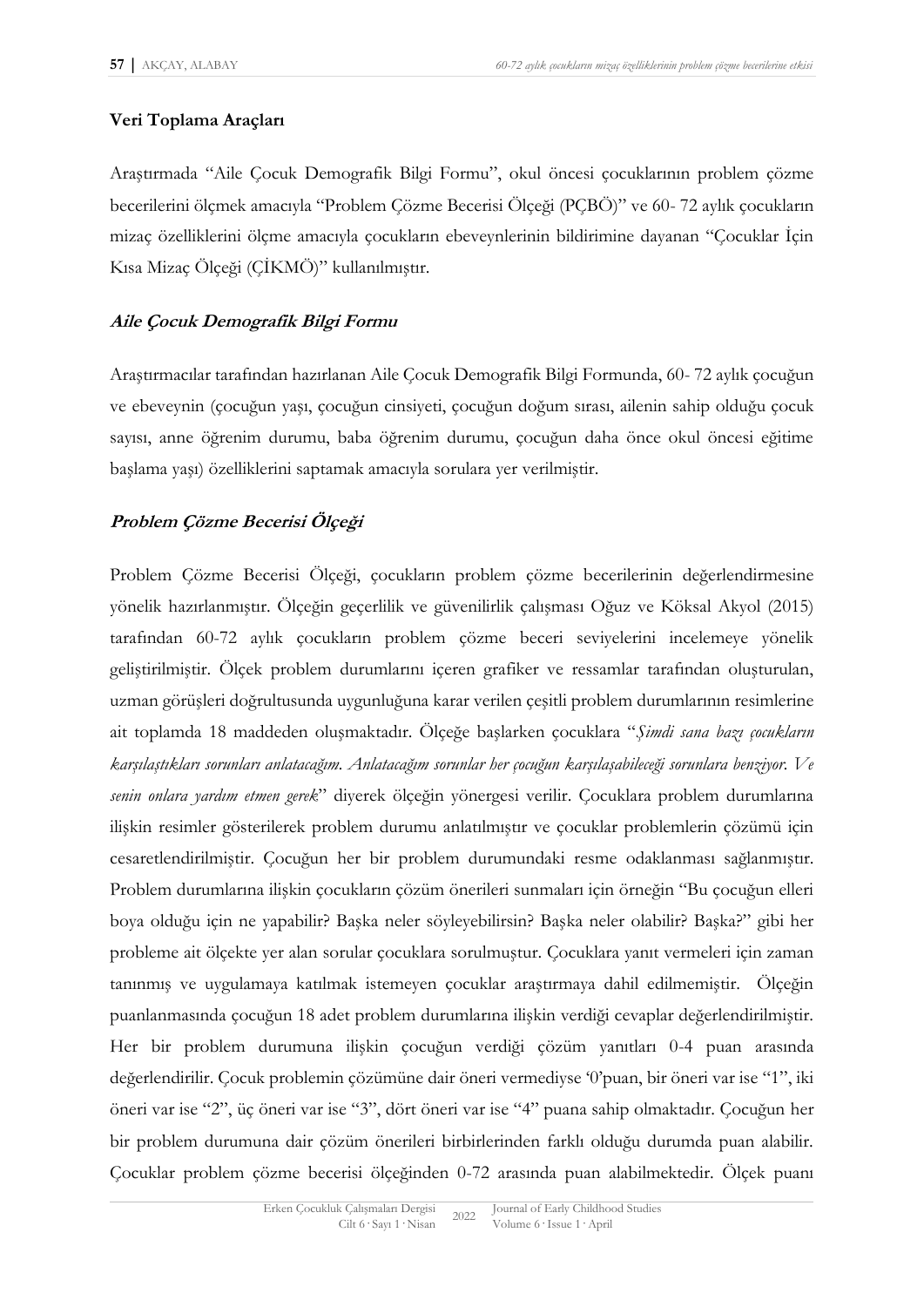arttıkça problem çözme becerisi artmaktadır. Çocuklar İçin Problem Çözme Becerisi Ölçeği için bu araştırmada güvenirlikler tekrardan hesaplanmıştır. Bu araştırma kapsamında, Çocuklar İçin Problem Çözme Becerisi Ölçeği toplam puanı üzerinden güvenirlik analizi yapılmış ve iç tutarlık cronbach alfa .91 olarak bulunmuştur. Güvenirlik yüzde değeri incelendiğinde, ölçek verilerinin güvenilir düzeyde olduğu sonucuna ulaşılmıştır.

### **Çocuklar İçin Kısa Mizaç Ölçeği**

Mizaç Ölçeği ilk olarak Prior, Sanson ve Oberklaid (1989) tarafından geliştirilmiştir. Türkçe'ye uyarlama çalışmalarını ise Yağmurlu ve Sanson (2009) gerçekleştirmiştir. Ölçek okul öncesi dönem çocuklarının ebeveynleri tarafından doldurulan ve çocuklarının mizaç özellikleri ile ilgili toplam 30 maddeden oluşmaktadır. Ölçme aracının temel amacı çocukların hangi mizaç özelliğine sahip olduğunu belirlemektir. Ölçek 6'lı likert tipindedir. Ölçeğin toplamda 4 alt boyutu vardır. Bunlar sırası ile "sıcakkanlılık boyutu" (7 madde), "sebatkarlık boyutu" (7 madde), "ritmiklik boyutu" (7 madde) ve "tepkisellik boyutu" (9 madde) şeklinde yer almaktadır.

Sıcakkanlılık alt boyutu, çocuğun hiç bilmediği veya tanımadığı bir ortama girdiğinde hem insanlara hem de ortama yabancılık göstermeden davranması ile ilgilidir. Sebatkarlık alt boyutu ise çocuğun herhangi bir aktiviteye veya duruma yoğunlaşabilmesi ile alakalıdır. Ritmiklik alt boyutunda çocuğun genel ihtiyaçlarını günlük olarak aynı rutinde gerçekleştirmesi ile ilgilidir. Örneğin uyku, tuvalet ihtiyacı gibi. Tepkisellik alt boyutu ise çocuğun herhangi bir durum veya olaya karşı her an tepki vermeye hazır olma durumunu içerir. Ölçekte sıcakkanlılık, sebatkarlık, ritmiklik puanları arttıkça olumlu mizaç özellikleri artarken; tepkisellik puanlarının artması olumsuz mizacı arttırmaktadır. Ölçek toplam puanla puanlandırılmamaktadır. Bu araştırma için "Çocuklar İçin Kısa Mizaç Ölçeği" alt boyutlarının güvenirlikleri tekrardan hesaplanmıştır. Yapılan güvenirlik analizi sonucunda, iç tutarlık cronbach alfa değerleri ölçeğin birinci alt boyutu olan Sıcakkanlılık için .76; ikinci alt boyutu olan Sebatkârlık için .82; üçüncü alt boyutu olan Ritmiklik için .74; dördüncü alt boyutu olan Tepkisellik için .79 olarak bulunmuştur. İç tutarlık oranları incelendiğinde, her alt boyutun güvenilir düzeyde olduğu söylenebilir.

### **Veri Toplama Süreci**

Araştırmanın verileri 2018 yılında İstanbul ili Milli Eğitim Bakanlığı'na bağlı bağımsız anaokullarından toplanmıştır. Çalışmanın başlangıcında öncelikle etik kurula başvurulmuştur. İstanbul Okan Üniversitesi 04.07.2018 tarih, 96 nolu toplantı ve 17. karar yazısı doğrultusunda etik onay alınmıştır. Alınan etik kurul ardından İstanbul İl Milli Eğitim Müdürlüğü'nden 07.12.2018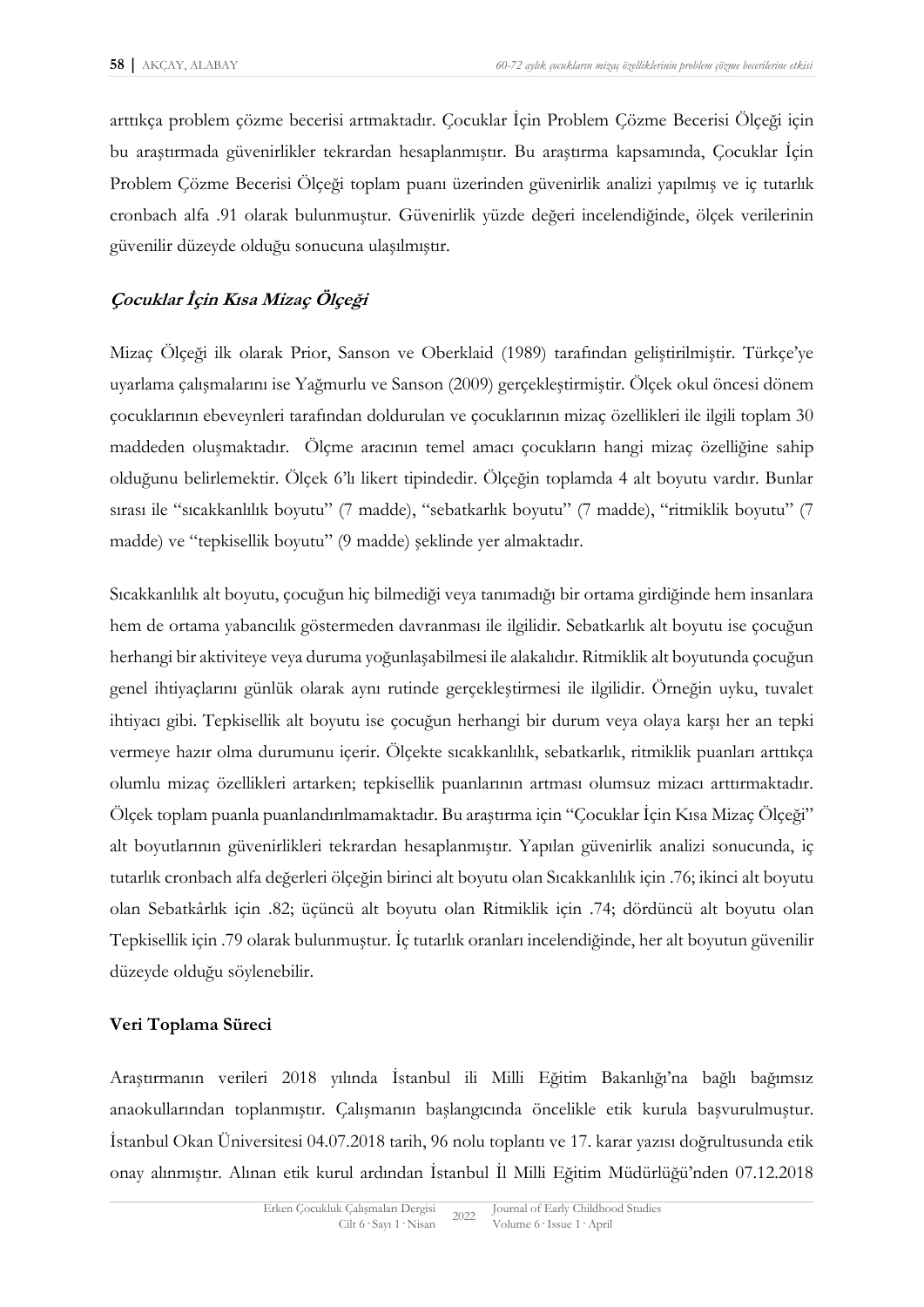tarih ve 59090411-20-E.23604976 sayı numarası ile veri toplama izinleri alınmıştır. Bu izinler dışında çocuklardan verilerin toplanması için ebeveyn onam formu çocukların ebeveynlerinden imzalı bir şekilde toplanmıştır. Ayrıca çocuklardan da onam formu alınmıştır. Gerekli izinler alındıktan sonra alanyazın detaylı olarak taranmıştır. Araştırmada kullanılacak olan ölçek izinleri ölçeği geliştiren araştırmacılardan e-posta yoluyla alınmıştır. "Aile Çocuk Demografik Bilgi Formu" ve "Çocuklar İçin Kısa Mizaç Ölçeği" ebeveynler tarafından doldurulacağı için ailelere gönderilmiştir. "Problem Çözme Becerisi Ölçeği" ise öğretmen ve okul idarecilerinin belirlediği gün ve saatte okulun boş bir sınıfında araştırmacılar tarafından çocukla birebir uygulanmıştır. Araştırmayı yarıda kesen veya belli bir sorudan sonra cevaplamak istemeyen çocuklar asla zorlanmamış ve araştırmaya dahil edilmemiştir. Her bir çocuk ile 15- 20 dakika arasında uygulama gerçekleştirilmiştir. Ebeveynlerinden gelen ölçeklerle çocuklara uygulanan ölçek aynı dosyaya yerleştirilmiştir.

### **Veri Analizi**

Verilerin çözümlenmesinde, SPSS 22.0 programından yararlanılmıştır. Verilerin analizinde parametrik veya non-parametrik analizlerin hangisinin kullanılacağını belirlemek için basıklık ve çarpıklık değerleri incelenmiştir. Ölçeklerin alt boyut ve toplam puanlarının basıklık ve çarpıklık değerleri Tablo 2'de verilmiştir.

|                      | $\mathbf n$ | Min   | Max   | Varvans | Carpıklık | Basıklık |
|----------------------|-------------|-------|-------|---------|-----------|----------|
| <b>Sicakkanlilik</b> | 168         | 1.29  | 6.00  | .776    | $-.729$   | .560     |
| Sebatkarlık          | 168         | 1.86  | 6.00  | .986    | $-.187$   | $-.835$  |
| <b>Ritmiklik</b>     | 168         | 2.71  | 5.86  | .365    | $-133$    | $-.193$  |
| Tepkisellik          | 168         | 1.11  | 5.44  | .636    | .556      | .073     |
| PÇBÖ                 | 168         | 13.00 | 57.00 | 68.914  | .166      | $-.213$  |

Tablo 2. Basıklık ve çarpıklık değerleri

Tablo 2 incelendiğinde, hem "Çocuklar İçin Kısa Mizaç Ölçeği" hem de "Çocuklar İçin Problem Çözme Becerisi Ölçeği" alt boyut ve toplam puanlarındaki çarpıklık ve basıklık değerleri +2.00 ile -2.00 aralığındadır. Çarpıklık ve basıklık değerinin -2 ile +2 arasında olması normal dağılımı ifade etmektedir (George ve Mallery, 2010). Bu kapsamda "Çocuklar İçin Kısa Mizaç Ölçeği" ve "Çocuklar İçin Problem Çözme Becerisi Ölçeği" ile gerçekleştirilecek tüm analizlerde parametrik testlerden yararlanılacağı tespit edilmiştir. Bu kapsamda araştırmada Bağımsız T Testi, ANOVA ve Pearson Korelasyon analizlerinden yararlanılmıştır.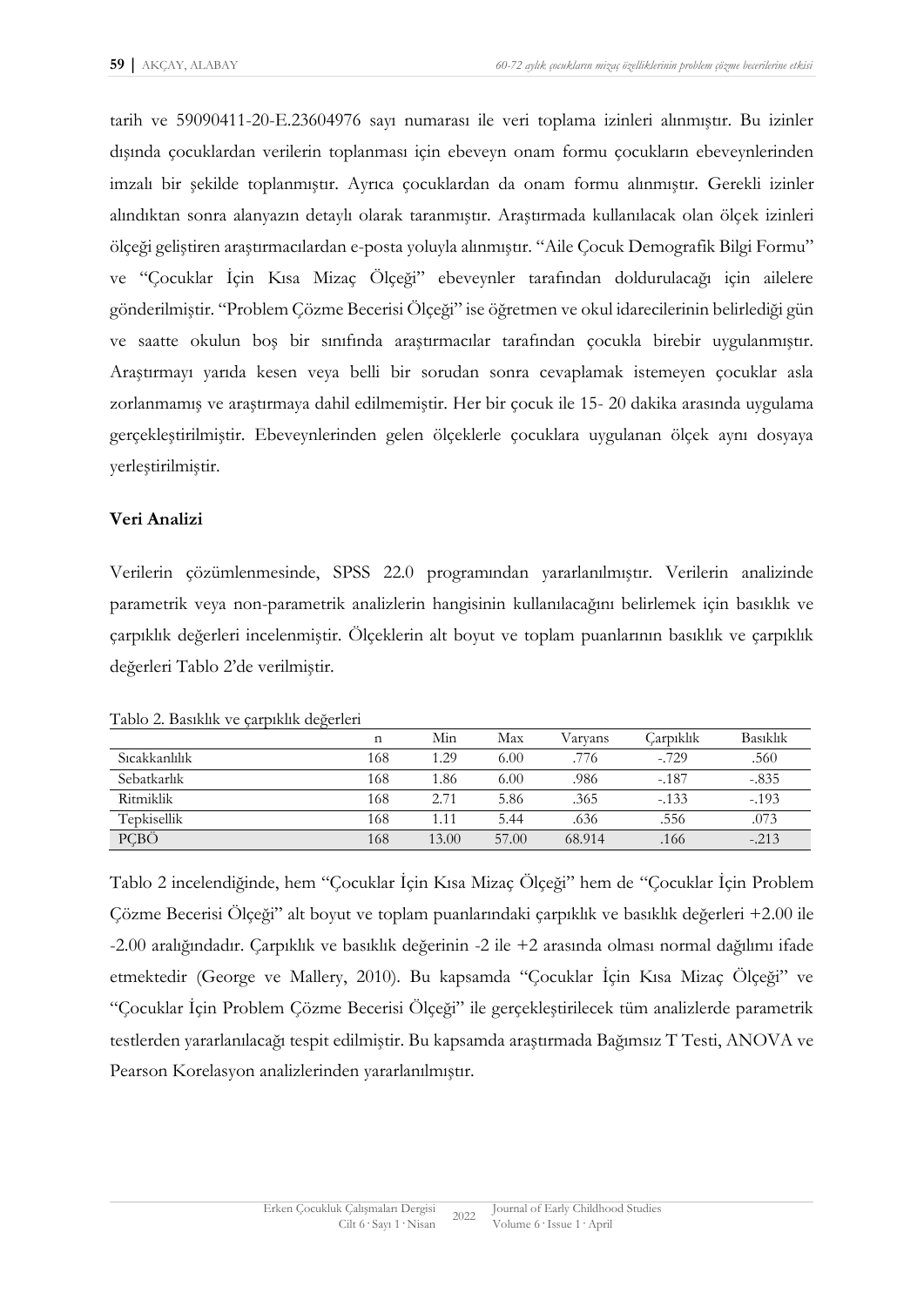### **BULGULAR**

Araştırmanın ilk alt problemi çocukların ölçeklerden almış olduğu ortalama puanların değerlendirilmesidir. Bu bağlamda "Çocuklar İçin Kısa Mizaç Ölçeği" alt boyut ve "Problem Çözme Becerisi Ölçeği" toplam puan ortalama ve standart sapma puanları Tablo 3'te sunulmuştur.

| Tadio 5. Arasurinada kunannan olçeklerin ortalama puanları |                     |       |
|------------------------------------------------------------|---------------------|-------|
| Çocuklar İçin Kısa Mizaç Ölçeği Alt Boyutları              | $\boldsymbol{\chi}$ | SS    |
| Sicakkanlılık                                              | 4.331               | .880  |
| Sebatkarlık                                                | 3.971               | .993  |
| Ritmiklik                                                  | 4.254               | .604  |
| Tepkisellik                                                | 2.660               | .797  |
| Problem Çözme Beceri Ölçeği                                | $\boldsymbol{\chi}$ | SS    |
| Toplam Puan                                                | 31.64               | 8.301 |

Tablo 3. Araştırmada kullanılan ölçeklerin ortalama puanları

Tablo 3 incelendiğinde, "Çocuklar İçin Kısa Mizaç Ölçeği"nin en yüksek ortalamasına sahip olan alt boyut Sıcakkanlılıktır. Sıcakkanlılık alt boyutunun ortalama puanı 4.331'dir. Diğer bir ifadeyle çalışmaya katılan çocukların çoğunlukla yeni bir ortamda bulunduğunda veya yeni tanıştığı insanlara karşı yakınlık gösteren bir mizaca sahip olduğu görülmektedir. En düşük puanın ise Tepkisellik mizacında çıktığı görülmektedir. Tepkisellik alt boyutunun ortalama puanı 2.660'tır. Bir diğer ifade ile diğer mizaç özelliklerine oranla çocuklar daha az düzeyde tepkisel mizaca sahiptir. Çalışma grubunun Problem Çözme Beceri Ölçeği ortalama puanın 31.64 olduğu görülmektedir. Ölçek değerlendirmesinde 0-18 puan aralığının düşük, 19-41 puan aralığının orta ve 42 puan ve üzerinin ise yüksek seviye problem çözme becerisini gösterdiği belirtilmiştir. Bu değerlendirme doğrultusunda çalışma grubunun orta seviye bir problem çözme beceri düzeyine sahip olduğu söylenebilir. Çocukların cinsiyet değişkeni ile çocukların mizaç ve problem çözme beceri puanlarının karşılaştırılması için Bağımsız T Testi uygulanmıştır. Analiz sonuçları Tablo 4'te sunulmuştur.

|  |  |  |  | Tablo 4. Cocukların cinsiyetleri ile mizac ve problem çözme beceri puanlarının karsılastırılması |
|--|--|--|--|--------------------------------------------------------------------------------------------------|
|  |  |  |  |                                                                                                  |

| Çocuklar İçin Kısa Mizaç Ölçeği | Cinsiyet         | $\mathbf n$ | $\chi$                             | SS    | t        | p       |
|---------------------------------|------------------|-------------|------------------------------------|-------|----------|---------|
| Sicakkanlılık                   | Kız              | 72          | 4.353                              | .941  | .274     | .785    |
|                                 | Oğlan            | 96          | 4.315                              | .837  |          |         |
| Sebatkarlık                     | Kız              | 72          | 4.174                              | .894  | 2.331    | $.021*$ |
|                                 | Oğlan            | 96          | 3.818                              | 1.039 |          |         |
| Ritmiklik                       | K1z              | 72          | 4.222                              | .559  | $-.594$  | .553    |
|                                 | Oğlan            | 96          | 4.278                              | .637  |          |         |
| Tepkisellik                     | K <sub>1</sub> z | 72          | 2.526                              | .759  | $-1.908$ | .058    |
|                                 | Oğlan            | 96          | 2.761                              | .814  |          |         |
| Problem Çözme Becerisi Ölçeği   | Cinsiyet         | $\mathbf n$ | $\overline{\phantom{m}}$<br>$\chi$ | SS    | $†$      | p       |
| Toplam Puan                     | K1z              | 72          | 32.375                             | 7.180 | .990     | .324    |
|                                 | Oğlan            | 96          | 31.093                             | 9.049 |          |         |

 $*_{p}<.05**p<.01$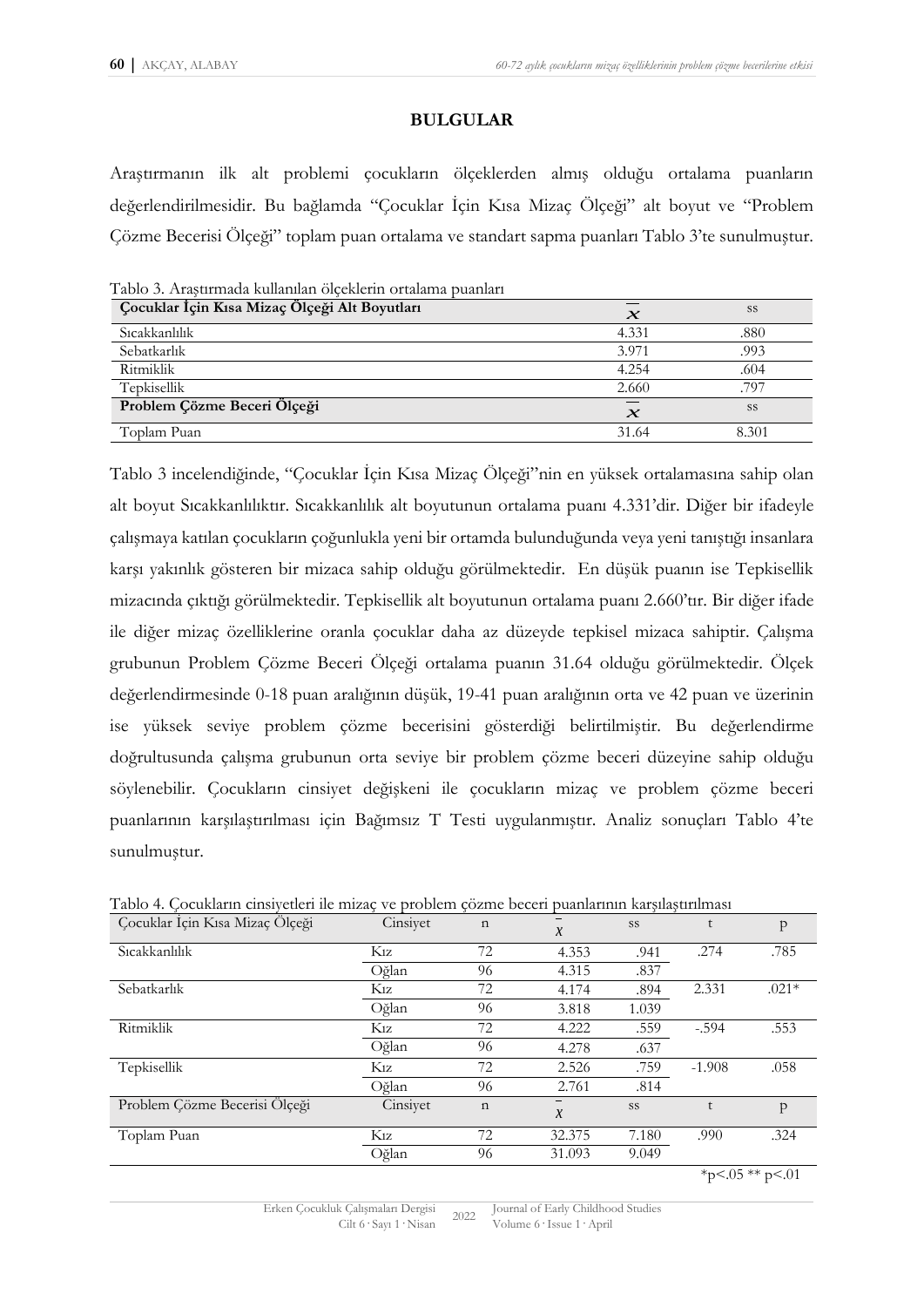Tablo 4 incelendiğinde, araştırmaya katılan çocukların cinsiyet değişkeni ile sadece Kısa Mizaç Ölçeği Sebatkarlık alt boyutunda anlamlı bir farklılaşmaya rastlanmıştır. Sebatkarlık alt boyutunda kız çocuklarının oğlan çocuklarına göre daha fazla sebatkar bir mizaca sahip olduğu sonucuna ulaşılmıştır. Çocuklar için Kısa Mizaç ölçeği diğer alt boyut ve Problem Çözme Becerisi Ölçeği toplam puanları ile anlamlı bir farklılaşmaya rastlanmamıştır.

Çocukların doğum sırası değişkeni ile çocukların mizaç ve problem çözme beceri puanlarının karşılaştırılması için ANOVA uygulanmıştır. Analiz sonuçları Tablo 5'te verilmiştir.

| Mizaç Ölçeği  | Doğum Sırası  | $\mathbf n$  | ī      | SS        | <b>SD</b> | F            | D            | Anlamlı Fark |
|---------------|---------------|--------------|--------|-----------|-----------|--------------|--------------|--------------|
| Sicakkanlılık | Ilk Cocuk     | 116          | 4.354  | .820      |           |              |              |              |
|               | Ortanca Cocuk | 17           | 4.731  | .956      | 2/165     | 3.543        | $.031*$      | Son-Ortanca  |
|               | Son Cocuk     | 35           | 4.061  | .972      |           |              |              |              |
|               | Ilk Cocuk     | 116          | 3.869  | .976      |           |              |              | İlk-Ortanca  |
| Sebatkarlık   | Ortanca Cocuk | 17           | 4.773  | .701      | 2/165     | 6.617        | $.002**$     | Son-Ortanca  |
|               | Son Cocuk     | 35           | 3.918  | 1.015     |           |              |              |              |
|               | Ilk Cocuk     | 116          | 4.256  | .569      |           |              |              |              |
| Ritmiklik     | Ortanca Cocuk | 17           | 4.596  | .286      | 2/165     | 4.325        | $.015*$      | Son-Ortanca  |
|               | Son Cocuk     | 35           | 4.081  | .753      |           |              |              |              |
|               | Ilk Cocuk     | 116          | 2.642  | .751      |           |              |              |              |
| Tepkisellik   | Ortanca Cocuk | 17           | 2.477  | .899      | 2/165     | 1.091        | .338         |              |
|               | Son Cocuk     | 35           | 2.809  | .888      |           |              |              |              |
| <b>PCBÖ</b>   | Doğum Sırası  | $\mathsf{n}$ | ī      | <b>SS</b> | <b>SD</b> | $\mathbf{F}$ | $\mathbf{P}$ | Anlamlı Fark |
| Toplam Puan   | Ilk Cocuk     | 116          | 32.525 | 8.751     |           |              |              |              |
|               | Ortanca Çocuk | 17           | 30.823 | 7.543     | 2/165     | 2.402        | .094         |              |
|               | Son Cocuk     | 35           | 29.114 | 6.565     |           |              |              |              |

Tablo 5. Çocukların doğum sırası değişkeni ile mizaç ve problem çözme beceri puanlarının karşılaştırılması

 $*_{p<.05}$  \*\* p<.01

Tablo 5 incelendiğinde, çocukların doğum sırası bağımsız değişkeni ile "Çocuklar İçin Kısa Mizaç Ölçeği" alt boyutlarından Sıcakkanlılık, Sebatkarlık ve Ritmiklik alt boyut puan ortalamaları arasında anlamlı bir farklılaşmaya rastlanmıştır. Anlamlı farklılaşmanın hangi gruplar arasında olduğunu belirlemek amacıyla Tukey Testi'nden yararlanılmıştır. Sıcakkanlılık, Sebatkarlık ve Ritmiklik alt boyutlarında son çocuk ile ortanca çocuk arasında anlamlı bir farklılaşma görülmektedir. Bu farklılaşma ortanca çocuk lehinedir. Bir diğer ifade ile ortanca çocuk son çocuğa oranla daha fazla sıcakkanlı, sebatkar ve ritmik mizaca sahiptir. Ayrıca Sebatkarlık alt boyutunda ilk çocuk ile ortanca çocuk arasında anlamlı farklılaşmaya rastlanmış ve bu farklılaşma da ortanca çocuğun lehinedir. "Çocuklar İçin Kısa Mizaç Ölçeği" son alt boyutu olan Tepkisellik puan ortalamaları ve Problem Çözme Becerisi Ölçeği toplam puanı ile doğum sırası bağımsız değişkeni arasında ise anlamlı bir farklılaşmaya rastlanmamıştır.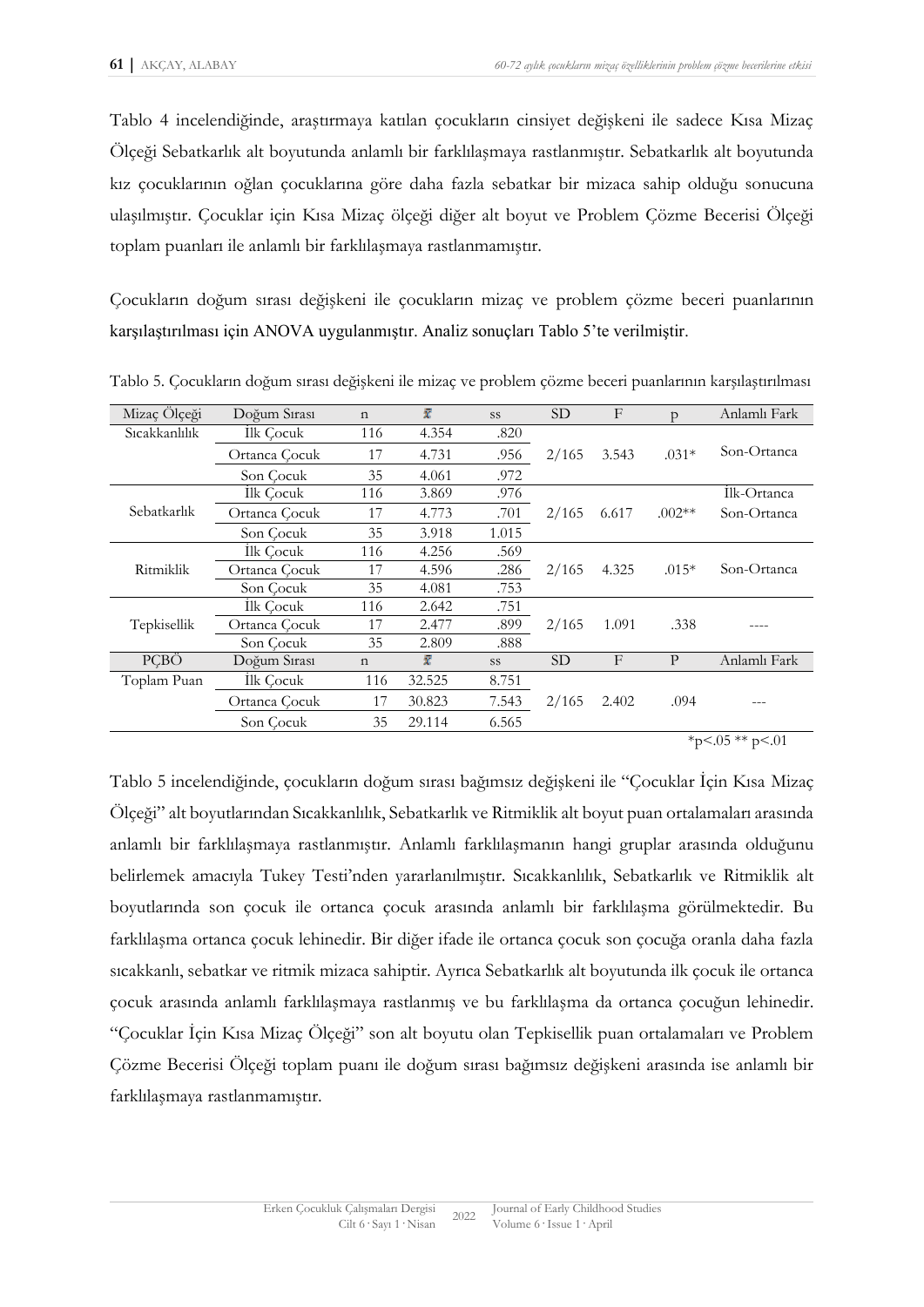Çalışmaya katılan çocukların kardeşinin olup olmaması ile çocukların mizaç ve problem çözme beceri puanlarının karşılaştırılması için Bağımsız T Testi uygulanmıştır. Analiz sonuçları Tablo 6'da sunulmuştur.

| Tablo 6. Çocukların kardeşinin olma durumu ile mizaç ve problem çözme beceri puanlarının |  |
|------------------------------------------------------------------------------------------|--|
| karşılaştırılması                                                                        |  |

| Çocuklar İçin Kısa Mizaç Ölçeği | Kardes Durumu | $\mathbf n$ | Χ      | <b>SS</b> |          | p    |
|---------------------------------|---------------|-------------|--------|-----------|----------|------|
| Sıcakkanlılık                   | Kardeşi Yok   | 79          | 4.303  | .823      | $-.385$  | .701 |
|                                 | Kardesi Var   | 89          | 4.356  | .932      |          |      |
| Sebatkarlık                     | Kardeşi Yok   | 79          | 3.860  | 1.008     | $-1.360$ | .176 |
|                                 | Kardesi Var   | 89          | 4.069  | .974      |          |      |
| Ritmiklik                       | Kardeşi Yok   | 79          | 4.235  | .563      | $-.386$  | .700 |
|                                 | Kardeşi Var   | 89          | 4.271  | .640      |          |      |
| Tepkisellik                     | Kardeşi Yok   | 79          | 2.587  | .742      | $-1.116$ | .266 |
|                                 | Kardeşi Var   | 89          | 2.725  | .841      |          |      |
| Problem Çözme Becerisi Ölçeği   |               | $\mathbf n$ | X      | <b>Ss</b> |          | D    |
| Toplam Puan                     | Kardeşi Yok   | 79          | 32.240 | 8.441     | .879     | .381 |
|                                 | Kardeşi Var   | 89          | 31.112 | 8.185     |          |      |

Tablo 6 incelendiğinde çalışmaya katılan çocuklarının kardeşe sahip olup olmama durumu ile Çocuklar İçin Kısa Mizaç Ölçeği tüm alt boyutları arasında anlamlı bir farklılaşmaya rastlanmamıştır. Diğer taraftan Problem Çözme Becerisi Ölçeği toplam puanı ile kardeş değişkeni arasında da anlamlı bir farklılaşma yoktur. Anne ve baba öğrenim düzeyi ile çocukların mizaç puanlarının karşılaştırılmasında ANOVA analizinden yararlanılmıştır. Analiz sonuçları Tablo 7'de sunulmuştur.

Tablo 7. Anne-baba öğrenim durumları ile mizaç puanları arasındaki karşılaştırma

| Üniversite-Lise<br>Sicakkanlılık<br>İlkokul ve Altı<br>22<br>4.039<br>.856<br>$.001**$<br>5.906<br>3.987<br>.973<br>3/164<br>Lise<br>47<br>Ön Lisans-Lise<br>Ön Lisans<br>37<br>.804<br>4.536<br>Lisans ve Üzeri<br>.753<br>4.573<br>62<br>İlkokul ve Altı<br>1.000<br>22<br>3.831<br>Üniversite-Lise<br>Sebatkarlık<br>$.003**$<br>Lise<br>3.577<br>3/164<br>47<br>1.090<br>4.764<br>Ön Lisans<br>37<br>.812<br>4.073<br>Lisans ve Üzeri<br>.923<br>62<br>4.258<br>İlkokul ve Altı<br>22<br>4.123<br>.792<br>Lise<br>47<br>4.152<br>.623<br>3/164<br>1.347<br>.261<br>Ritmiklik<br>On Lisans<br>37<br>4.328<br>.450<br>Lisans ve Üzeri<br>.588<br>62<br>4.334<br>Ön Lisans-İlkokul<br>İlkokul ve Altı<br>22<br>.802<br>3.005<br>Üniversite-İlkokul<br>Lise<br>3/164<br>$.011*$<br>47<br>.944<br>3.806<br>2.846<br>Tepkisellik<br>Ön Lisans<br>.682<br>37<br>2.495<br>Lisans ve Üzeri<br>2.496<br>.677<br>62 | Mizaç Ölçeği | Anne Öğrenim | $\mathbf n$ | x | SS | <b>SD</b> | F            | p            | Anlamlı Fark               |
|--------------------------------------------------------------------------------------------------------------------------------------------------------------------------------------------------------------------------------------------------------------------------------------------------------------------------------------------------------------------------------------------------------------------------------------------------------------------------------------------------------------------------------------------------------------------------------------------------------------------------------------------------------------------------------------------------------------------------------------------------------------------------------------------------------------------------------------------------------------------------------------------------------------|--------------|--------------|-------------|---|----|-----------|--------------|--------------|----------------------------|
|                                                                                                                                                                                                                                                                                                                                                                                                                                                                                                                                                                                                                                                                                                                                                                                                                                                                                                              |              |              |             |   |    |           |              |              |                            |
|                                                                                                                                                                                                                                                                                                                                                                                                                                                                                                                                                                                                                                                                                                                                                                                                                                                                                                              |              |              |             |   |    |           |              |              | Üniversite-İlkokul ve altı |
|                                                                                                                                                                                                                                                                                                                                                                                                                                                                                                                                                                                                                                                                                                                                                                                                                                                                                                              |              |              |             |   |    |           |              |              |                            |
|                                                                                                                                                                                                                                                                                                                                                                                                                                                                                                                                                                                                                                                                                                                                                                                                                                                                                                              |              |              |             |   |    |           |              |              |                            |
|                                                                                                                                                                                                                                                                                                                                                                                                                                                                                                                                                                                                                                                                                                                                                                                                                                                                                                              |              |              |             |   |    |           |              |              |                            |
|                                                                                                                                                                                                                                                                                                                                                                                                                                                                                                                                                                                                                                                                                                                                                                                                                                                                                                              |              |              |             |   |    |           |              |              |                            |
|                                                                                                                                                                                                                                                                                                                                                                                                                                                                                                                                                                                                                                                                                                                                                                                                                                                                                                              |              |              |             |   |    |           |              |              |                            |
|                                                                                                                                                                                                                                                                                                                                                                                                                                                                                                                                                                                                                                                                                                                                                                                                                                                                                                              |              |              |             |   |    |           |              |              |                            |
|                                                                                                                                                                                                                                                                                                                                                                                                                                                                                                                                                                                                                                                                                                                                                                                                                                                                                                              |              |              |             |   |    |           |              |              |                            |
|                                                                                                                                                                                                                                                                                                                                                                                                                                                                                                                                                                                                                                                                                                                                                                                                                                                                                                              |              |              |             |   |    |           |              |              |                            |
|                                                                                                                                                                                                                                                                                                                                                                                                                                                                                                                                                                                                                                                                                                                                                                                                                                                                                                              |              |              |             |   |    |           |              |              |                            |
|                                                                                                                                                                                                                                                                                                                                                                                                                                                                                                                                                                                                                                                                                                                                                                                                                                                                                                              |              |              |             |   |    |           |              |              |                            |
|                                                                                                                                                                                                                                                                                                                                                                                                                                                                                                                                                                                                                                                                                                                                                                                                                                                                                                              |              |              |             |   |    |           |              |              |                            |
|                                                                                                                                                                                                                                                                                                                                                                                                                                                                                                                                                                                                                                                                                                                                                                                                                                                                                                              |              |              |             |   |    |           |              |              |                            |
|                                                                                                                                                                                                                                                                                                                                                                                                                                                                                                                                                                                                                                                                                                                                                                                                                                                                                                              |              |              |             |   |    |           |              |              |                            |
|                                                                                                                                                                                                                                                                                                                                                                                                                                                                                                                                                                                                                                                                                                                                                                                                                                                                                                              |              |              |             |   |    |           |              |              |                            |
|                                                                                                                                                                                                                                                                                                                                                                                                                                                                                                                                                                                                                                                                                                                                                                                                                                                                                                              | Mizaç Ölçeği | Baba Öğrenim | $\mathbf n$ | ī | SS | <b>SD</b> | $\mathbf{F}$ | $\mathsf{D}$ | Anlamlı Fark               |
| Sicakkanlılık<br>İlkokul ve Altı<br>13<br>4.219<br>.908                                                                                                                                                                                                                                                                                                                                                                                                                                                                                                                                                                                                                                                                                                                                                                                                                                                      |              |              |             |   |    |           |              |              |                            |
| 3/164<br>Lise<br>50<br>4.194<br>.969<br>.794<br>.499                                                                                                                                                                                                                                                                                                                                                                                                                                                                                                                                                                                                                                                                                                                                                                                                                                                         |              |              |             |   |    |           |              |              |                            |
| On Lisans<br>23<br>4.465<br>.782                                                                                                                                                                                                                                                                                                                                                                                                                                                                                                                                                                                                                                                                                                                                                                                                                                                                             |              |              |             |   |    |           |              |              |                            |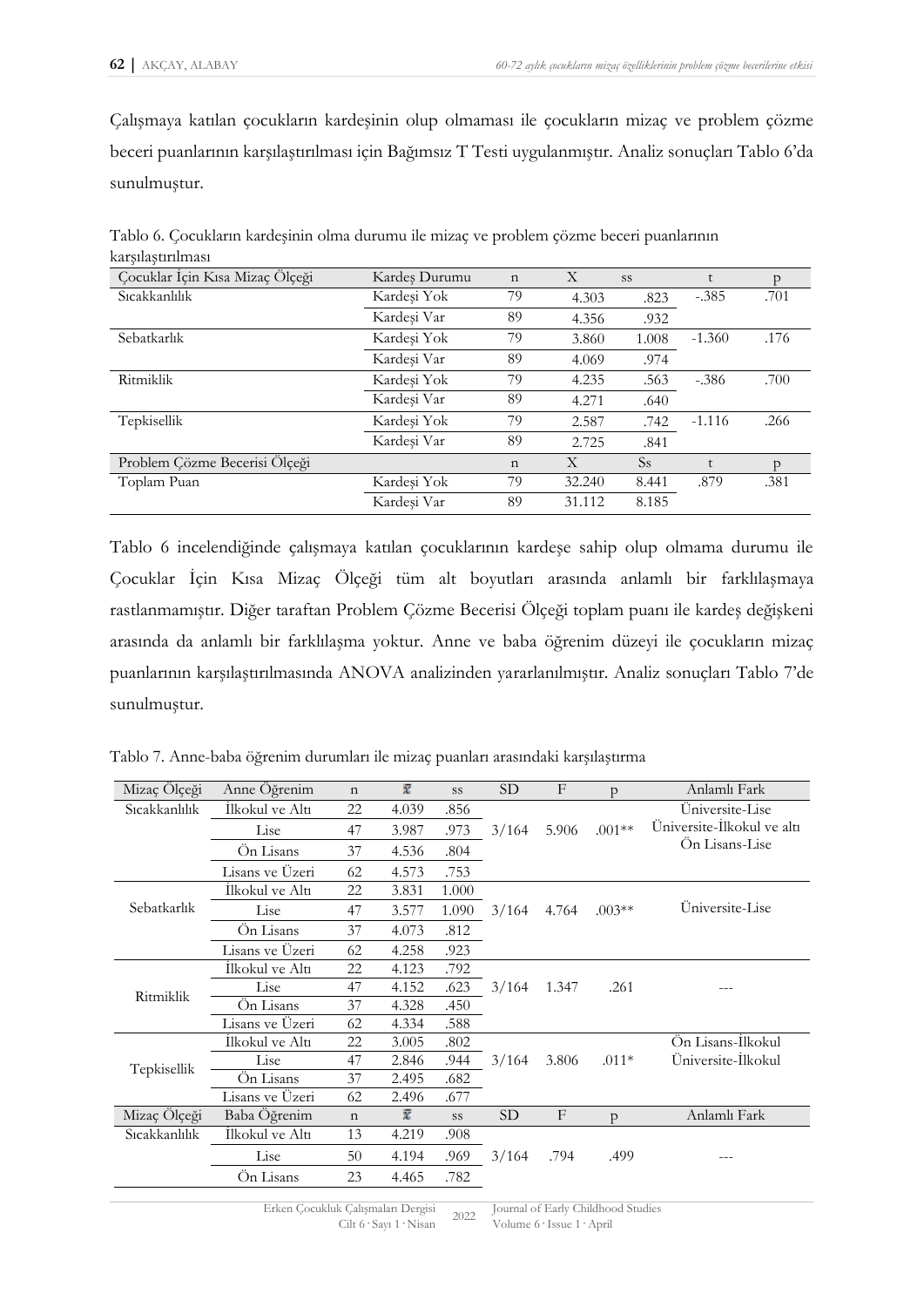|             | Lisans ve Üzeri | 82 | 4.395 | .848  |       |       |          |                      |
|-------------|-----------------|----|-------|-------|-------|-------|----------|----------------------|
|             | İlkokul ve Altı | 13 | 3.692 | 1.281 |       |       |          | Ön Lisans-Üniversite |
| Sebatkarlık | Lise            | 50 | 3.865 | 1.108 | 3/164 | 4.950 | $.003**$ |                      |
|             | On Lisans       | 23 | 3.434 | .886  |       |       |          |                      |
|             | Lisans ve Uzeri | 82 | 4.230 | .815  |       |       |          |                      |
|             | Ilkokul ve Altı | 13 | 4.494 | .713  |       |       |          |                      |
| Ritmiklik   | Lise            | 50 | 4.108 | .631  | 3/164 | 2.199 | .090     |                      |
|             | On Lisans       | 23 | 4.180 | .452  |       |       |          |                      |
|             | Lisans ve Üzeri | 82 | 4.325 | .592  |       |       |          |                      |
|             | Ilkokul ve Altı | 13 | 2.846 | 1.011 |       |       |          |                      |
|             | Lise            | 50 | 2.866 | .906  | 3/164 | 2.208 | .089     | ---                  |
| Tepkisellik | On Lisans       | 23 | 2.516 | .802  |       |       |          |                      |
|             | Lisans ve Uzeri | 82 | 2.546 | .660  |       |       |          |                      |

 $*_{p}$ <.05  $*$  $*$  p<.01

Çalışmaya katılan çocukların mizaç özellikleri ile anne-baba öğrenim durumları arasında anlamlı farklılaşmalara rastlanmıştır. Anlamlı farklılaşmanın hangi gruplar arasında olduğunu belirlemek amacıyla Tukey Testi'nden yararlanılmıştır. Anne öğrenim düzeyi ile çocukların mizaçlarından sıcakkanlılık, sebatkarlık ve tepkisellik alt boyut puanları arasında farklılaşmalar bulunmaktadır. Sıcakkanlılık alt boyutunda anne öğrenim durumu üniversite olan çocukların anne öğrenim durumu ilkokul ve altı ve lise mezunu olan çocuklara göre daha sıcakkanlı bir mizaca sahip olduğu tespit edilmiştir. Ayrıca annesi ön lisans mezunu olan çocukların annesi lise mezunu olan çocuklara göre daha sıcakkanlı bir mizaca sahip olduğu sonucuna ulaşılmıştır. Sebatkarlık alt boyutunda farklılaşmalar annesi üniversite mezunu olan çocuklar ile annesi lise mezunu olan çocuklar arasındadır. Bir diğer ifade ile annesi üniversite ve üzeri öğrenim durumuna sahip olan çocukların daha fazla sebatkar mizaca sahip olduğu görülmektedir. Tepkisellik alt boyutunda ise annesi ilkokul mezunu olan çocukların tepkisellik puanlarının annesi ön lisans ve üniversite ve üzeri öğrenim durumuna sahip çocukların puanlarına göre anlamlı olarak yüksek olduğu görülmektedir. Annelerin öğrenim durumları ile çocukların mizaç özelliklerini genel olarak karşılaştırdığımızda, anlamlı farklılaşmalarda anne öğrenim düzeyi yükseldikçe olumlu mizaç özelliklerinin arttığı, olumsuz mizaç özelliklerinin ise azaldığı tespit edilmiştir. Çocukların mizaç özellikleri ölçeğinden aldıkları ritmiklik alt boyut puanları ile anne öğrenim durumları arasında da anlamlı bir farklılaşmaya rastlanmamıştır.

Baba öğrenim durumu ile çocukların mizaçları karşılaştırıldığında anlamlı farklılaşmanın sadece sebatkarlık alt boyutunda olduğu görülmektedir. Sebatkarlık alt boyutunda anlamlı farklılaşma babaları üniversite ve ön lisans mezunu olan çocukların puanları arasında olduğu saptanmıştır. Bir diğer ifade ile babası üniversite ve üzeri öğrenim durumuna sahip olan çocukların sebatkarlık puanlarının babası ön lisans öğrenim durumuna sahip olan çocuklara oranla anlamlı düzeyde yüksektir. Sıcakkanlılık, ritmiklik ve tepkisellik alt boyut puanları ile baba öğrenim durumu arasında anlamlı bir farklılaşmaya rastlanmamıştır.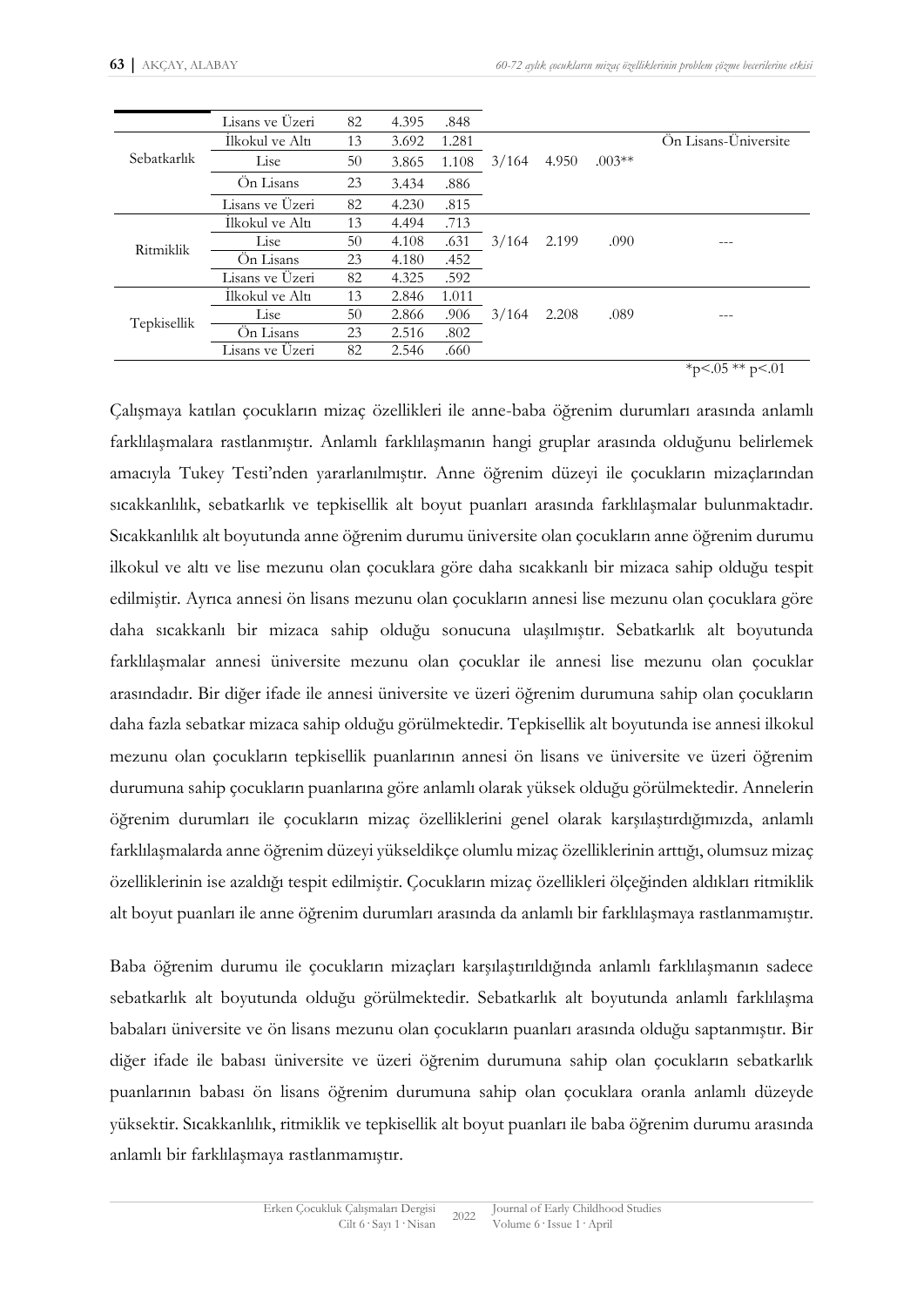Anne ve baba öğrenim düzeyi ile çocukların problem çözme beceri puanlarının karşılaştırılmasında ANOVA analizinden yararlanılmıştır. Analiz sonuçları Tablo 8'de sunulmuştur.

| PCBÖ        | Anne Öğrenim    | $\mathbf n$ | ī      | <b>SS</b>     | <b>SD</b> | F           |         | Anlamlı Fark      |
|-------------|-----------------|-------------|--------|---------------|-----------|-------------|---------|-------------------|
| Toplam Puan | İlkokul ve Altı | 22          | 26.272 | 6.915         |           |             |         | İlkokul-Ön Lisans |
|             | Lise            | 47          | 27.063 | 5.600         | 3/164     | 17.654      | $.000*$ | İlkokul-Lisans    |
|             | Ön Lisans       | 37          | 33.945 | 8.621         |           |             |         | Lise- Ön Lisans   |
|             | Lisans ve Üzeri | 62          | 35.645 | 7.656         |           |             |         | Lise-Lisans       |
|             | Baba Öğrenim    | $\mathbf n$ | x      | <sub>Ss</sub> | <b>SD</b> | $\mathbf F$ |         | Anlamlı Fark      |
|             | İlkokul ve Altı | 13          | 30.615 | 7.686         |           |             |         |                   |
| Toplam Puan | Lise            | 50          | 28.540 | 8.142         | 3/164     | 4.377       | $.005*$ | Lisans-Lise       |
|             | Ön Lisans       | 23          | 31.521 | 7.603         |           |             |         |                   |
|             | Lisans ve Üzeri | 82          | 33.731 | 8.184         |           |             |         |                   |
|             |                 |             |        |               |           |             |         | *p<.05 ** p<.01   |

Tablo 8. Anne-baba öğrenim durumları ile problem çözme beceri puanları arasındaki karşılaştırma

Tablo 8 incelendiğinde, çocukların anne öğrenim durumu ile problem çözme becerisi arasında anlamlı bir farklılaşmaya rastlanmaktadır. Anlamlı farklılaşmanın hangi gruplar arasında olduğunu belirlemek amacıyla Tukey Testi'nden yararlanılmıştır. Anlamlı farklılaşmalar anneleri ilkokul mezunu olan çocukların problem çözme beceri puanları ile anneleri ön lisans ve lisans mezunu olan çocukların puanları arasında olup, anneleri ön lisans ve lisans mezunu olan çocukların lehinedir. Bir diğer anlamlı farklılaşma ise anneleri lise mezunu olan çocukların problem çözme beceri puanları ile anneleri ön lisans ve lisans mezunu olan çocukların puanları arasındadır. Burada da anneleri ön lisans ve lisans mezunu olan çocukların lehinedir. Bir diğer ifade ile öğrenim düzeyi yüksek olan annelerin çocuklarının problem çözme becerileri, öğrenim düzeyi düşük olan annelerin çocuklarına göre daha gelişmiş olduğu söylenebilir. Aynı zamanda çalışmaya katılan çocukların baba öğrenim durumu ile problem çözme beceri puanları arasında anlamlı bir farklılaşmaya rastlanmıştır. Anlamlı farklılaşma lisans mezunu babaların çocuklarının problem çözme beceri puanları ile lise mezunu olan babaların çocuklarının problem çözme beceri puanları arasındadır. Farklılaşma babaları lisans mezunu olan çocukların lehinedir. Bir diğer ifade ile babaları lisans mezunu olan babaların çocuklarının problem çözme beceri puanları, babaları lise mezunu olan çocukların puanlarına oranla anlamlı oranda yüksektir.

Çocukların okul öncesi eğitime başlama yaşı ile çocukların mizaç ve problem çözme beceri puanlarının karşılaştırılmasında ANOVA analizinden yararlanılmıştır. Analiz sonuçları Tablo 9'da sunulmuştur.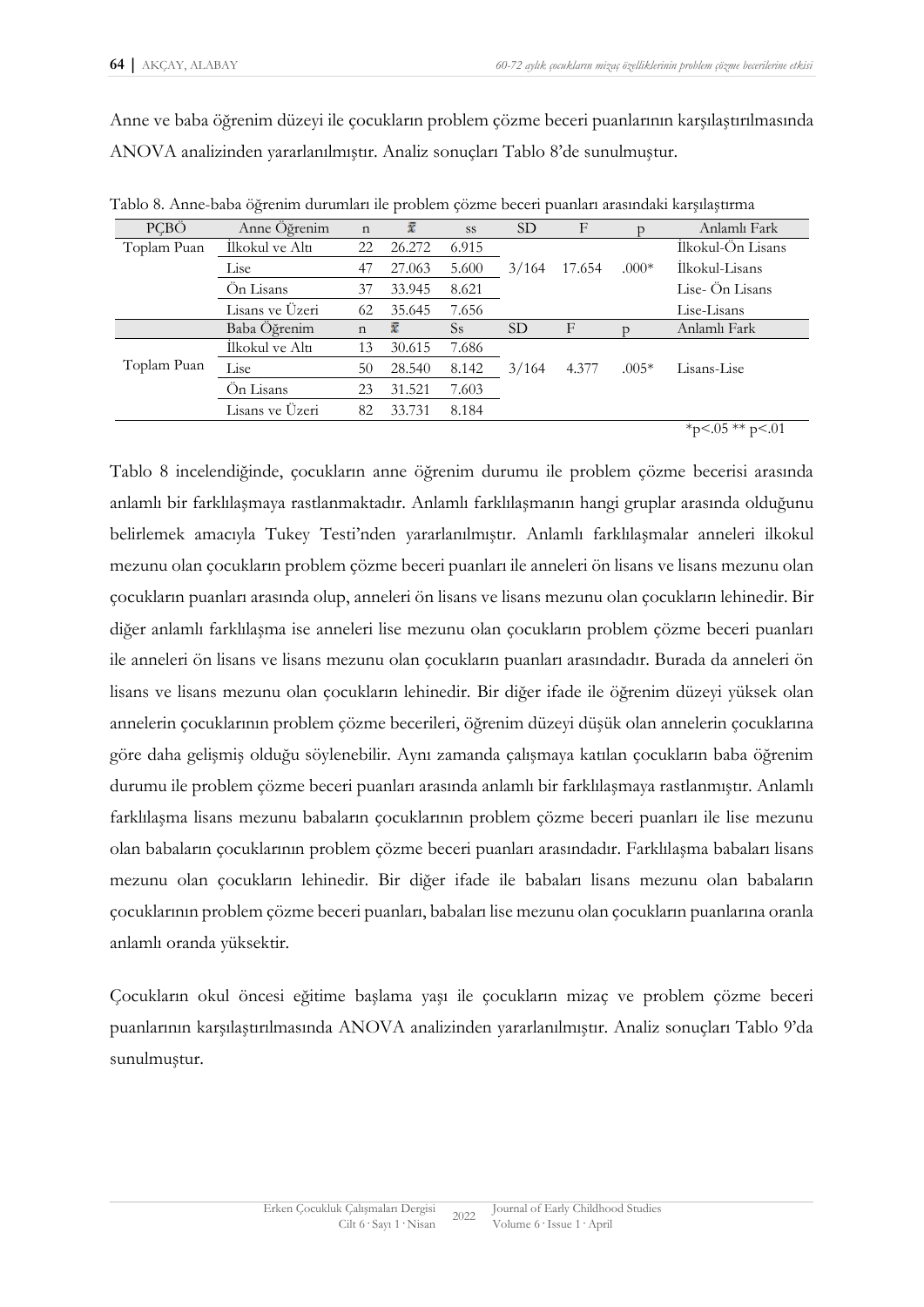| Mizaç Ölçeği  | Okul<br>Oncesine | $\mathbf n$ | ī      | SS    | <b>SD</b> | $\mathbf{F}$ | p        | Anlamlı Fark                     |
|---------------|------------------|-------------|--------|-------|-----------|--------------|----------|----------------------------------|
|               | Başlama Yaşı     |             |        |       |           |              |          |                                  |
| Sıcakkanlılık | 35 Aylık ve Altı | 29          | 4.251  | .851  |           |              | $.003**$ | 61 ay ve üzeri-<br>diğer tüm yaş |
|               | 36-47 Aylık      | 56          | 4.523  | .858  | 3/164     | 4.866        |          |                                  |
|               | 48-60 Aylık      | 68          | 4.371  | .822  |           |              |          | gurubu çocuklar                  |
|               | 61 Aylık ve Üstü | 15          | 3.590  | .953  |           |              |          |                                  |
| Sebatkarlık   | 35 Aylık ve Altı | 29          | 3.778  | 1.166 |           |              | .088     |                                  |
|               | 36-47 Aylık      | 56          | 3.928  | .918  | 3/164     | 2.219        |          |                                  |
|               | $48-60$ Aylık    | 68          | 3.958  | .910  |           |              |          |                                  |
|               | 61 Aylık ve Üstü | 15          | 4.561  | 1.138 |           |              |          |                                  |
| Ritmiklik     | 35 Aylık ve Altı | 29          | 4.044  | .540  |           |              |          |                                  |
|               | 36-47 Aylık      | 56          | 4.336  | .520  | 3/164     | 1.698        | .169     |                                  |
|               | 48-60 Aylık      | 68          | 4.292  | .648  |           |              |          |                                  |
|               | 61 Aylık ve Üstü | 15          | 4.181  | .749  |           |              |          |                                  |
| Tepkisellik   | 35 Aylık ve Altı | 29          | 3.134  | .940  |           |              | $.002**$ | 35 aylık ve altı-                |
|               | 36-47 Aylık      | 56          | 2.492  | .677  | 3/164     | 4.974        |          | 36-47 aylık                      |
|               | 48-60 Aylık      | 68          | 2.647  | .755  |           |              |          | 35 aylık ve altı-                |
|               | 61 Aylık ve Üstü | 15          | 2.437  | .802  |           |              |          | 61 ay ve üzeri                   |
| PÇBÖ          |                  | $\mathbf n$ | ī      | SS    | SD        | $\mathbf{F}$ | p        | Anlamlı Fark                     |
| Toplam Puan   | 35 Aylık ve Altı | 29          | 29.482 | 8.240 |           |              |          | 36-47 aylık ile                  |
|               | 36-47 Aylık      | 56          | 35.857 | 8.668 | 3/164     | 8.247        | $.000*$  | diğer tüm<br>aylıklar            |
|               | $48-60$ Aylık    | 68          | 29.764 | 7.113 |           |              |          |                                  |
|               | 61 Aylık ve Üstü | 15          | 28.600 | 6.412 |           |              |          | arasında                         |
|               |                  |             |        |       |           |              |          | *p<.05 ** p<.01                  |

Tablo 9. Okul öncesi eğitime başlama yaşı ile mizaç ve problem çözme beceri puanlarının karşılaştırılması

Tablo 9 incelendiğinde, çocukların okul öncesi eğitime başlama yaşı ile "Çocuklar İçin Kısa Mizaç Ölçeği" alt boyutlarından olan Sıcakkanlılık ve Tepkisellik puan ortalamaları arasında anlamlı bir farklılaşmaya rastlanmıştır. Anlamlı farklılaşmanın hangi gruplar arasında olduğunu belirlemek amacıyla Tukey Testi'nden yararlanılmıştır. Sıcakkanlılık alt boyutunda 61 ay ve üzeri yaş grubunda okul öncesi eğitime başlayan çocuklarla daha önceki yaşlarda okul öncesine başlayan çocukların arasında anlamlı bir farklılaşmaya rastlanmaktadır. Bir diğer ifade ile 60 ay ve öncesinde okul öncesi eğitime başlamış olan çocukların Sıcakkanlılık puanları 61 ay ve üzeri yaş grubunda okul öncesi eğitime başlayan çocuklara göre daha yüksektir. Tepkisellik alt boyutunda anlamlı farklılaşmalar 35 aylık ve altı ile 36-47 aylık ve 61 ay ve üzeri aylık düzeyine sahip çocuklar arasındadır. Diğer bir ifade ile 35 aylık ve altında okul öncesi eğitime başlamış olan çocukların anlamlı farklılaşmaların olduğu diğer yaş gruplarında okula başlayan çocuklara oranla daha az tepkisel mizaca sahip olduğu sonucuna ulaşılmıştır. Bir diğer ifade ile okula daha erken başlamış olan çocuklarda tepkisel mizaç özelliğinin daha az görüldüğü saptanmıştır. Problem Çözme Beceri Ölçeği için Tablo 9 incelendiğinde, araştırma kapsamına alınan okul öncesi dönem çocuklarının okul öncesi eğitime başlama yaşı ile problem çözme beceri ölçeği puanları arasında anlamlı bir farklılaşmaya rastlanmıştır. Anlamlı farklılaşmalar okul öncesine 36-47 aylık arasında başlayan çocuklar ile diğer tüm çocuklar arasında ve 36-47 aylık arasında başlayan çocukların lehinedir.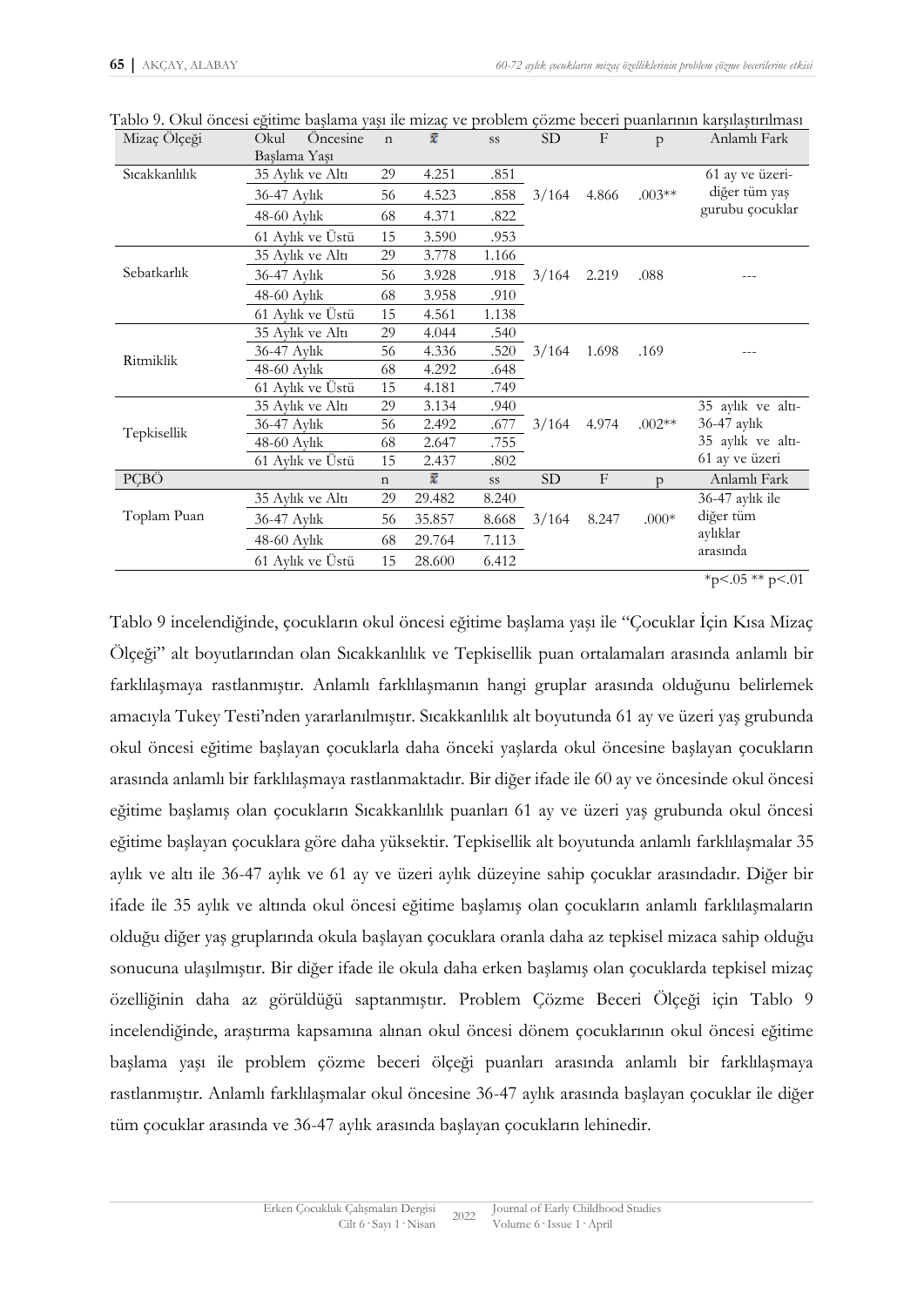60-72 aylık okul öncesi dönem çocuklarının "Çocuklar İçin Kısa Mizaç Ölçeği" alt boyut (Sıcakkanlılık, Sebatkarlık, Ritmiklik, Tepkisellik) ortalama puanları ile "Problem Çözme Becerisi Ölçeği" toplam puan ortalaması arasında anlamlı bir ilişkinin olup olmadığını belirlemek için Pearson Korelasyon Analizi uygulanmıştır. Analiz sonuçları Tablo 10'da sunulmuştur.

| Problem Çözme Becerisi (1) |           |          |           |           |  |
|----------------------------|-----------|----------|-----------|-----------|--|
|                            |           |          |           |           |  |
| Sıcakkanlılık (2)          | $.358**$  |          |           |           |  |
|                            | .000      |          |           |           |  |
| Sebatkarlık (3)            | $.349**$  | .094     |           |           |  |
|                            | .000      | .224     |           |           |  |
| Ritmiklik (4)              | $.172*$   | .131     | $.264***$ |           |  |
|                            | .026      | .090     | .001      |           |  |
| Tepkisellik (5)            | $-.363**$ | $-.190*$ | $-.323**$ | $-.280**$ |  |
|                            | .000      | .014     | .000      | .000      |  |

Tablo 10. "Çocuklar İçin Kısa Mizaç Ölçeği" alt boyut ortalama puanları ile "Problem Çözme Becerisi Ölçeği" toplam puan ortalaması arasındaki Pearson Korelasyon Analizi

Tablo 10'da yapılan Pearson Korelasyon Analizi incelendiğinde, çocukların problem çözme becerileri ile "Çocuklar İçin Kısa Mizaç Ölçeği" tüm alt boyutları arasında anlamlı bir ilişkiye rastlanmıştır. Problem çözme becerisi ile sıcakkanlılık ve sebatkarlık mizaç özellikleri arasında pozitif yönlü orta düzeyde, ritmiklik mizaç özelliği arasında pozitif yönlü düşük düzeyde bir ilişkiye rastlanırken; tepkisellik mizaç özelliği arasında negatif yönlü orta düzeyde anlamlı bir ilişkinin olduğuna rastlanmıştır. Bir diğer ifade ile sıcakkanlılık, sebatkarlık ve ritmiklik mizacına sahip olmak problem çözme becerisini olumlu yönde arttırırken; tepkisellik mizaç özelliğine sahip olmak ise problem çözme becerisini düşürmektedir.

### **SONUÇ ve TARTIŞMA**

60-72 aylık çocukların mizaç özellikleri ile problem çözme becerisi arasında ilişkinin olup olmadığını amaçlayan bu çalışmada, ilk bulgu çalışma grubuna katılan çocukların en yüksek puan aldıkları mizaç türünün sıcakkanlılık alt boyutu olduğudur. En düşük puan ortalamasına sahip olan mizaç alt boyutunun ise tepkisellik olduğu tespit edilmiştir. Atayeter ve Yaşar Ekici (2020)'nin araştırmasında da çocuklarının mizaç özellikleri belirlenmeye çalışılmış ve çalışma sonucunda çalışmaya katılan okul öncesi dönem çocuklarının en yüksek puan ortalamasının sıcakkanlılık mizaç özelliğinde olduğu görülmektedir. Arslan (2020)'ın çalışmasında da çocukların en düşük mizaç puanının tepkisellik mizaç özelliği puanında olduğu tespit edilmiştir. Bu bulgular çalışmanın bulgusu ile paralellik göstermektedir. Çocukların daha yüksek düzeyde sıcakkanlı mizaca sahip olmasının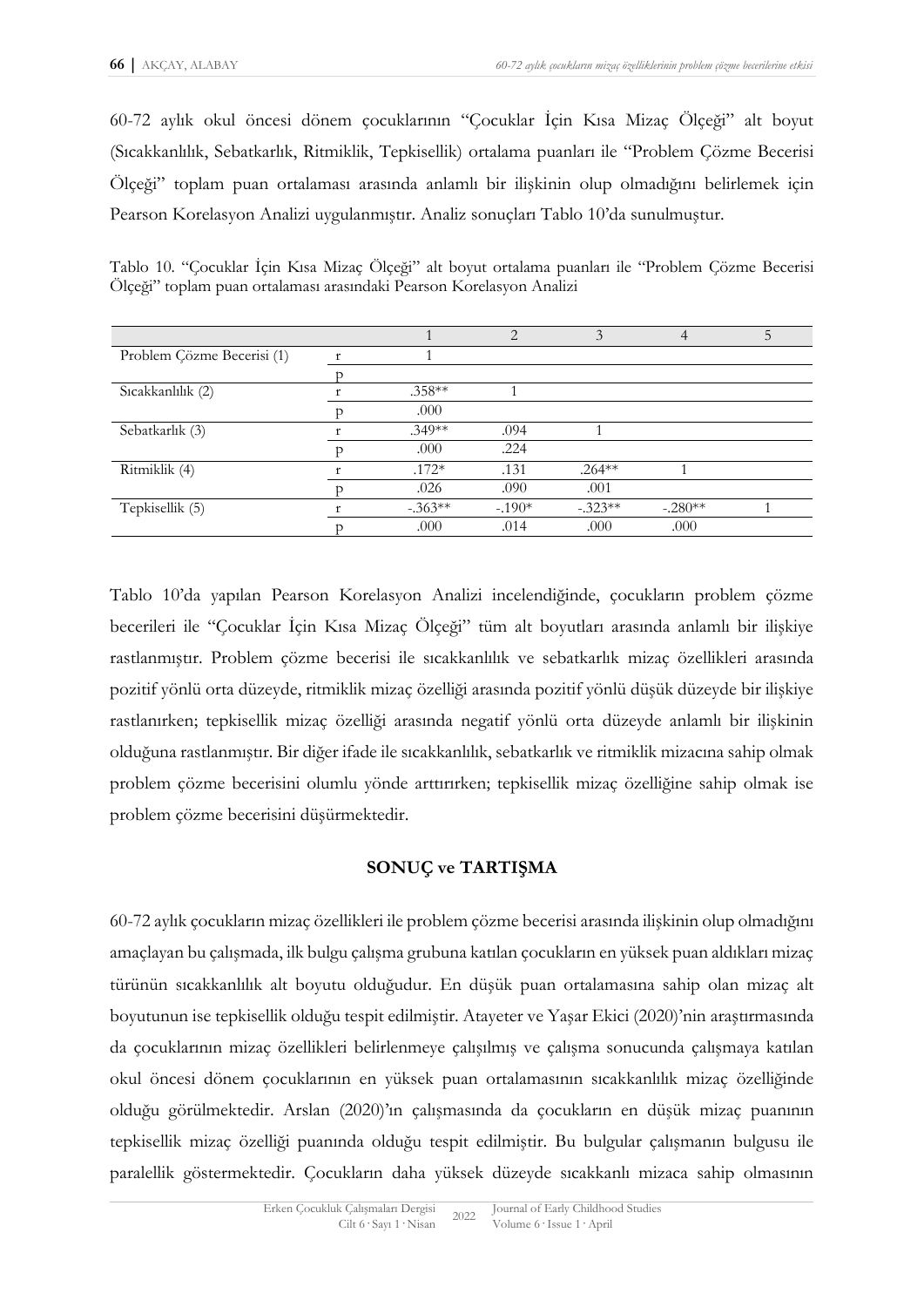altında yatan nedenlerden birisi Türkiye'deki yaşayan toplumun çoğunlukla sıcakkanlı olmasından kaynaklı olduğu düşünülebilir. Baltaş'ın (2001) yapmış olduğu bir çalışmada özellikle Türkiye'de yaşayan insanların ayırt edici özellikleri incelenmiş ve öne çıkan en olumlu özelliklerden birisinin sıcakkanlılık olduğu tespit edilmiştir (Baltaş, 2005).

Çalışmada bir diğer sonuçta çalışmaya katılan çocukların problem çözme beceri düzeylerinin orta seviyede çıkmasıdır. Güven ve Karasulu Kavuncuoğlu (2020)'nun okul öncesi dönem çocuklarının yaratıcılıkları ile problem çözme beceri düzeyleri arasında bir ilişkinin olup olmadığını belirlemek amacıyla yaptıkları çalışmasında da örnekleme alınan çocukların problem çözme beceri ortalama puanının orta düzeyde olduğu görülmektedir. Çocukların problem çözme becerilerinin orta seviyede olmasının nedenlerinden birisinin okul öncesi öğretmenlerinin de problem çözme becerisinin orta seviyede olmasından kaynaklı olduğu düşünülebilir. Eyvaz (2017) tarafından okul öncesi öğretmen adaylarının problem çözme becerilerinin incelenmesi üzerine yapmış olduğu araştırmasında toplamda 303 okul öncesi öğretmen adayı ile çalışmış ve problem çözme beceri puan ortalamasının düşük ve orta düzeyde olduğu tespit edilmiştir. Erdem ve Yazıcıoğlu (2015) öğretmen adaylarının problem çözme becerisi ile eleştirel düşünme becerisi arasındaki ilişkiyi saptamak amacıyla yapmış olduğu çalışmada da orta düzeyde problem çözme becerisine sahip olduğu tespit edilmiştir. Demirtaş ve Dönmez (2008) öğretmenlerin problem çözme becerilerine ilişkin algılarını inceledikleri çalışmada da benzer bir sonuca rastlanmakta ve öğretmenlerin genelinin orta düzeyde bir problem çözme becerisine sahip olduğu saptanmıştır. Çocukların problem çözme becerilerinin yüksek olmamasındaki bir diğer neden ise kaliteli bir eğitim uygulamasının öğretmenler tarafından çocuklara sağlanmamasından kaynaklı olabilir. Özellikle günümüzde okul öncesi öğretmenlerinin problem çözme becerisine yönelik etkinlikleri çok az ya da hiç uygulamadıkları ve hatta hazır plan kullandıkları görülmektedir. Burgazlı Osanmaz ve Akman (2018) ile Alabay ve Yağan Güder (2015) yapmış oldukları çalışmaların bulgularında da öğretmenlerin hazır planlara yöneldiği görülmektedir. Hatta Alabay ve Yağan Güder (2015)'in çalışmasında hazır planların içerikleri incelendiğinde de çocukların problem çözme becerileri ve yaratıcılık becerilerini geliştirecek niteliğe uygun olmadığı sonucuna ulaşılmıştır. Bu bulgunun bir diğer nedeni de anne-babanın çocuğunun problem çözme becerisini geliştirecek tutum ve davranış içerisinde olmaması olabilir. Hamarta (2007) otoriter ebeveynler ile yetiştirdikleri çocukların sosyal problem çözme becerilerini karşılaştırmış ve aralarında negatif yönlü bir ilişkiye rastlanmıştır. Bir diğer ifade ile ebeveynlerin otoriter tutum ve davranışları arttıkça çocukların da problem çözme becerileri düşmekte olduğu tespit edilmiştir. Bir diğer taraftan yapılan bazı çalışmalardan da görüldüğü üzere aşırı koruyucu tutum içerisinde yetiştirilen çocukların düşük düzeyde problem çözme becerisine sahip olduğu görülmektedir (Arı ve Seçer, 2003; Kesicioğlu, 2015; Okur Metwally ve Köksal Akyol, 2018). Diğer taraftan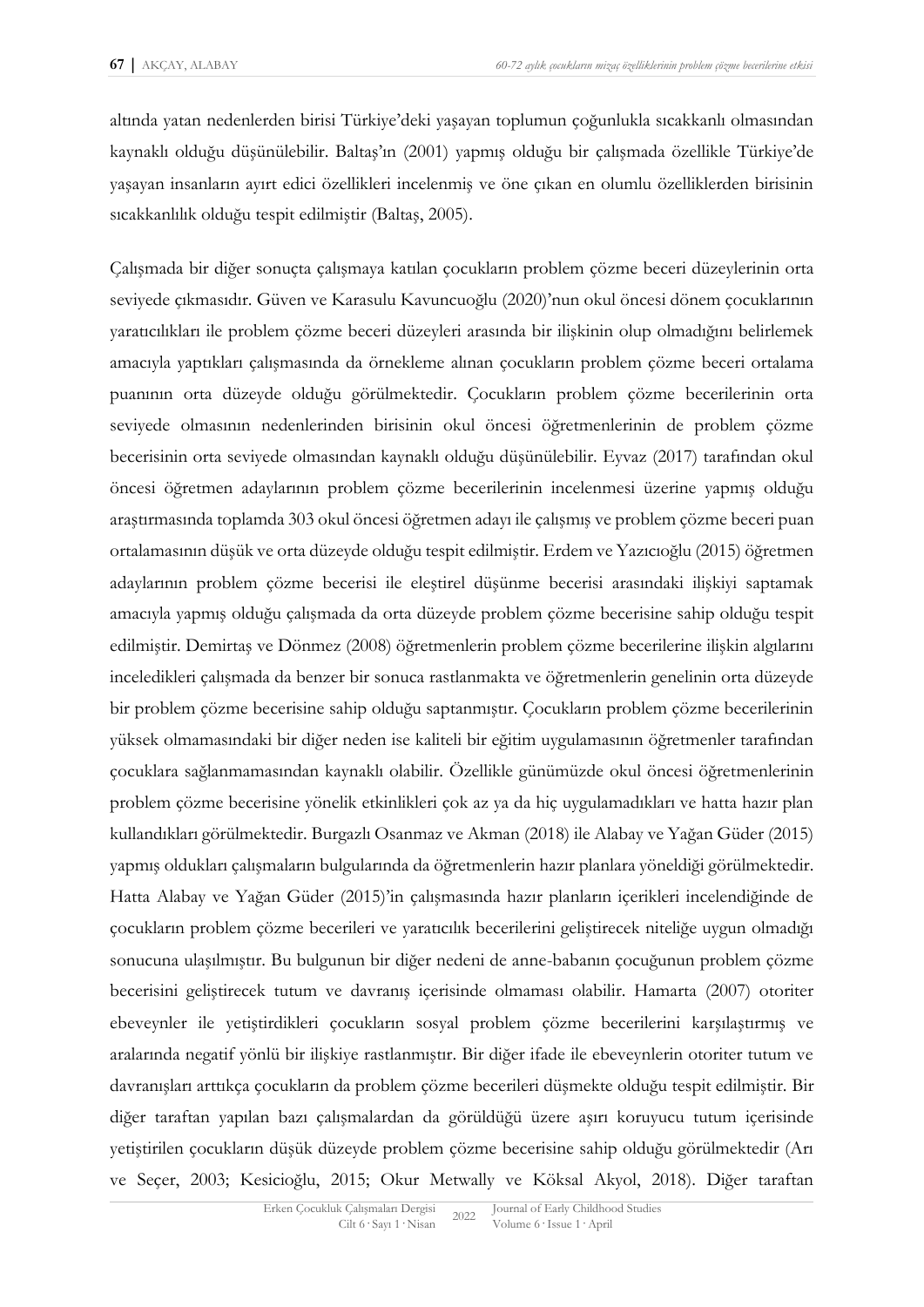ebeveynlerin çocukları ile geçirdikleri zamanda çocukların problem davranışlarını arttıracak aktivitelerde bulunmadığını söylemek de mümkündür. Elçi ve Mülazımoğlu Ballı'nın (2014) çocukların serbest zamanlarında ebeveynleri ile birlikte yaptıkları aktiviteleri incelemek amacıyla yaptıkları çalışmada ebeveynlerin en yüksek düzeyde çocukları ile serbest zamanda televizyon seyrettikleri belirlenmiştir. Yapılan bu aktivitenin çocuğun problem çözme becerisini arttırmasına etkisi olmadığı gibi bu beceriyi düşürdüğüne dair çalışmalara da rastlanmaktadır. Kesicioğlu (2015) okul öncesi dönem çocuklarının kişilerarası problem çözme becerilerini etkileyen nedenler arasında televizyon seyretme süresinin de etkili olduğunu ortaya çıkarmıştır. Çalışmada 2 saat ve üzeri televizyon izleyen çocukların, 0-1 saat arası televizyon izleyen çocuklara oranla kişilerarası problem çözme becerilerinde daha düşük seviyede olduğu saptanmıştır.

Araştırmanın bir diğer bulgusu ise çocukların cinsiyet değişkeni ile Mizaç Ölçeği alt boyutlarından Sebatkarlık puanları arasında anlamlı bir farklılaşmanın olmasıdır. Kız çocuklarının oğlan çocuklarına oranla daha fazla sebatkar mizaca sahip olduğu sonucu ortaya çıkmıştır. Bir diğer ifade ile kız çocuklarının oğlan çocuklarına göre bir etkinlik üzerine daha fazla dikkatini topladığı ve o etkinliği sürdürebildiği tespit edilmiştir. Akbaba (2017), çocukların mizacı ile annenin davranışlarının karşılaştırdığı araştırmasında 60-72 aylık 551 çocukla çalışmış ve kız çocuklarının oğlan çocuklarına göre daha fazla sebatkar özellikte olduğu sonucuna ulaşılmıştır. Kaytez ve Kadan (2017) tarafından yapılan bir diğer çalışma bulgusunda da çocukların cinsiyeti ile mizaç özellikleri arasında anlamlı bir farklılaşmaya rastlanmıştır. Kız çocuklarının oğlan çocuklarına göre daha fazla sebatkar mizaç özelliğine sahip olduğu bulunmuştur. Alanyazın incelendiğinde, kız çocuklarının oğlan çocuklarına oranla daha fazla sebatkar olduğunu gösterir çalışmalara rastlanmaktadır (Altan, 2006; Aytar ve Aksoy, 2014; Çam ve Tümkaya, 2007; Ummanel, 2007). Sebatkarlık için en önemli faktörlerden birisi de dikkat becerisidir. Çalışmada kız çocuklarının oğlan çocuklarına göre daha sebatkar özellikte çıkma nedenlerinden birisi kız çocuklarının dikkat becerisinin oğlan çocuklarına göre daha yüksek olması olabilir. Özdoğan, Ak ve Soytürk (2005)'e göre dikkat eksikliğinin oğlan çocuklarında kız çocuklarına oranla daha yüksek görüldüğü belirtilmiştir. Daggül ve Işık Gürşimşek (2019) tarafından okul öncesi dönem çocuklarının öz düzenleme becerilerini etkileyen değişkenlerin belirlenmesi amacıyla yaptıkları çalışmada, öz düzenleme alt boyutlarından olan dikkat kontrolü alt boyutunda kız çocuklarının oğlan çocuklarından anlamlı derecede yüksek puana sahip oldukları belirlenmiştir. Çalışmada çocukların cinsiyeti ile mizaç ölçeği sıcakkanlılık, ritmiklik ve tepkisellik arasında anlamlı bir farklılaşmaya rastlanmamıştır. Aynı şekilde çocukların problem çözme becerisi ile cinsiyet değişkeni arasında anlamlı bir farklılaşmaya rastlanmamıştır. Alanyazın incelendiğinde çocukların problem çözme becerileri ile cinsiyet arasında anlamlı farklılaşmaların olmadığı çalışmalara da rastlanmaktadır (Bozkurt-Yükçü, 2017; Dereli-İman, 2013; Karakuş, 2017; Özyürek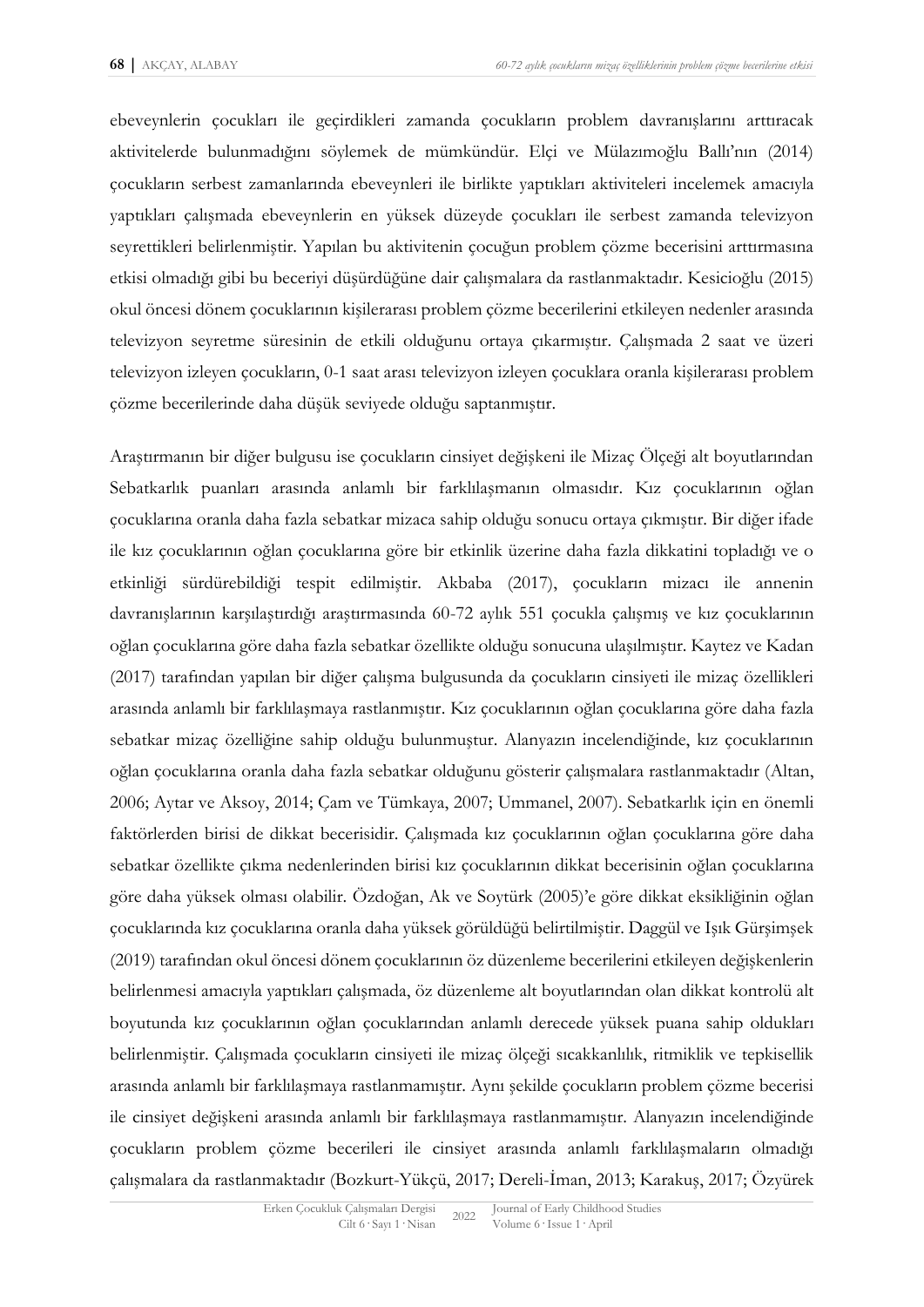ve Begde, 2016; Yılmaz, 2012). Sebatkarlık mizaç özelliğini ifade eden, daha çok sessizlik ve dikkati yoğunlaştırmaya ihtiyaç duyulan el işi gibi aktiviteleri daha çok kız çocukları tercih ettikleri için oğlan çocuklara kız çocuklarının sebatkarlık mizaç özelliği puan ortalamalarının yüksek olduğu söylenebilir. Özdemir (2014) çalışmasında okul öncesi öğrenime devam eden çocukların oyun türlerini ve oyun aracı seçimlerini incelemiştir. Çalışmada çocukların tercih ettikleri oyun türleri gözlemlendiğinde kız çocuklarının %23.9 oranında, oğlan çocuklarının ise %21.9 oranında dikkatini yoğunlaştırma becerisi gerektiren ve çoğu zaman tamamlanması gereken özellikler içeren sanat etkinliklerini tercih ettikleri görülmektedir. Çalışmaya katılan çocukların öğretmenlerinin çocukların serbest zaman sürecinde oyun tercihleri hakkında gözlemleri incelendiğinde de kız çocuklarının yazı yazmak gibi aktiviteleri tercih ettiklerini ifade etmişlerdir.

Araştırmanın bir diğer bulgusu çocukların doğum sırası ile mizaç ölçeği alt boyutlarından sıcakkanlılık, sebatkarlık ve ritmiklik alt boyut arasında ortanca çocuğun lehine anlamlı farklılaşmalara rastlanmıştır. Ebeveynlerin ilk çocuklarına daha fazla ilgi göstermeleri ve onlardan daha fazla beklenti içinde olmaları düşünüldüğünde, ilk çocukların da bu nedenle kendilerini daha fazla baskı altında hissetmeleri ortanca çocuklara göre daha az olumlu mizaç özelliğine sahip oldukları söylenebilir. Hatta Bee ve Boyd (2009)'un çalışma sonucunda ebeveynlerin ilk doğan çocuklarından yaşından daha fazla olgunluk sergilemesini beklemektedirler. Güneysu (1982) 4. ve 5. sınıf öğrencilerinin ebeveynlerinin tutumlarını ve çocukların davranışlarını incelediği çalışmasında, ebeveynlerinin ilk çocuklarına daha fazla müdahalede bulundukları saptamıştır. Aksoy, Güngör Aytar, ve Kaytez (2014)'in annenin kişiliği ile çocuğunun mizaç özellikleri arasındaki ilişkiyi inceledikleri çalışmada doğum sırası değişkeni ile mizaç arasında anlamlı bir farklılaşmaya rastlanmamıştır. Fakat doğum sırasına göre mizaç ortalama puanları incelendiğinde ortanca çocukların sebatkarlık ve ritmiklik puanlarının ilk ve sonuncu çocukların puanlarından daha yüksek olduğu görülmektedir. Çalışmada Mizaç Ölçeği'nin sıcakkanlılık ve tepkisellilikte anlamlı farklılaşmaya rastlanmamıştır. Köycekaş (2019) ve Mutlu (2020) tarafından yapılan araştırmalar sonucunda da sıcakkanlılık ve tepkisellik mizaç özellikleri ile doğum sırası alt boyutu puanları arasında anlamlı bir farklılaşmaya rastlanmamıştır. Bu bulgular ise çalışmamızın bulgusu ile paralellik göstermektedir.

Çocukların kardeşinin olup olmama durumları ile çocukların mizaç özellikleri ve problem çözme becerileri arasındaki farklılaşma incelendiğinde anlamlı bir farklılaşmaya rastlanmamıştır. Mutlu (2020) tarafından 36-72 aylık çocukların mizaç tipleri ile oyun oynama eğilimi arasındaki ilişkinin incelenmesi amacıyla yaptığı çalışmada da çalışmaya katılan çocukların kardeş sayısı ile mizaç özellikleri puanları arasında anlamlı bir farklılaşmaya rastlanmamıştır. Arı (2018)'ın beş yaş grubu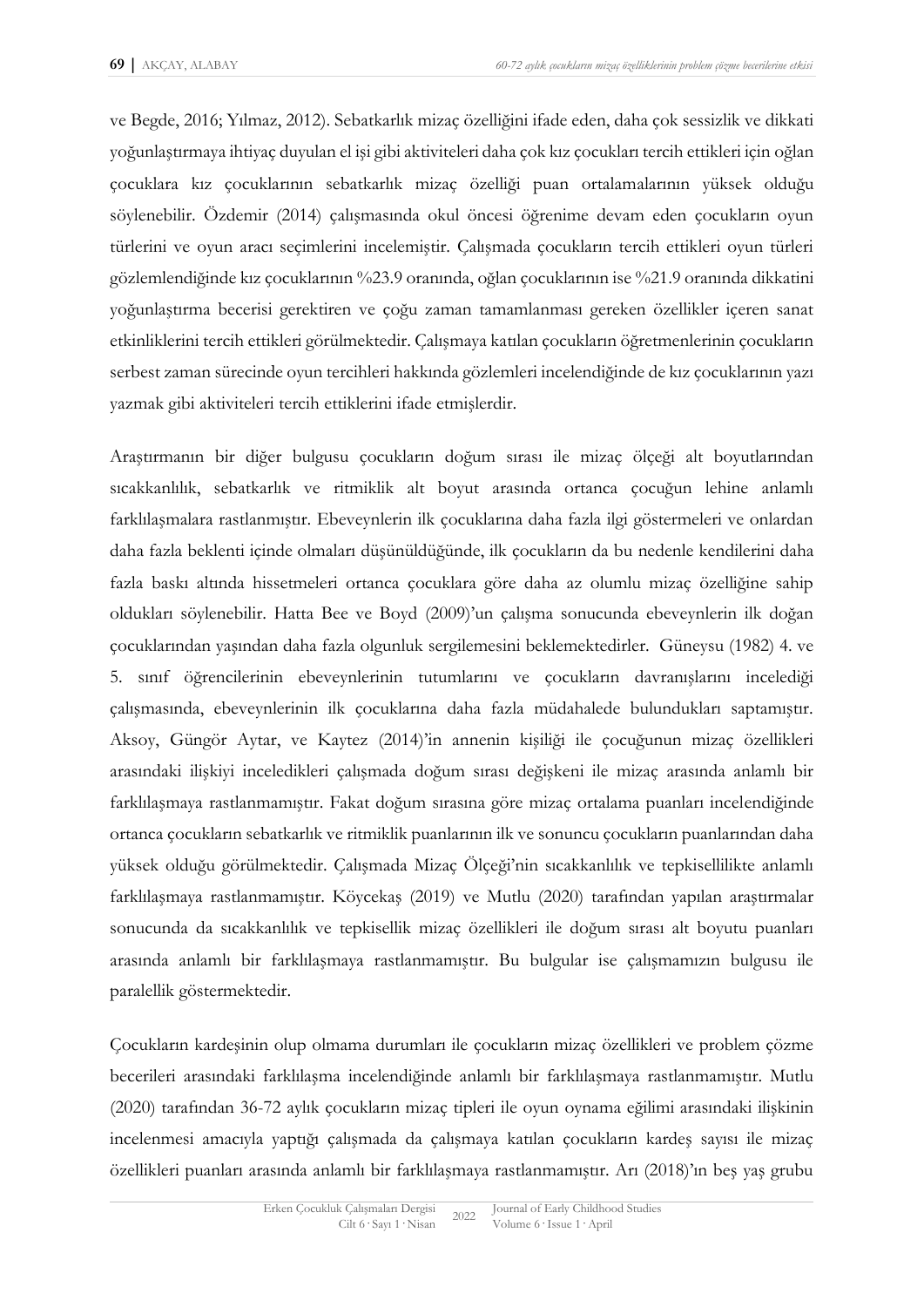çocuklarının mizaç özellikleri ile sosyal konumları arasındaki ilişkisini incelediği araştırmada da kardeş sayısı değişkeninin çocuğun mizacını etkilemediği tespit edilmiştir. Altun Nalbant (2016)'ın çocukların mizaç özellikleri ile kendini denetleme becerileri arasındaki ilişkinin incelenmesi üzerine gerçekleştirdiği çalışma sonucunda kardeş sayısı değişkeninin çocukların mizaç özellikleri ile farklılaşmaya rastlanmamıştır. Araştırmanın bir diğer bulgusu kardeş sayısı ile problem çözme becerisi arasında anlamlı bir farklılaşmanın olmamasıdır. Terzi (2003)'nin altıncı sınıf öğrencileri üzerine gerçekleştirdikleri çalışmasında çocukların problem çözme becerilerini etkileyen değişkenler incelenmiştir. Bu değişkenlerden birisi de kardeşe sahip olup olmamadır. Kardeş değişkeni ile çocukların problem çözme becerileri arasında anlamlı bir farklılaşmanın olmadığı sonucuna ulaşmıştır. Çalışmada kardeş sayısının artıp azalması ile çocukların problem çözme becerisini etkilemediğini belirten birçok çalışmaya rastlanmaktadır (Dinçer, 1995; Dinçer, Güneysu ve Etikan, 1997; Şeker, Çınar ve Özkaya, 2004). Bu bulgunun dışında kardeş sayısının problem çözme becerisini etkilediği çalışmalara da rastlanmaktadır. Örneğin Özyürek, Çetin, Şahin, Yıldırım ve Evirgen'in (2018) çalışmasında okul öncesi dönem çocukları örnekleme alınmış ve kardeş sayısı arttıkça çocukların problem çözme beceri puanlarının arttığı saptanmıştır. Bakıldığında kardeş sayısının artması çocukların olumlu mizaç özelliklerinde ve problem çözme becerisinde bir artışa neden olması beklenir. Fakat bu çalışmada kardeş sayısının artması veya azalmasının çocukların problem çözme beceri puanlarını etkilemediği tespit edilmiştir. Bu bulgunun nedenlerinden birisi günümüzdeki kardeş ilişki kalitesinin giderek azalması olabilir. Günümüzdeki kardeş ilişkilerinde daha fazla çatışmalı ilişkilerin olduğu görülmektedir. Özellikle kardeşler arasındaki kıskançlık ve çatışma, ebeveynler tarafından kardeşlere farklı muameleler gibi durumlar uyumlu olan aile ortamını uyumsuz hale getirmektedir (Işık ve Çetin, 2017; Rodop, 2015).

Anne ve baba öğrenim durumu ile çocukların mizaç özellikleri arasındaki farklılıklar incelendiğinde hem anne hem de baba öğrenim durumu ile bazı Mizaç Ölçeği alt boyutları arasında anlamlı farklılaşmalara rastlanmıştır. Anne öğrenim durumu ile Sıcakkanlılık, Sebatkarlık ve Tepkisellik alt boyutlarında; baba öğrenim durumu ile Sebatkarlık alt boyutunda anlamlı farklılaşma bulunmaktadır. Sıcakkanlılık, sebatkarlık alt boyutlarında anlamlı farklılaşan gruplarda anne öğrenim düzeyi yüksek olan çocukların daha sıcakkanlı ve sebatkarlık mizaç özelliğine sahip olduğu tespit edilmiştir. Tepkisellik alt boyutunda ise anne öğrenim durumu ilkokul ve altı olan çocukların daha fazla tepkisel mizaç özelliğine sahip olduğu sonucuna ulaşılmıştır. Baba öğrenim durumunda sonuçlar incelendiğinde ise, sebatkarlık alt boyutunda babaları üniversite ve üzeri öğrenim durumuna sahip olan çocuklar ile babaları ön lisans mezunu olan çocuklar arasında ve babaları üniversite ve üzeri öğrenim durumuna sahip çocukların lehine anlamlı bir farklılaşmaya rastlanmıştır. Genel olarak bulgu incelendiğinde anne ve babaların öğrenim durumları yükseldikçe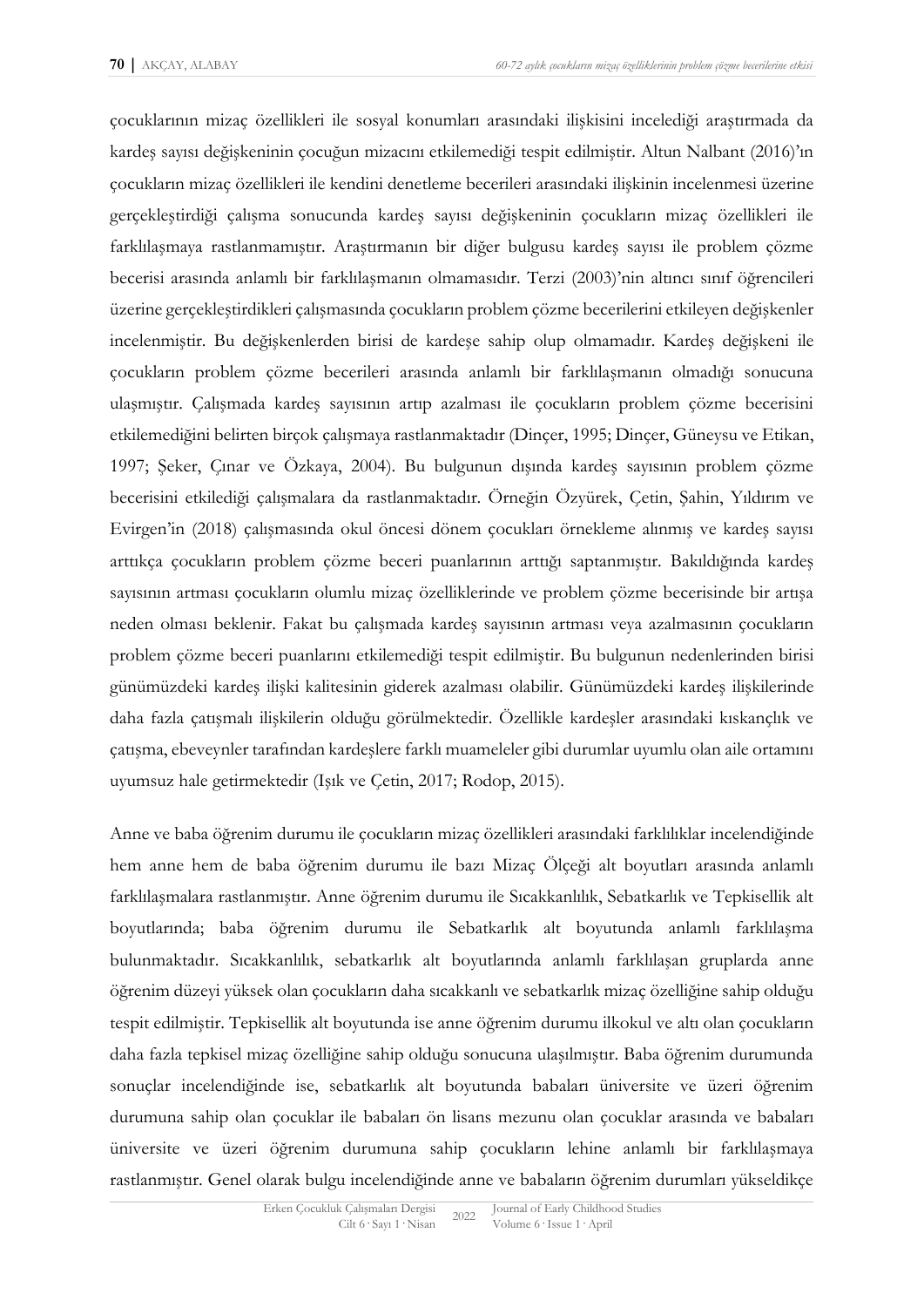çocukların olumlu mizaç özelliklerinin arttığı ve tepkisellik mizaç özelliğinin azaldığı tespit edilmiştir. Ayrıca problem çözme becerisi ile anne baba öğrenim düzeyi arasında da anlamlı farklılaşmalara rastlanmıştır. Özellikle anne öğrenim düzeyinde annelerin öğrenim düzeyleri attıkça çocukların problem çözme becerilerinin de arttığı gözlemlenmiştir. Baba öğrenim düzeyinde ise sadece lisans ve lise mezunu olan babalara sahip olan çocukların puanları arasında ve babası lisans mezunu olan çocukların lehine anlamlı bir farklılaşmanın olduğu sonucuna ulaşılmıştır. Bu bulguların sebebinin, ebeveynlerin eğitim durumunun ebeveynlik davranışlarını etkilemesinden kaynaklı olduğu düşünülebilir. Örneğin Laosa (1982) tarafından yapılan araştırma sonucunda daha üst öğrenim durumuna sahip olan anneler diğer annelere oranla çocuklarıyla problem çözme becerisini destekleyen süreçler gerçekleştirirken çocuklarını daha fazla desteklediği, pekiştirdiği ve övgü cümleleri kurduğu tespit edilmiştir. Bu sayede ebeveynlerin çocukları için daha üst düzey bilişsel kaynaklarla desteklediği görülmektedir (Neitzel ve Stright, 2004). Prior, Bavin, Cini, Eadie ve Reilly (2011)'e göre öz düzenleme amaçlı mizaç özellikleri, davranışsal uyum ve okula dair uyum düzeyleri düşük veya riskli olan çocukların çoğunluğunun düşük anne öğrenimine sahip olduğu tespit edilmiştir. Sadece annelerin profilleri değil babaların da profillerinin çocuğun mizaç özellikleri arasında ilişkiyi araştıran çalışmalara da rastlanmıştır. Santos, Monteiro, Ribeiro ve Vaughn (2020)'nin çocukların oyun içerisindeki mizaç özellikleri ile babaların babalık stillerini karşılaştırdıkları çalışmada da çoğunluk olarak üniversite ve lise öğrenim durumuna sahip babalarla çalışılmıştır. Çalışma sonucunda babaların çocuğuyla sıcaklık, katılım veya cezalandırmacı bir yaklaşımla yaklaşması ile çocukların oyun içi mizaç özellikleri arasından anlamlı farklılaşmalara rastlanmıştır. Örneğin babaları tarafından cezalandırmacı strateji ile yetiştirilmiş çocukların oyunları içinde daha yalnız ve suskun mizaç özelliklerine sahip olduğu tespit edilmiştir. Hamarta (2007) annesi okuryazar olmayan çocukların, annesi ortaokul, lise ve üniversite öğrenim düzeyinde olan çocuklara göre problemlere karşı olumsuz tutum sergiledikleri ve problem çözme puanlarının anlamlı düzeyde daha düşük olduğu sonucuna ulaşılmıştır. Doğan (2013) 60- 84 aylık çocukların bilişsel stillerini incelediği çalışmasında, çocukların anne öğrenim düzeyleri ile çocukların "Kansas Okul Öncesi Dönemdeki Çocuklar İçin Düşüncelilik-İçtepisellik Ölçeği" puanları arasında anlamlı farklılaşmalar saptanmıştır. Anne öğrenim düzeyi arttıkça çocukların hata sayılarının azaldığını ve daha çok düşündüklerini ifade etmektedir. Böylece öğrenim düzeyi yüksek annelerin çocuklarının daha az hata yaparak özgüvenli ve problem çözme becerilerinin daha fazla olduğu görülmektedir. Tezel Şahin, Akıncı Coşgun ve Aydın Kılıç (2017) okul öncesi dönem çocuğuna sahip babaların çocukları ile geçirdikleri zamanının çeşitli değişkenler açısından inceledikleri çalışmalarında lisans üstü öğrenim düzeyindeki babaların diğer öğrenim düzeyi düşük babalara göre çocuklarıyla geçirdikleri zamanlarda daha fazla deney yapmayı ve kitap almayı tercih ettikleri bulgusuna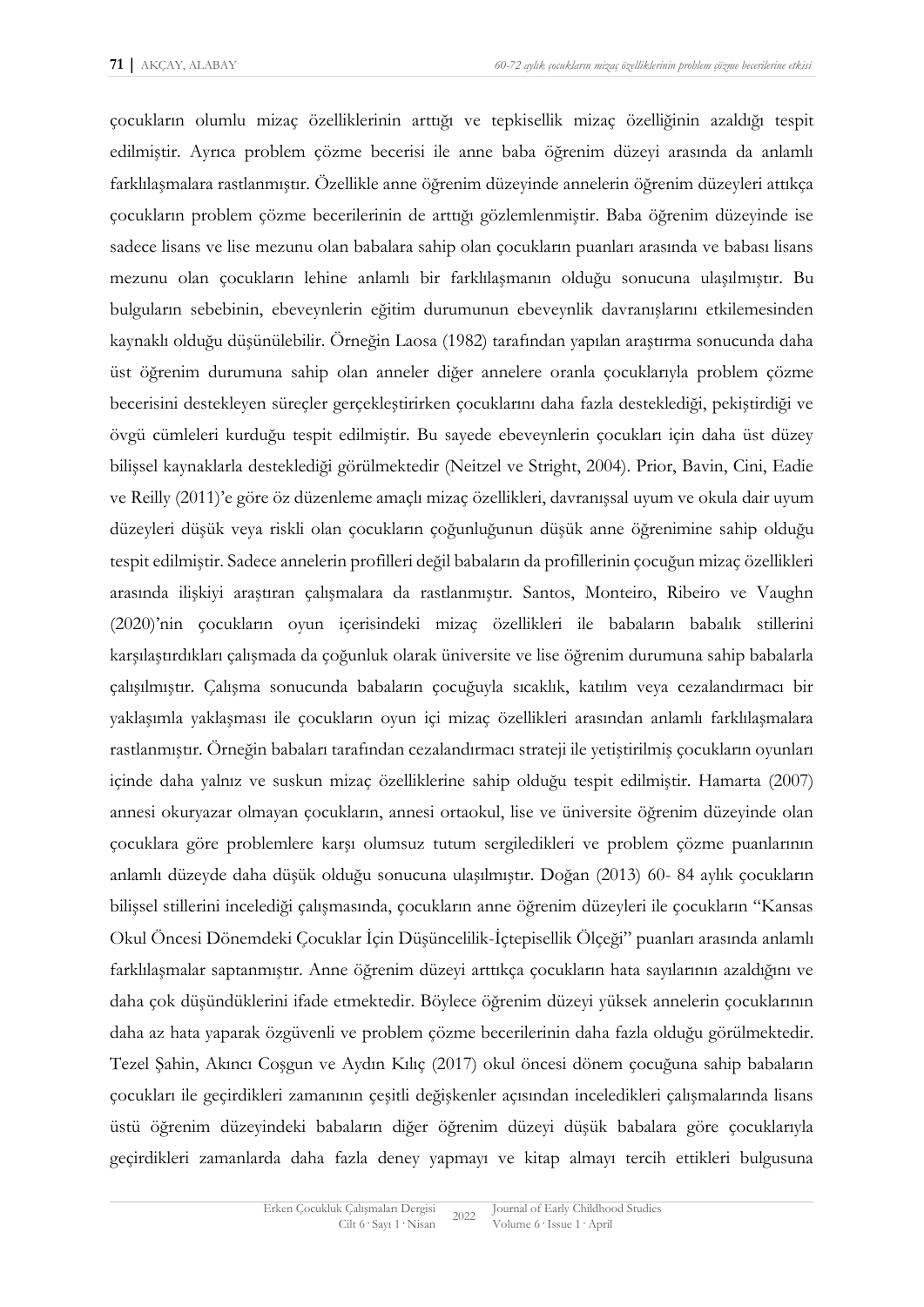ulaşılmıştır. Öğrenim düzeyi yüksek babaların böyle etkinliklerle çocuklarının problem çözme becerilerine olumlu katkı sağlayacakları söylenebilir.

Çocukların okul öncesi eğitime başlama yaşı ile çocukların mizaç özellikleri arasında anlamlı farklılaşmalara rastlanmıştır. Mizaç ölçeği alt boyutlarından sıcakkanlılık ve tepkisellik puanlarında farklılaşmaların olduğu tespit edilmiştir. Sıcakkanlılık alt boyutunda 61 ay ve üzerinde okul öncesi eğitime başlamış olan çocukların daha önce başlamış olan çocuklara oranla daha utangaç bir mizaç özelliğine sahip olduğu sonucuna ulaşılmıştır. Okul öncesi eğitim alma süresi daha fazla olan çocukların okul öncesi eğitim sürecinde akranlarıyla sosyalleştiği düşünüldüğünde utangaç mizaç özelliğini sergilemeyeceği söylenebilir. Kapıkıran, Acun Kapıkıran, İvrendi ve Adak (2006) çalışmalarında okul öncesi eğitime devam etme süresi ile çocukların olumlu sosyal davranışları arasında pozitif bir ilişkiye rastlanılmıştır. Sylva, Melhuish, Sammons, Blatchford ve Taggart (2004) yürüttükleri çalışmada okul öncesinden uzun yıllar yararlanan çocukların hem zihinsel hem de davranışsal olarak olumlu becerilerin sergilendiği saptanmıştır. Çalışmada tepkisellik alt boyutunda ise 35 aylık ve altı okul öncesi eğitime başlamış çocuklar ile 36-47 aylık ve 61 ay ve üzeri yaşta okul öncesi eğitime başlamış çocuklar arasında anlamlı farklılaşmalara rastlanmaktadır. Problem çözme becerisi incelendiğinde ise 36-47 aylık okul öncesi eğitime başlamış olan çocukların diğer yaş grubunda okul öncesi eğitime başlamış olan çocuklara oranla daha üst problem çözme becerisine sahip olduğu görülmektedir. Aksoy ve Özkan (2015) çocukların bilişsel tempolarını ve sosyal problem çözme becerilerini incelediği çalışmasında okul öncesi eğitime devam süresi 3 yıl ve daha fazla olan çocukların problem çözme becerilerinin okul öncesi eğitime daha az süre devam eden çocuklardan daha yüksek olduğu sonucuna ulaşılmıştır. Araştırma bulgularına benzer bir çalışma da Yılmaz (2016) tarafından gerçekleştirilmiştir. 60-72 aylık çocuklarla gerçekleştirilen çalışmasında okul öncesi eğitime devam süresi fazla olan çocukların okul öncesi eğitim alma süresi daha az olan çocuklara göre sosyal problem çözme becerilerinin daha yüksek olduğu belirtilmiştir. Kunt (2016) çocukların bilişsel süreç becerilerini incelediği çalışmasında okul öncesi eğitim süresinin artmasıyla çocukların bilişsel beceri puanlarının da arttığını saptamıştır. Okul öncesi eğitimin çocukların yaratıcı düşünme becerilerine olumlu katkı sağlayarak çocukların problem çözme becerilerini de olumlu yönde etkiyeceği düşünülebilir.

Araştırmanın son bulgusu da çocukların mizaç özellikleri ile problem çözme becerileri arasında anlamlı ilişkilere rastlanmasıdır. Sıcakkanlılık ve Sebatkarlık mizaç alt boyutu puanları ile Problem çözme beceri puanları arasında orta düzeyde pozitif yönlü, Ritmiklik mizaç alt boyutu ile Problem çözme beceri puanları arasında ise düşük düzeyde pozitif yönlü anlamlı bir ilişkinin olduğu saptanmıştır. Bir diğer taraftan Tepkisellik mizaç alt boyutu ile problem çözme beceri puanı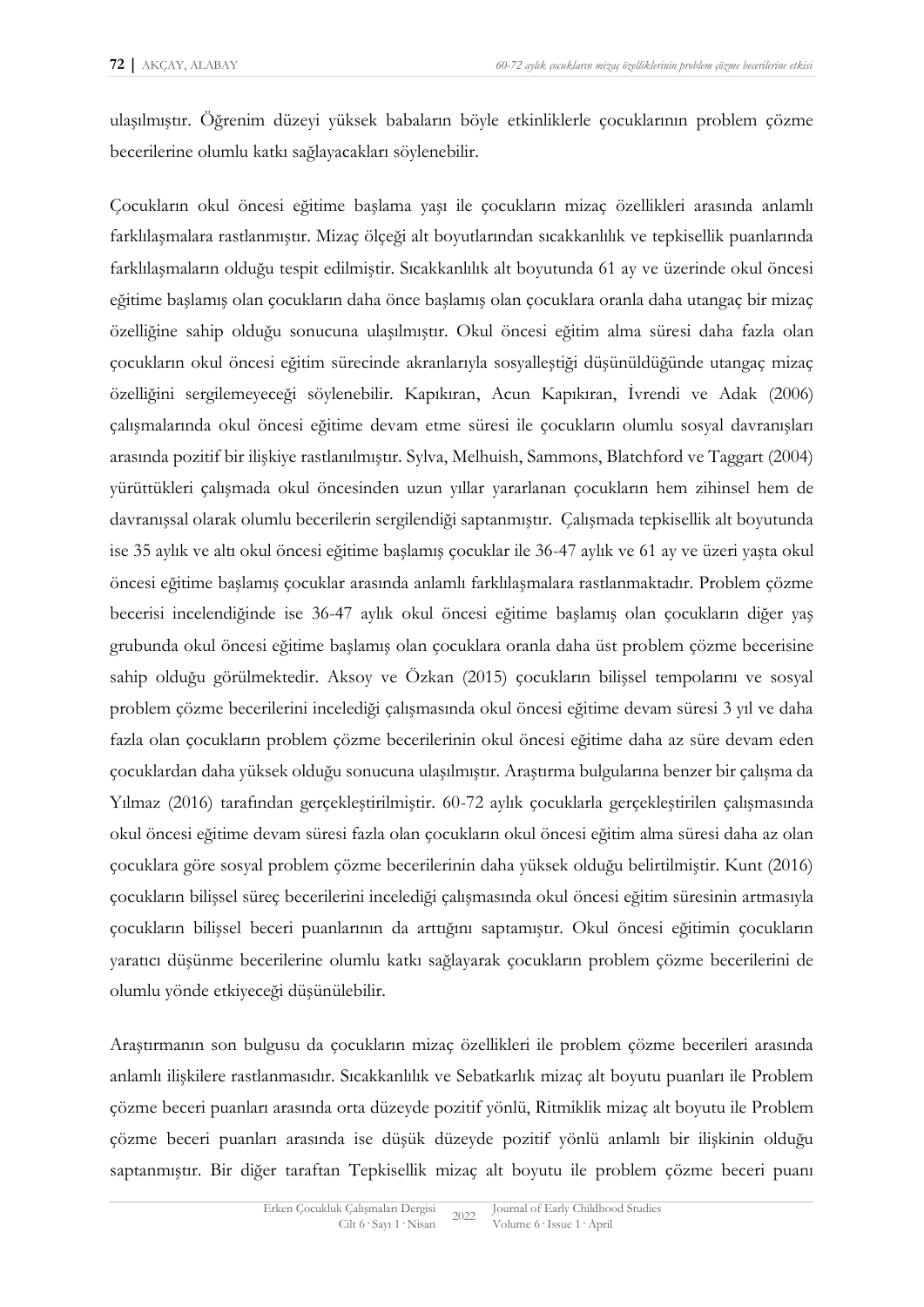arasında ise orta düzeyde negatif yönlü anlamlı bir ilişkinin olduğu görülmektedir. Bulguları özetlemek gerekirse, çocukların olumlu mizaç özellikleri (sıcakkanlılık, sebatkarlık ve ritmiklik) arttıkça problem çözme becerileri de artmakta, olumsuz (tepkisellik) mizaç özelliği arttıkça problem çözme becerileri azalmaktadır. Özmen (2013)'in 60-72 aylık çocukların problem çözme becerilerini araştırdığı çalışmasında, problem çözme becerisi en düşük olan çocukların çekingen mizaç özelliği gösteren çocuklar olduğunu belirlemiştir. Aslan, Aktan ve Kamaraj (1997)'ın yaratıcı problem çözme becerilerini inceledikleri çalışmada da, sebatkar özellik gösteren çocukların problem çözme beceri puanlarının daha yüksek olduğu ve çocukların sebatkar özellik puanlarının artması ile problem çözme beceri puanlarının da pozitif yönde arttığı sonucuna ulaşılmıştır. Dikkatini bir iş üzerinde yoğunlaştırabilme becerisinin sebatkar mizacın bir özelliği olduğu bilinmektedir. 60-72 aylık sebatkar mizaca sahip çocukların da dikkatlerini toplayıp problemleri daha kolay çözebilecekleri söylenebilir. Dikkatini bir şey üzerinde toplayıp devam ettirebilen bireylerin akademik ve toplumsal yönden daha başarılı oldukları belirtilmiştir (Kyrios ve Prior, 1990). Çalışmada problem çözme beceri puanları ile mizaç alt boyutlarından ritmiklik arasında pozitif yönlü zayıf bir ilişkinin olduğu görülmektedir. Ritmiklik mizaç özelliğine sahip çocuğun problemin çözümüne daha düzenli yaklaşacağından problem çözme becerisi ile ilişkili olduğu söylenebilir. Problem çözme beceri puanları ile mizaç ölçeği alt boyutlarından tepkisellik alt boyutu ile negatif yönlü orta düzeyde anlamlı bir ilişki olduğu sonucuna varılmıştır. Tepkisellik mizaç özelliğine sahip çocukların uyarıcılara karşı olumsuz tepki ve davranışlarının olması, problemlerle karşılaştıklarında problemin çözümü yerine probleme olumsuz tepki verecekleri düşünülebilir. Başka bir açıdan bakıldığında, 60-72 aylık çocukların akranları ile etkileşimlerinde problem çözme becerilerini kullanacakları bilindiğinde, tepkisel mizaç özelliği gösteren çocukların okulda akranları ile ilişkilerinde de sosyal problemleri çözmede de zorluk yaşayabilecekleri ve böylece problem çözme becerilerinin düşük düzeyde olduğu söylenebilir. Okul öncesi dönemde akran ilişkilerindeki olumsuzlukların uygun bir şekilde dile getirilmesi ve çatışmaların meydana gelmemesi, akranların ilişkilerini olumlu yönde etkileyen unsurlardır (Gülay, 2009). Akkaya Ersan (2014) çocukların sosyal problem çözme becerilerinin incelendiği çalışmada akranları tarafından kabul görmeyen çocukların işitsel muhakeme ve işlem becerilerinin düşük düzeyde olduğu belirtilmiştir. Stewart, Rubin ve Coplan (1995)'in farklı sınıf düzeylerinde öğrenim görmekte olan çocukların sosyal problem çözme becerileri ile sosyal geri çekilme düzeylerini karşılaştırdıkları çalışmasında, içe kapanık bir mizaca sahip olan çocukların bir akranı ile iletişime girme olasılıklarının ve sosyal problem çözme girişimlerinin daha az olduğu sonucuna rastlanmıştır.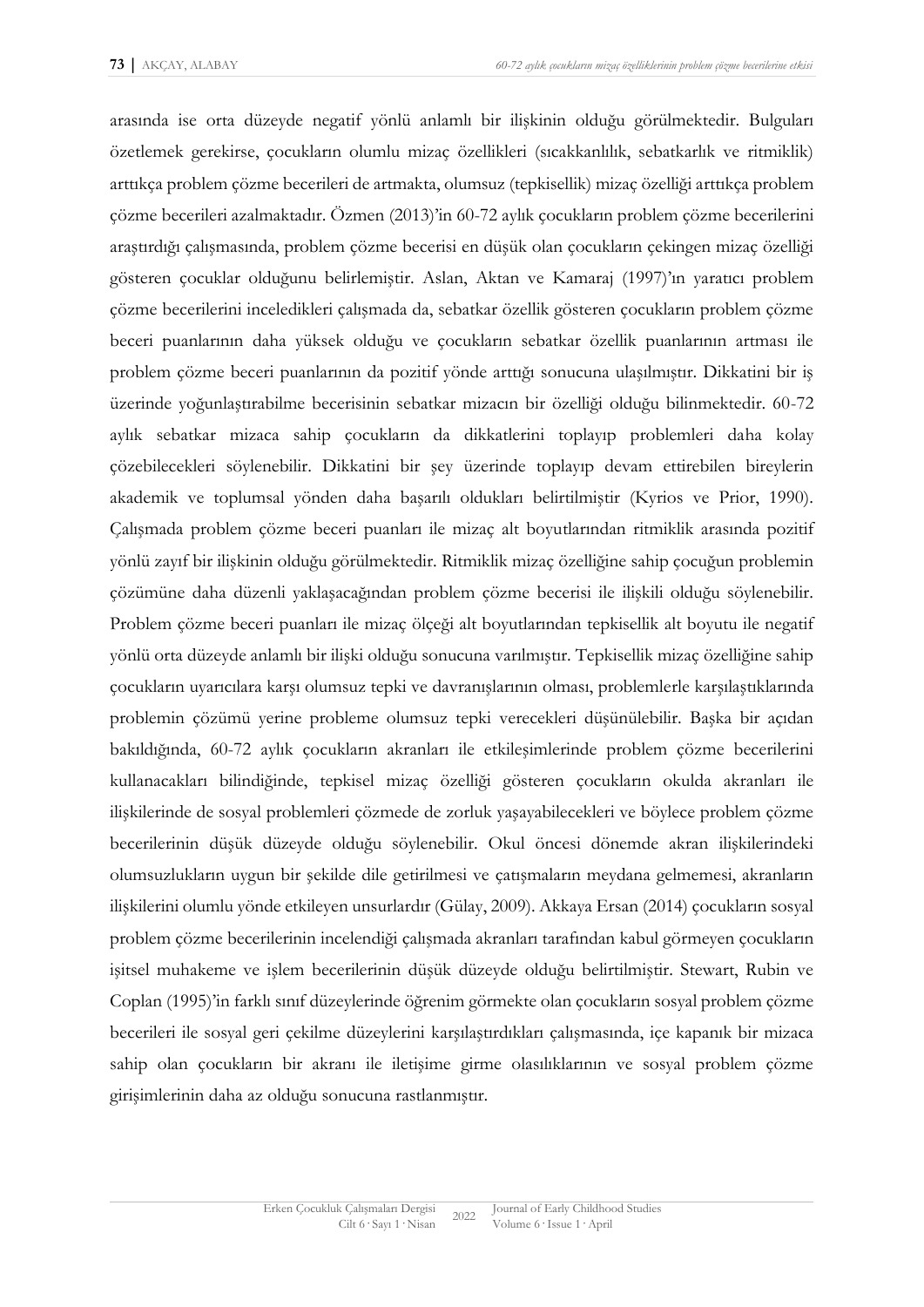Araştırma sonucunda şu önerilerde bulunulabilir.

- Çalışmada problem çözme becerisi çocuklarda orta seviyede çıkmıştır. Bu nedenle hem ailelerin hem de öğretmenlerin çocuklarla daha fazla problem çözme becerisini destekleyecek etkinliklere yer vermesi sağlanmalıdır.
- Kız çocuklarının oğlan çocuklarına göre daha fazla sebatkâr özellikte olduğu çalışma bulgusunda saptanmıştır. Bu kapsamda erkek çocuklarına sahip olan ebeveynlere ev ortamında daha fazla dikkat toplama becerisini nasıl sağlayacaklarına dair atölyeler veya seminerler verilebilir. Hatta ev ortamında sebatkar özelliği destekleyecek oyun ve oyuncaklara daha fazla yer verilmesi sağlanabilir. Ayrıca eğitim kurumlarında oğlan çocukların kız çocuklarıyla beraber etkinlik yapabilmesi için grup çalışmalarına yer verilmesi gerekmektedir. Grupların oluşturulmasında ise farklı cinsiyetten çocukların aynı grupta bulunmasına dikkat edilmelidir.
- Özellikle alt öğrenim düzeyine sahip olan ebeveynlerin çocuklarının hem olumsuz mizaca daha yatkın olduğu hem de problem çözme becerilerinde düşüklüğe rastlanmıştır. Bu nedenle alt öğrenim düzeyine sahip olan ebeveynlere ve bu ebeveynlerin çocuklarına yönelik erken müdahale programlarının geliştirilerek uygulanması önerilebilir.
- Çalışmada erken okul öncesi eğitime başlayan çocuklarda daha olumlu mizaç özelliklerine ve yüksek problem çözme becerisine rastlanmıştır. Bu kapsamda okul öncesi eğitime erken başlanması üzerine daha etkin politikaların geliştirilmesi ve uygulamaya geçirilmesi gerekmektedir.
- Çalışma nicel araştırma deseni ile gerçekleştirilmiştir. Bu nedenle nitel veya karma çalışmalarla yeni çalışmalar planlanabilir. Farklı örneklem grupları ile çalışmalar yapılıp mizaç ile problem çözme becerileri arasındaki ilişki farklı açılardan da incelenebilir.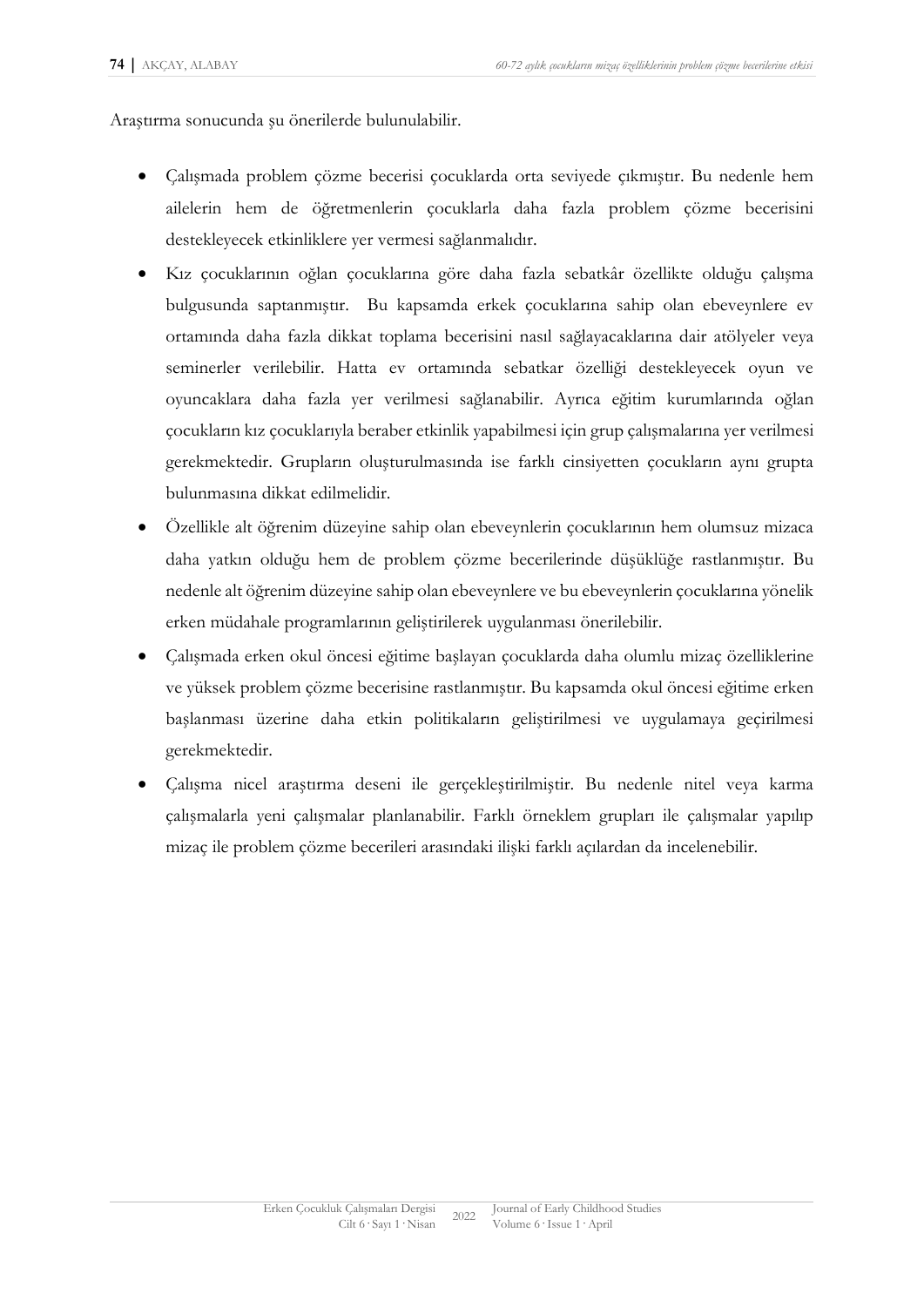### **KAYNAKÇA**

- Abulizi, X., Pryor, L., Michel, G., Melchior, M., van der Waerden, J. ve EDEN Mother-Child Cohort Study Group. (2017). Temperament in infancy and behavioral and emotional problems at age 5.5: The EDEN mother-child cohort. *PLoS ONE, 12*(2), Article e0171971.
- Akbaba, G. (2017). *Beş ve altı yaş çocuklarının duygu düzenlemesinde çocuk mizacıyla anne davranışları arasındaki etkileşimin incelenmesi* (Yüksek Lisans Tezi). İstanbul Üniversitesi, İstanbul.
- Akın Sarı, B. (2018). Mizaç özellikleri ve gelişime etkisi. *Türkiye Klinikleri J Child Psychiatry Special Topics, 4*(1), 5-9.
- Akın-Sarı, B., İşeri, E., Yalçın, Ö., Akın-Aslan, A. ve Şener, Ş. (2012). Çocuk davranış listesi kısa formunun Türkçe güvenilirlik çalışması ve geçerliliğine ilişkin ön çalışma. *Klinik Psikiyatri Dergisi, 15*(3):135-143.
- Akkaya Ersan, G. (2014). *60-72 aylık çocukların sosyal problem çözme becerilerinin ve akran ilişkilerinin işitsel muhakeme ve işlem becerileri açısından incelenmesi* (Yüksek Lisans Tezi). Selçuk Üniversitesi, Konya.
- Aksoy, A., Güngör Aytar, A. ve Kaytez, N. (2017). Üniversite öğrencilerinin mutluluk ve alçakgönüllülük düzeylerinin bazı değişkenlere göre incelenmesi. *Kastamonu Eğitim Dergisi , 25*(3), 1119-1132.
- Aksoy, A. ve Özkan, H. (2015). Çocukların bilişsel tempoları ile sosyal problem çözme becerilerinin bazı demografik özellikler açısından incelenmesi (Kırklareli il merkezi örneklemi). *Bartın University Journal of Faculty of Education, 4*(2), 401-417.
- Alabay, E. ve Yağan Güder, S. (2015). Hazır planlarda yer alan fen etkinliklerinin okul öncesi eğitim programı temel özellikleri açısından incelenmesi. *Uluslararası Eğitim Bilimleri Dergisi, 4*, 1-21.
- Altan, Ö. (2006). *The effects of maternal socialization and temperament on children's emotion regulation.* (Yüksek Lisans Tezi). Koç University, İstanbul.
- Altun Nalbant, A. (2016). *Okul öncesi eğitim kurumlarına devam eden 5 yaş çocukların mizaç, sosyal yetkinlik özellikleri ile çaba sarf ederek kendini denetleme becerisi arasındaki ilişkinin incelenmesi* (Yüksek lisans Tezi). Gazi Üniversitesi, Ankara.
- Arı, C. (2018). *Okul öncesi dönem 5 yaş çocuklarının mizaç özellikleri ile sosyal konumları arasındaki ilişkinin incelenmesi* (Yüksek Lisans Tezi). Çanakkale Onsekiz Mart Üniversitesi, Çanakkale.
- Arı, R. ve Seçer, Z. Ş. (2003). Farklı ana baba tutumlarının çocukların psikososyal temelli problem çözme becerilerine etkisinin incelenmesi. *Selçuk Üniversitesi Sosyal Bilimler Enstitüsü Dergisi, 10*, 451-464.
- Arslan, H. (2020). *36-60 aylık çocuğu olan annelerin tutumlarının çocukların gelişimi, mizacı ve bazı demografik değişkenler açısından incelenmesi* (Yüksek Lisans Tezi). Gazi Üniversitesi, Ankara.
- Aslan, E., Aktan, E. ve Kamaraj, İ. (2013). Anaokulu eğitiminin yaratıcılık ve yaratıcı problem çözme becerisi üzerindeki etkisi. *Marmara Üniversitesi Atatürk Eğitim Fakültesi Eğitim Bilimleri Dergisi, 9*(9), 37-48.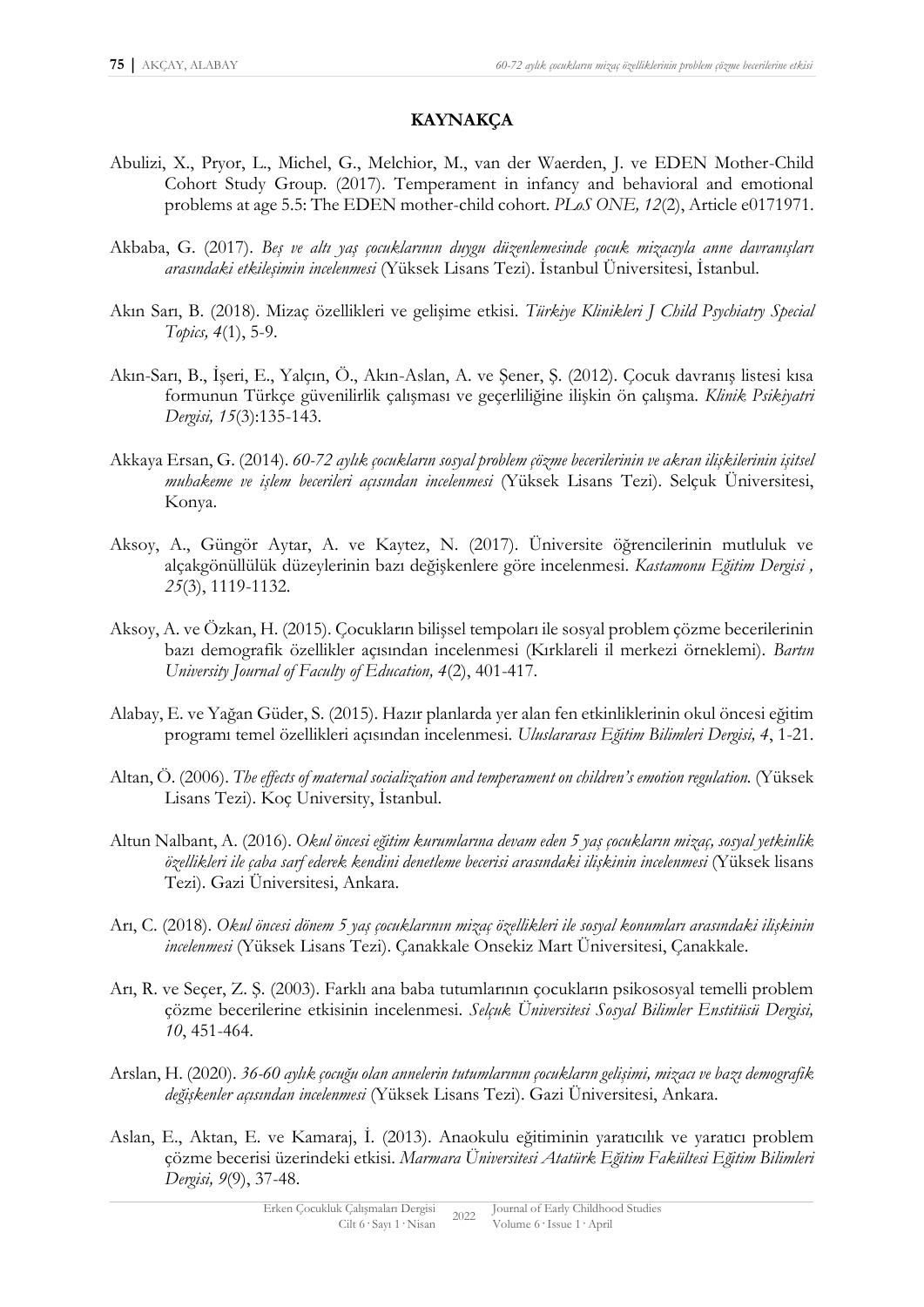- Atayeter, B. ve Yasar Ekici, F. (2020, Subat). Ebeveynlerin bilissel esneklik ve mükemmeliyetçilik düzeyleri ile okul öncesi dönem çocuklarının mizaç özellikleri arasındaki ilişki. Uluslararası Sosyal Bilimler ve Eğitim Bilimleri Sempozyumunda sunulan bildiri, Uluslararası Balkan Üniversitesi, Üsküp.
- Aytar, A. ve Aksoy, F . (2014). Anne kişiliği ve çocuğun mizaç özelliği. *Uşak Üniversitesi Sosyal Bilimler Dergisi, 7*(3), 237-251.
- Aytar, A. G., Aksoy, A. B. ve Kaytez, N. (2014). Anne kişiliği ve çocuğun mizaç özelliği. *Uşak Üniversitesi Sosyal Bilimler Dergisi, 7*(3), 237- 251.
- Baltaş, A. (2005). *Ekip çalışması ve liderlik.* (6. Baskı). İstanbul: Remzi Kitabevi.
- Bee, H. ve Boyd, D. (2009). *Çocuk gelişim psikolojisi* (1. Basım). (Çev. Gündüz, O.) İstanbul: Kaknüs Yayınları.
- Bould, H., Araya, R., Pearson, R. M., Stapinski, L., Carnegie, R. ve Joinson, C. (2014). Association between early temperament and depression at 18 years. *Depression and Anxiety, 31*(9), 729– 736.
- Bozkurt Yükçü, Ş. (2017). *Bağımsız anaokullarına devam eden çocukların duygu düzenleme ve sosyal problem çözme becerileri ile ebeveynlerinin duygusal okuryazarlıkları arasındaki ilişkinin incelenmesi* (Yüksek Lisans Tezi). Hacettepe Üniversitesi, Ankara.
- Burgazlı Osanmaz, M. S. B. ve Akman, B. (2018). *Okul öncesi öğretmenlerinin eğitim programları içerisinde kullandıkları planlardaki değerlendirme boyutlarının incelemesi*. Dinçer, S. (Ed.), Değişen dünyada eğitim (s. 81-94) içinde. Ankara: Pegem Akademi Yayıncılık.
- Carrasco, M. A., Delgado, B. ve Holgado-Tello, F. P. (2020). Children's temperament: A bridge between mothers' parenting and aggression. *International Journal of Environmental Research and Public Health, 17*(17), 6382.
- Craig, G. ve Dunn, W. (2007). *Understanding human development*. New Jersey: Pearson, Prentice Hall
- Çam, S. ve Tümkaya, S. (2007). Kişilerarası problem çözme envanteri'nin (KPÇE) geliştirilmesi: geçerlik ve güvenirlik çalışması. *Türk Psikolojik Danışma ve Rehberlik Dergisi, 3*(8), 95-111.
- Daggül, H. C. ve Işık Gürşımşek, A. (2019). Investigating pre-school children's self-regulation skills in terms of various variables in Northern Cyprus. *Pegem Eğitim ve Öğretim Dergisi, 9*(2), 491- 522.
- De Fruyt, F., Van De Wiele, L. ve Van Heeringen, C. (2000). Cloninger's Psychobiological Model of Temperament and Character and the Five-Factor Model of Personality. *Personality and Individual Differences, 29*(3), 441–452.
- Demirtaş, H. ve Dönmez, B. (2008). Ortaöğretimde görev yapan öğretmenlerin problem çözme becerilerine ilişkin algıları. *İnönü Üniversitesi Eğitim Fakültesi Dergisi, 9*(16), 177-198.
- Dereli-İman, E. (2013). Çocuklar İçin Sosyal Problem Çözme Ölçeği'nin 6 yaş grubu İçin Türkiye uyarlaması ve okul öncesi davranış problemleri ile sosyal problem çözme becerileri arasındaki ilişkiler. *Kuram ve Uygulamada Eğitim Bilimleri, 13*(1), 479-498.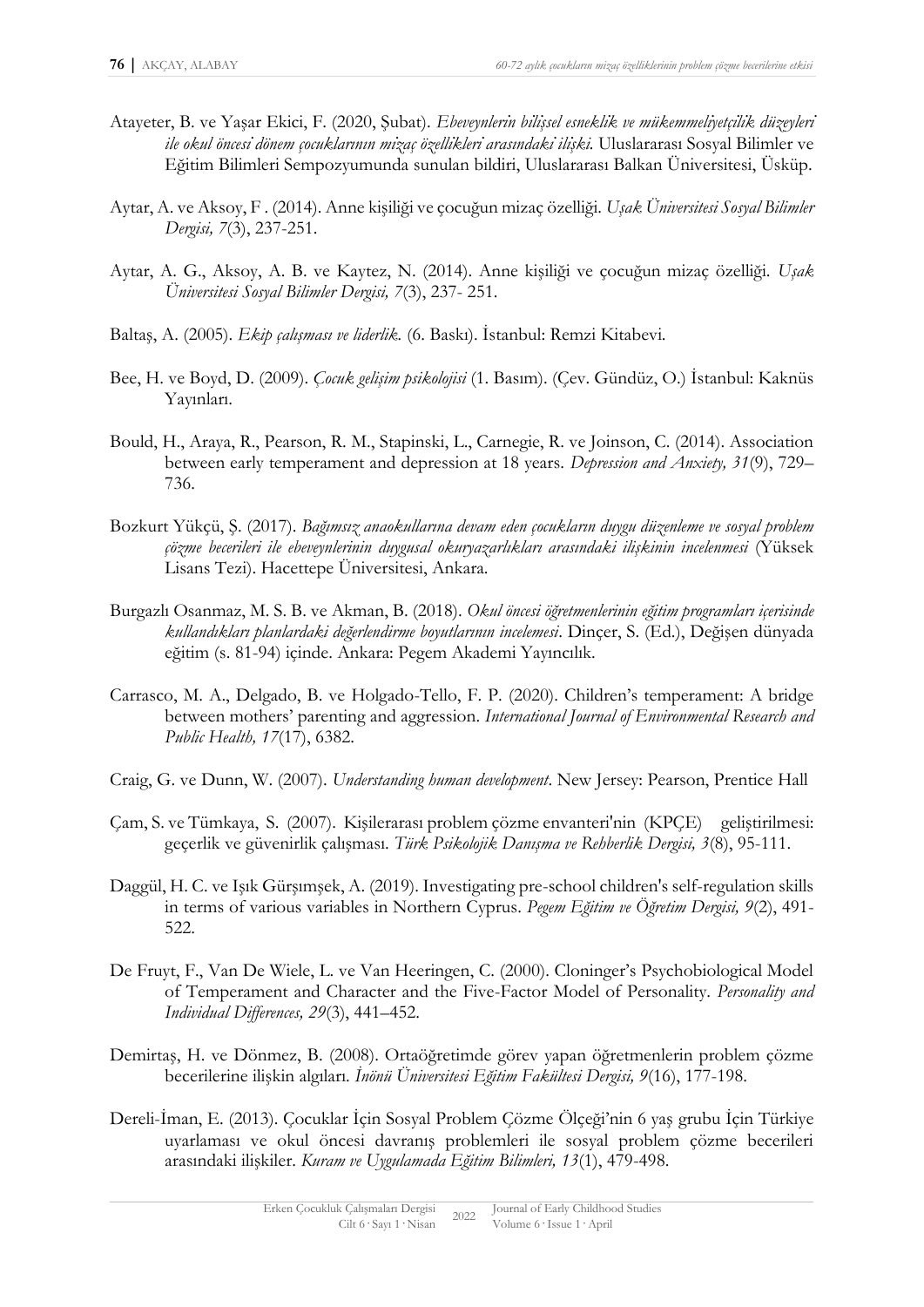- Dinçer, Ç. (1995). *Anaokuluna devam eden 5 yaş grubu çocuklarına kişiler arası problem çözme becerilerinin kazandırılmasında eğitimin etkisinin incelenmesi* (Doktora Tezi). Hacettepe Üniversitesi, Ankara.
- Dinçer, Ç., Güneysu, S. ve Etikan, İ. (1997, Mayıs). *54- 78 aylık çocukların kişiler arası problemlere getirdikleri çözümleri etkileyen faktörler.* 1.Ulusal Çocuk Gelişim Kongresinde sunulan sözlü bildiri, Hacettepe Üniversitesi, Ankara.
- Doğan E. (2013). *Okul öncesi dönemdeki çocukların bilişsel stillerinin anne davranışları açısından incelenmesi* (Yüksek Lisans Tezi). Selçuk Üniversitesi, Konya.
- Eisenberg, N. ve Spinrad, T. L. (2014). *Multidimensionality of prosocial behavior: Rethinking the conceptualization and development of prosocial behavior.* In L. M. Padilla-Walker & G. Carlo (Eds.), Prosocial development: A multidimensional approach (p. 17–39). Oxford University Press.
- Elçi, G. ve Ballı, Ö. (2011). Ebeveynlerin Çocuklarının serbest zaman aktiviteleri ve spora katılımlarıyla ilgili görüş ve beklentileri. *CBÜ Beden Eğitimi ve Spor Bilimleri Dergisi, 6*(1), 36- 46.
- Erdem, A. R. ve Yazıcıoğlu, A. (2015). Öğretmen adaylarının problem çözme becerileri ile eleştirel düşünme becerileri arasındaki ilişki. *Opus, 5*(9), 27-41.
- Erkan, Z. ve Avcı, R. (2014). Öğretmen adaylarının iletişim becerileri: Mizaç ve karakter özelliklerinin rolü. *Mersin Üniversitesi Eğitim Fakültesi Dergisi, 10*(1), 84-94.
- Eyvaz, A. (2017). *Okul öncesi öğretmen adaylarının problem çözme becerilerinin incelenmesi* (Yüksek Lisans Tezi). Doğu Akdeniz Üniversitesi, Gazimağusa.
- George, D. ve Mallery, P. (2010) *SPSS for Windows Step by step a simple guide and reference 17.0 update.* 10th Edition, Boston: Pearson.
- Güçlü, N. (2003). Lise müdürlerinin problem çözme becerileri. *Milli Eğitim Dergisi, 160*(1), 272-300.
- Gülay, H. (2009). Okul öncesi dönemde akran ilişkiler. *Balıkesir Üniversitesi Sosyal Bilimler Enstitüsü Dergisi, 12*(22), 82-93.
- Güneysu, S. (1982). Ana-babaların çocuklarına karşı tutumları ve çocuktaki davranış problemleri. (Yüksek Lisans Tezi). Hacettepe Üniversitesi, Ankara.
- Güven, Y. ve Karasulu Kavuncuoğlu, M. (2020). Okul öncesi dönem çocukların yaratıcılık düzeyleri ile problem çözme becerileri arasındaki ilişkinin incelenmesi. *Ahmet Keleşoğlu Eğitim Fakültesi Dergisi, 2*(1), 37-53.
- Hamarta, S. (2007). *İlköğretim 8. sınıf öğrencilerinin sosyal problem çözme becerilerinin algılanan anne-baba tutumları açısından incelenmesi* (Yüksek Lisans Tezi). Selçuk Üniversitesi, Konya.
- Işık, E. ve Çetin, Z. (2017). Kardeş istismarı: Birey üzerindeki etkileri, ebeveynlerin verdikleri tepkiler, yaygınlığı ve önlenmesi. *International Journal of Contemporary Educational Studies, 3*(2), 44-56.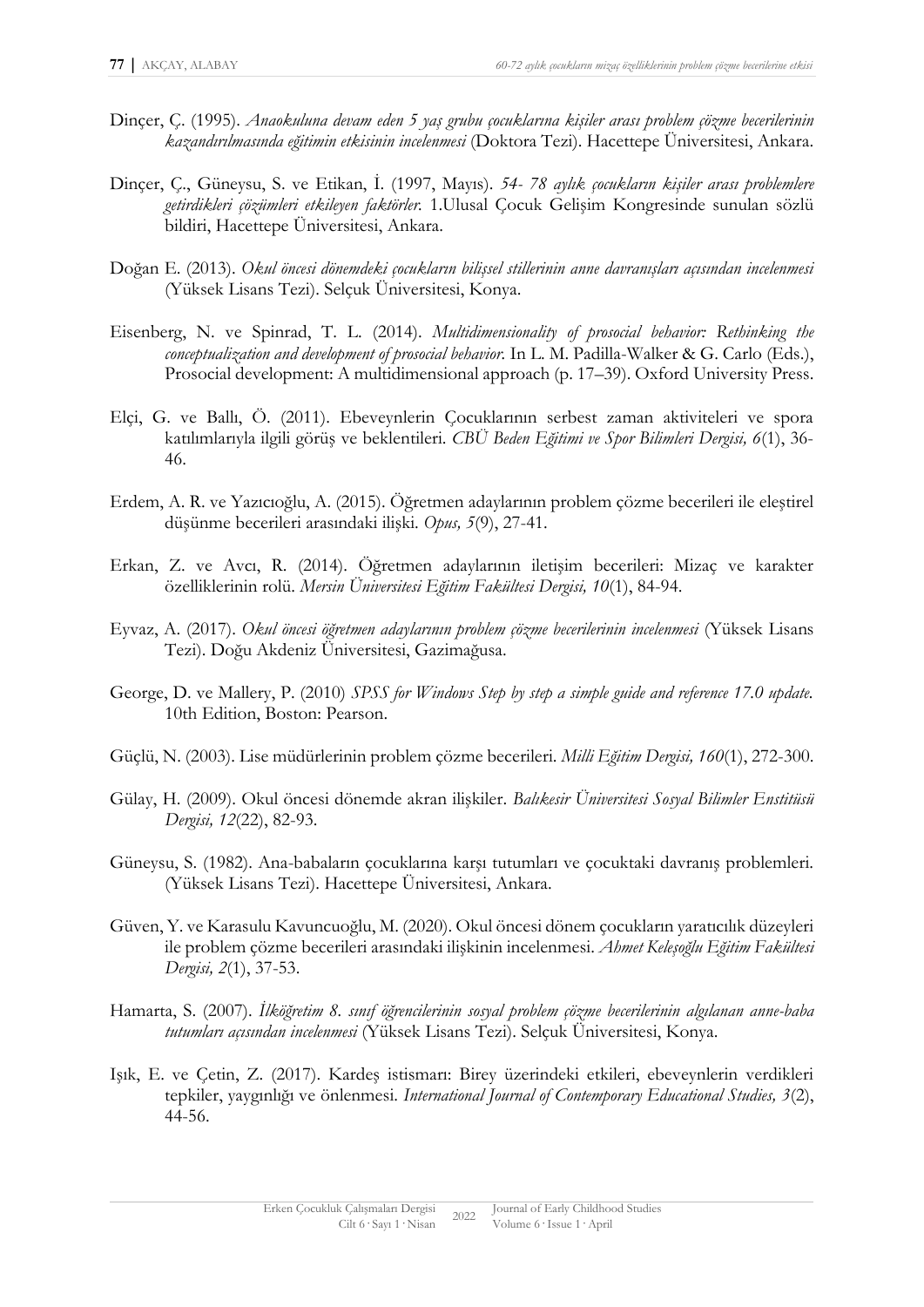- Işıkoğlu Erdoğan, N., Yoleri, S. ve Tetik, G. (2017). Ebeveyn tutumlarının okul öncesi dönemdeki çocukların mizaç özellikleri ile ilişkisinin incelenmesi. *Mehmet Akif Ersoy Üniversitesi Eğitim Fakültesi Dergisi, 47*, 226-239.
- Kapıkıran, N. , Acun Kapıkıran, N., İvrendi, A. ve Adak, A. (2006). Okul öncesi çocuklarında sosyal beceri: Durum saptaması. *Pamukkale Üniversitesi Eğitim Fakültesi Dergisi, 19*(19), 19-27.
- Karakuş, N. (2017). *60-72 ay çocukların sosyal problem çözme becerilerinin anne tutumları açısından incelenmesi* (Yüksek Lisans Tezi). Selçuk Üniversitesi, Konya.
- Karasar, N. (2011). *Araştırmalarda rapor hazırlama.* Ankara: Nobel Yayıncılık.
- Kaytez, N. ve Kadan, G. (2017, Kasım). *Okul öncesi dönemdeki çocukların mizaç özellikleri ile duygu düzenleme becerilerinin incelenmesi.* Presented at the 3rd International Congress on Education,Distance Education and Educational Technology- ICDET, İstanbul Aydın Üniversitesi, Antalya.
- Kesicioğlu, O. S. (2015). Okul öncesi dönem çocukların kişilerarası problem çözme becerilerinin incelenmesi. *Eğitim ve Bilim, 40*(177), 327-342.
- Köycekaş, A. (2019). *Çocukların mizaç özellikleri ile oyun davranışlarının incelenmesi* (Yüksek Lisans Tezi). Gazi Üniversitesi, Ankara.
- Kunt, B. (2016). *60-72 ay okul öncesi öğrencilerinin bilimsel süreç becerilerinin belirlenmesi* (Yüksek Lisans Tezi) Dumlupınar Üniversitesi, Kütahya.
- Kyrios, M. ve Prior, M. (1990). Temperament, stress and family factors in behavioural adjustment of 3–5-year-old children. *International Journal of Behavioral Development, 13*(1), 67–93.
- Laosa, L. M. (1982). *The sociocultural context of evaluation.* In B. Spodek (Ed.), Handbook of research in early childhood education (pp. 501–520). New York: Free Press.
- Lee, H. W., Choi, J.-S., Shin, Y.-C., Lee, J.-Y., Jung, H. Y. ve Kwon, J. S. (2012). Impulsivity in internet addiction: A comparison with pathological gambling. Cyberpsychology, *Behavior, and Social Networking, 15*(7), 373–377.
- Lim, J.-A., Gwak, A. R., Park, S. M., Kwon, J.-G., Lee, J.-Y., Jung, H. Y., … Choi, J.-S. (2015). Are Adolescents with Internet Addiction Prone to Aggressive Behavior? The Mediating Effect of Clinical Comorbidities on the Predictability of Aggression in Adolescents with Internet Addiction. *Cyberpsychology, Behavior, and Social Networking, 18*(5), 260–267.
- MacNeill, L. A. ve Pérez‐Edgar, K. (2020). Temperament and emotion. *The Encyclopedia of Child and Adolescent Development*, 1–12.
- Mäntymaa, M., Puura, K., Luoma, I., Latva, R., Salmelin, R. K. ve Tamminen, T. (2012). Predicting internalizing and externalizing problems at five years by the child and parental factors in infancy and toddlerhood. *Child Psychiatry and Human Development, 43*(2), 153–170.
- Moas O.L. ve Henderson H. A. (2009). *Children's social problem-solving skills: Developmental change and the influence of temperament*. Poster presented at the Biennial Meeting of the Society for Research in Child Development; Denver.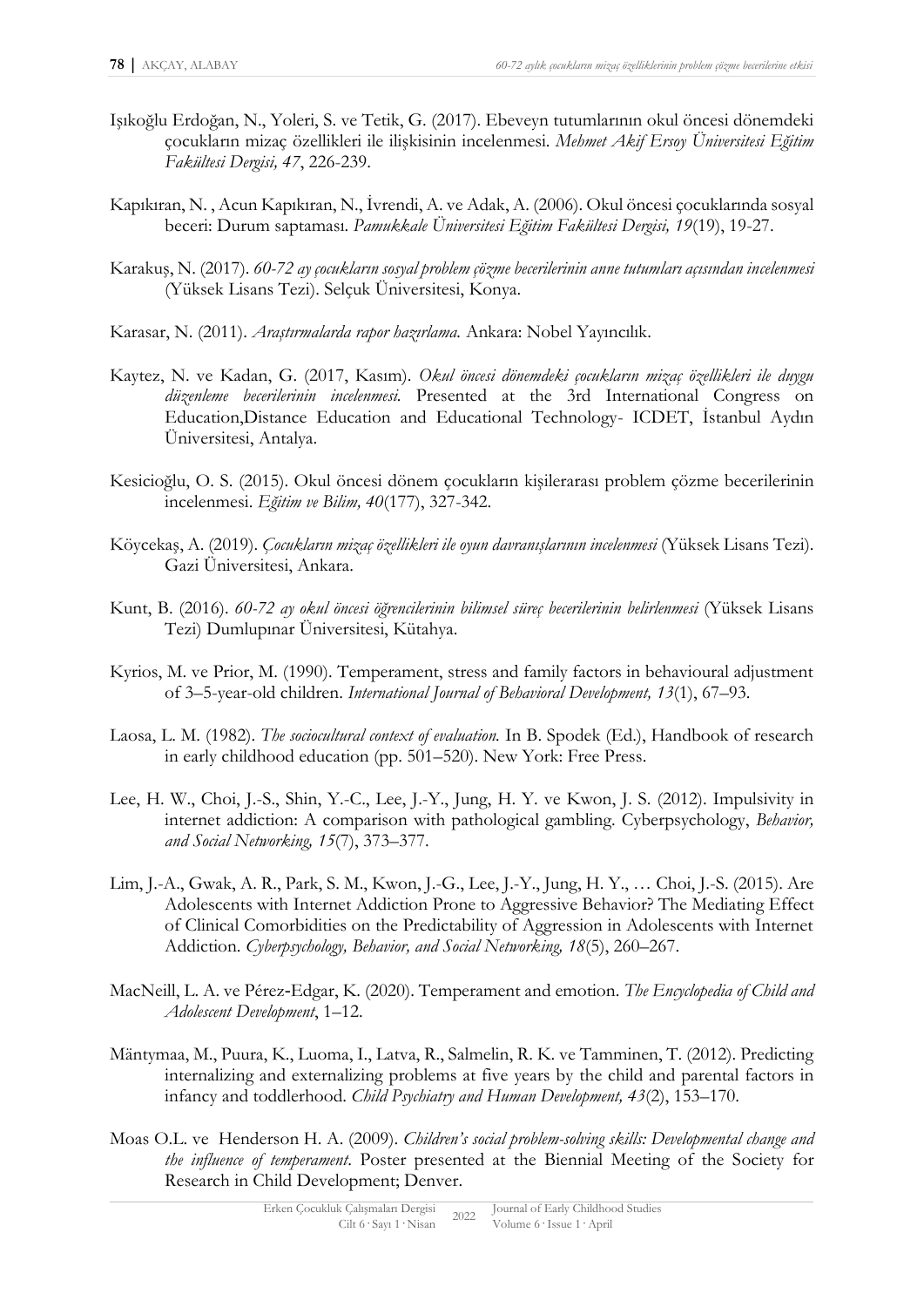- Mutlu, E. (2020). *36-72 aylık çocukların mizaç tipi ile doğal oyun oynama eğilimi arasındaki ilişkinin incelenmesi* (Yüksek Lisans Tezi). İstanbul Okan Üniversitesi, İstanbul.
- Neitzel, C. ve Stright, A. D. (2004). Parenting behaviors during child problem solving: The roles of child temperament, mother education and personality, and the problem-solving context. *International Journal of Behavioral Development, 28*(2), 166–179.
- Oğuz, V. ve Köksal Akyol, A. (2015). Problem Çözme Becerisi Ölçeği (PÇBÖ) geçerlik ve güvenirlik çalışması. *Çukurova University Faculty of Education Journal, 44*(1), 105-122.
- Oktaviyanthi, R. ve Supriyani, Y. (2017). A description of the student's problem-solving ability based on personality tendency.<https://doi.org/10.31219/osf.io/f5qpz>
- Okur Metwally, E. ve Köksal Akyol, A. (2018). A study of problem-solving skills of children attending preschool and parental attitudes. Educational Sciences Research in the Globalizing World içinde. (Ed. Irina Koleva, Handan Asude Başal, Mümin Tufan, Emin Atasoy). Sofia: St. Kliment Ohridskı University Press.
- Özdemir, A. A. ve Budak, K. S. (2019). Mizaç ve öz-düzenlemenin çocukların oyun davranışını yordamadaki rolü. *Pamukkale Üniversitesi Eğitim Fakültesi Dergisi, 45*, 78-98.
- Özdemir, S. (2014). 5-6 yaş grubu çocukların serbest zaman etkinliklerindeki oyun ve oyuncak tercihlerinin incelenmesi. *Journal of Educational Science, 2*(2), 1-15.
- Özdoğan, B., Ak, A. ve Soyutürk, M. (2005). *Dikkat eksikliği hiperaktivite/aşırı hareketlilik bozukluğu olan çocukların eğitiminde öğretmen el kitabı.* Ankara: MEB Devlet Kitapları Müdürlüğü.
- Özmen, D. (2013). *5-6 yaş grubu çocukları akran ilişkilerinin sosyal problem çözme açısından incelenmesi* (Yüksek Lisans Tezi). Selçuk Üniversitesi, Konya.
- Özyürek, A. ve Begde, Z. (2016). Öğretmen ve anne-baba tutumlarının okul öncesi dönem çocuklarının problem çözme becerilerine etkisi. *Amasya Üniversitesi Eğitim Fakültesi Dergisi, 5*(1) , 204-232.
- Özyürek, A., Çetin, A., Şahin, D., Yıldırım, R. ve Evirgen, N. (2018). Okul öncesi dönem çocuklarda problem çözme becerilerinin bazı değişkenler açısından incelenmesi. *Uluslararası Erken Çocukluk Eğitimi Çalışmaları Dergisi, 3*(2), 32–41.
- Prior, M. R., Sanson, A. V. ve Oberklaid, F. (1989). *The Australian temperament project*. In G. A. Kohnstamm, J. E. Bates, & M. K. Rothbart (Eds.), Temperament in childhood (p. 537– 554). John Wiley & Sons.
- Prior, M., Bavin, E., Cini, E., Eadie, P. ve Reilly, S. (2011). Relationships between language impairment, temperament, behavioral adjustment and maternal factors in a community sample of preschool children. *International Journal of Language*  $\breve{c}$  *Communication Disorders, 46*(4), 489–494.
- Prior, M., Smart, D., Sanson, A. ve Oberklaid, F. (2001). Longitudinal predictors of behavioral adjustment in pre-adolescent children. *Australian and New Zealand Journal of Psychiatry, 35*(3), 297–307.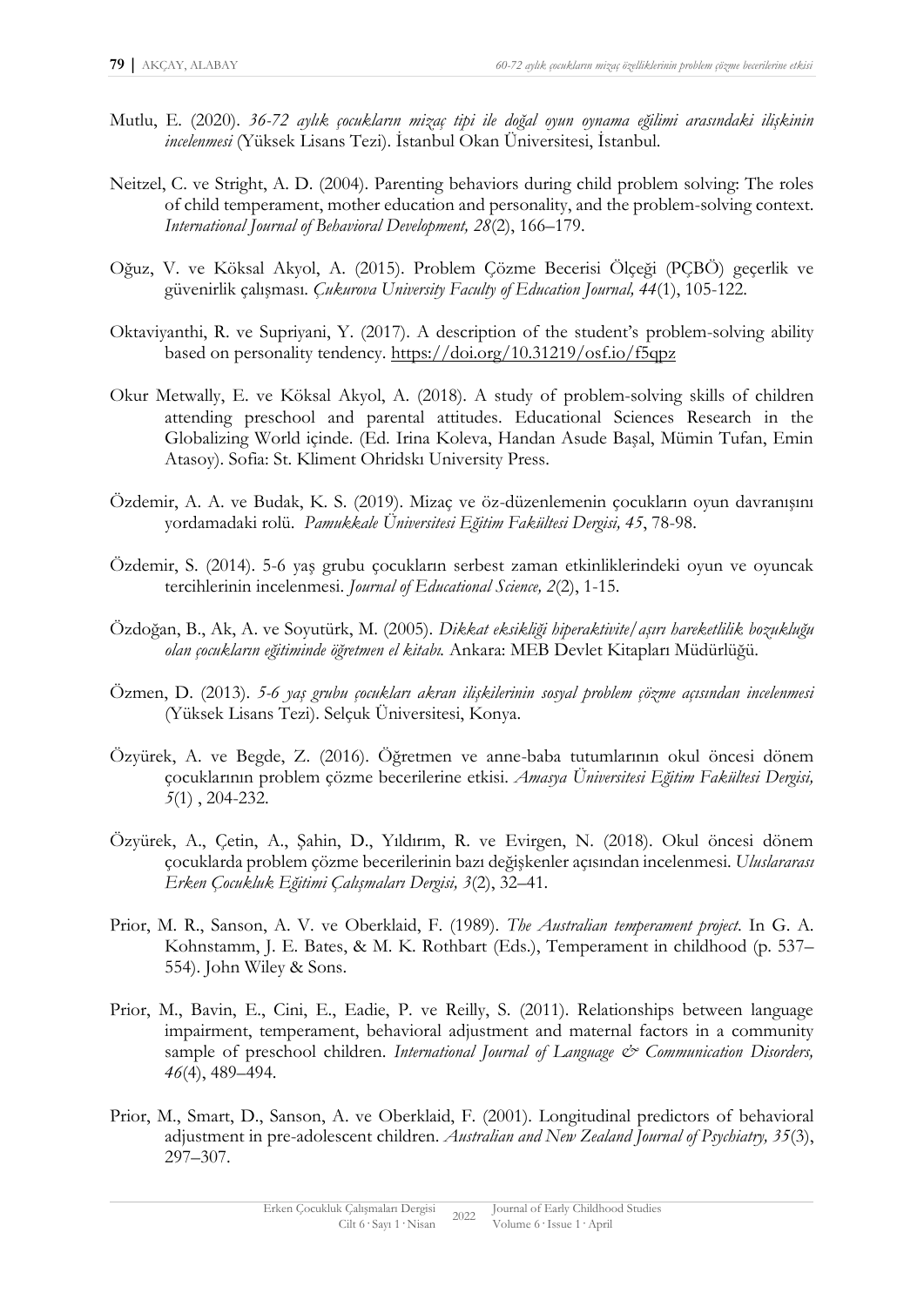- Putnam, S. P., Sanson, A. V. ve Rothbart, M. K. (2002). *Child temperament and parenting.* In M. H. Bornstein (Ed.), Handbook of parenting: Children and parenting (p. 255–277). Lawrence Erlbaum Associates Publishers.
- Rodop, Ş. (2015). *Çocuklarda kardeş ilişki kalitesi, uyum problemi, çatışma algısı ve ebeveyn kabul-reddi arasındaki ilişkilerin incelenmesi* (Yüksek Lisans Tezi). İstanbul Üniversitesi, İstanbul.
- Rothbart, M. K. ve Bates, J. E. (2006). *Temperament.* In N. Eisenberg, W. Damon, & R. M. Lerner (Eds.), Handbook of child psychology: Social, emotional, and personality development (p. 99–166). John Wiley & Sons, Inc.
- Rothbart, M. K., Derryberry, D. ve Hershey, K. (2000). *Stability of temperament in childhood: Laboratory infant assessment to parent report at seven years.* In V. J. Molfese & D. L. Molfese (Eds.), Temperament and personality development across the life span (p. 85–119). Lawrence Erlbaum Associates Publishers.
- Rubin, K. H., Stewart, S. L. ve Coplan, R. J. (1995). Social withdrawal in childhood: Conceptual and empirical perspectives. *Advances in Clinical Child Psychology, 17*, 157–196.
- Sanson, A., Hemphill, S.A. ve Smart, D. (2004). Connections between temperament and social development: A Review. *Social Development, 13*(1), 142-710.
- Santos, C., Monteiro, L., Ribeiro, O. ve Vaughn, B. E. (2020). Children's play profiles: Contributions from child's temperament and father's parenting styles in a Portuguese sample. *Frontiers in Psychology*, 11.
- Séguin, D. G. ve MacDonald, B. (2016). The role of emotion regulation and temperament in the prediction of the quality of social relationships in early childhood. *Early Child Development and Care, 188*(8), 1147–1163.
- Stewart S.L. ve Rubin K. H. (1995). The social problem-solving skills of anxious-withdrawn children. *Development and Psychopathology, 7*, 323–336.
- Sylva, K., Melhuish, E., Sammons, P., Siraj-Blatchford, I. ve Taggart, B. (2004). *The Effective Provision of Pre-school Education (EPPE) Project: Findings from pre-school to end of key stage 1*. Nottingham, United Kingdom: Department for Education and Skills.
- Şeker, R., Çınar, D. ve Özkaya, A. (2004, Temmuz). *Çevresel faktörlerin üniversite öğrencilerinin başarı düzeylerine etkisi.* 8. Ulusal Eğitim Bilimleri Kurultayı'nda sunulmuş sözlü bildiri, İnönü Üniversitesi, Malatya.
- Terzi, Ş. (2003). Altıncı sınıf öğrencilerinin kişiler arası problem çözme beceri algıları. *Türk Eğitim Bilimleri Dergisi, 1* (2).
- Tezel Şahin, F., Akıncı Coşgun, A. ve Aydın Kılıç, Z. N. (2017). Babaların çocuklarıyla vakit geçirme durumlarına ilişkin görüşlerinin incelenmesi. *Gazi Eğitim Fakültesi Dergisi, 37*(1), 319-343.
- Thomas, A. ve Chess, S. (1986). *The New York Longitudinal Study: From infancy to early adulthood.* In R. Plomin & J. Dunn (Eds.), The study of temperament: Changes, continuities, and challenges. Mahwah, NJ: Lawrence Erlbaum Associates.